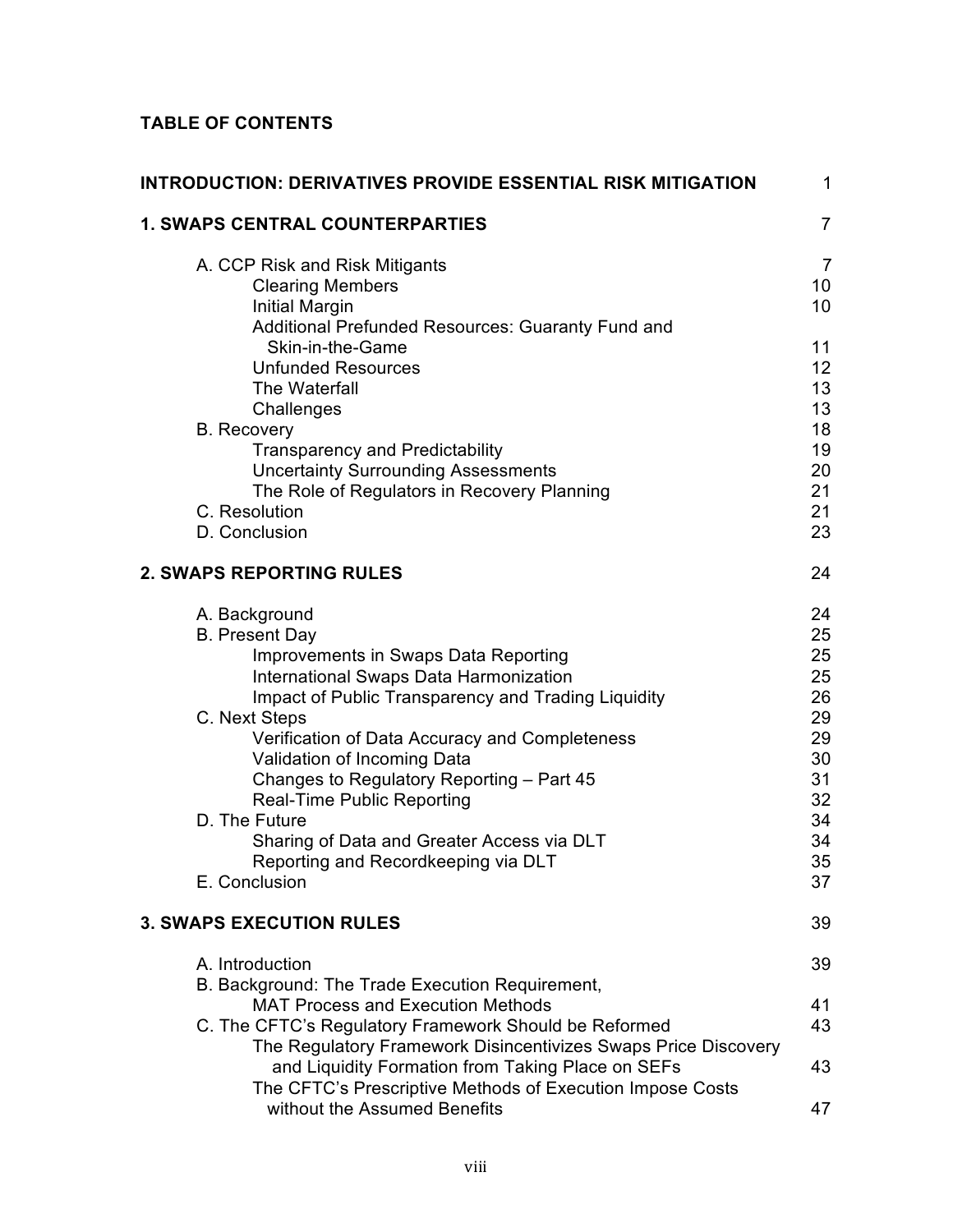| The CFTC Should Permit Flexible Methods of Execution<br>D. The Trade Execution Requirement Should be Synonymous with the                                                                           | 52                   |
|----------------------------------------------------------------------------------------------------------------------------------------------------------------------------------------------------|----------------------|
| Clearing Requirement; Eliminating the MAT Process<br>E. Conclusion                                                                                                                                 | 55<br>56             |
| <b>4. SWAP DEALER CAPITAL</b>                                                                                                                                                                      | 58                   |
| A. The Uneasy Consensus on Risk-Based Capital Requirements<br>B. An Overview of the Risks of Swaps Businesses<br>C. Problems with Swap Capital Requirements in the Current Regime<br>D. Conclusion | 59<br>62<br>65<br>70 |
| <b>5. END USER EXCEPTION</b>                                                                                                                                                                       | 71                   |
| A. Introduction<br>B. Relief for Small Bank Holding Companies<br>C. Financial End Users: Derivatives Rules and the Reduction of                                                                    | 71<br>72             |
| <b>Systemic Risk</b><br>D. Financial End Users: The Costs of Derivatives Rules<br>E. Financial End Users: Redesign the "Material Swaps"                                                            | 73<br>75             |
| <b>Exposure" Threshold</b><br>F. Uncleared Margin Requirements Should Not be Prescriptive<br>G. Conclusion                                                                                         | 77<br>80<br>87       |
| APPENDIX: TREATMENT OF SWAPS BY COMPONENTS OF<br><b>CAPITAL REQUIREMENTS</b>                                                                                                                       | 89                   |
| <b>REFERENCES</b>                                                                                                                                                                                  | 96                   |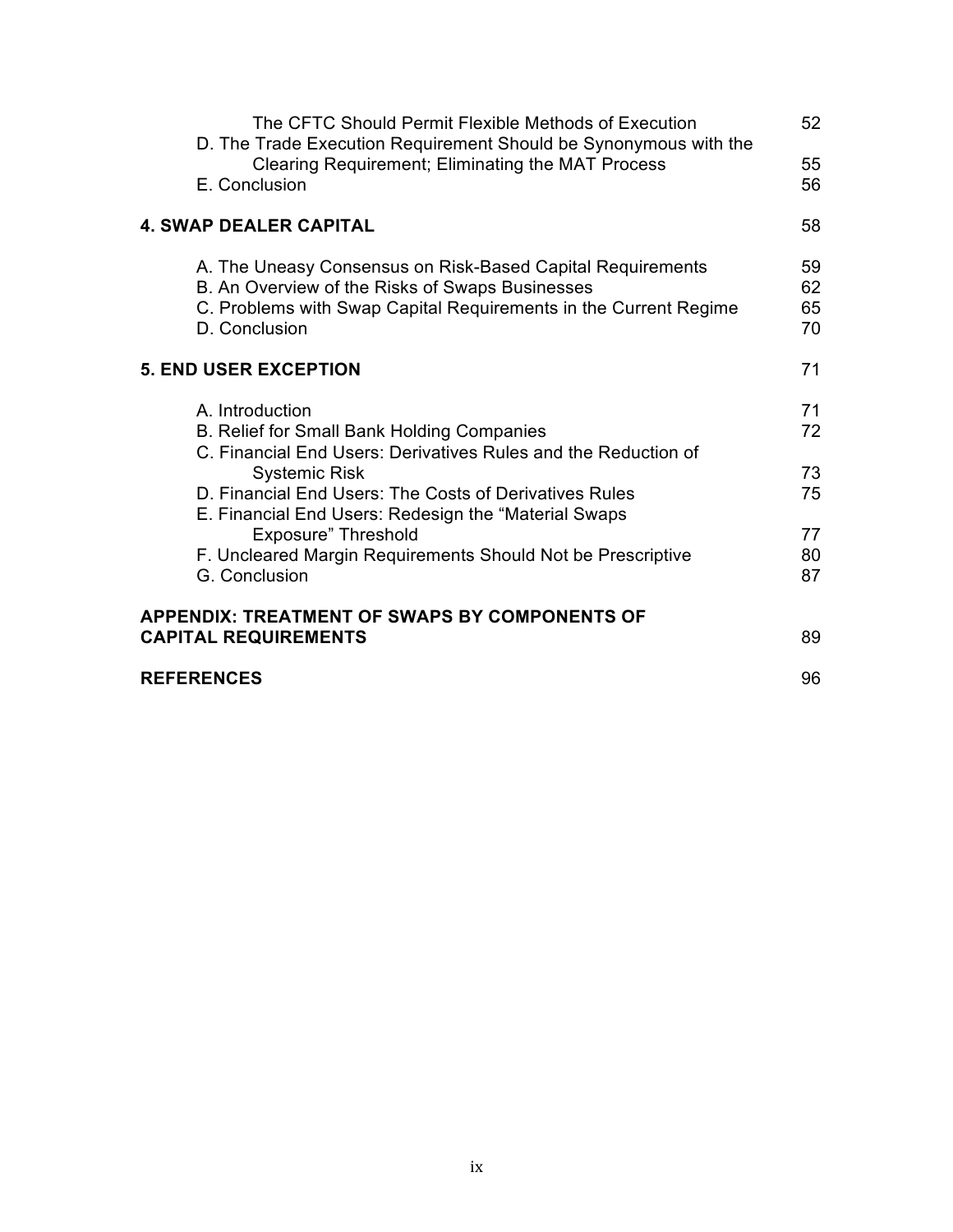## **INTRODUCTION: DERIVATIVES PROVIDE ESSENTIAL RISK MITIGATION**

 For more than a century, Americans have relied on U.S. derivatives markets to stabilize the cost of living. These markets allow farmers and ranchers to hedge production costs and delivery prices so that consumers can always find plenty of food on grocery store shelves. They are the reason why American consumers enjoy stable prices, not only in the supermarket, but in all manner of consumer finance from auto loans to household purchases. Derivatives markets influence the price and availability of heating in American homes, the energy used in factories, the interest rates borrowers pay on home mortgages, and the returns workers earn on their retirement savings.

 And not just consumers. More than 90% of *Fortune* 500 companies use derivatives to manage commercial or market risk in their worldwide business operations. $4$  These markets allow the risks of variable production costs, such as the price of raw materials, energy, foreign currency, and interest rates, to be transferred from those who cannot afford them to those who can.

 Even Americans not actively participating in commodity futures markets are affected by the prices generated by them. Commodity futures markets provide a critical source of information about future harvest prices. For example, a grain elevator uses the futures market as the basis for the price it offers local farmers at harvest. In return, farmers look to exchange prices to determine for themselves whether they are getting fair value for their crop. The U.S. Department of Agriculture (USDA) uses that same information to make price projections, determine volatility measures, and make payouts on crop insurance.<sup>5</sup>

 In short, derivatives serve the needs of society to help moderate price, supply and other commercial risks to free up capital for economic growth, job creation and prosperity. While often derided in the tabloid press as "risky," derivatives – when used properly – are tools for efficient risk transfer and

 $4$  See Kuprianov (2009)

 $^5$  E.g., USDA (2017).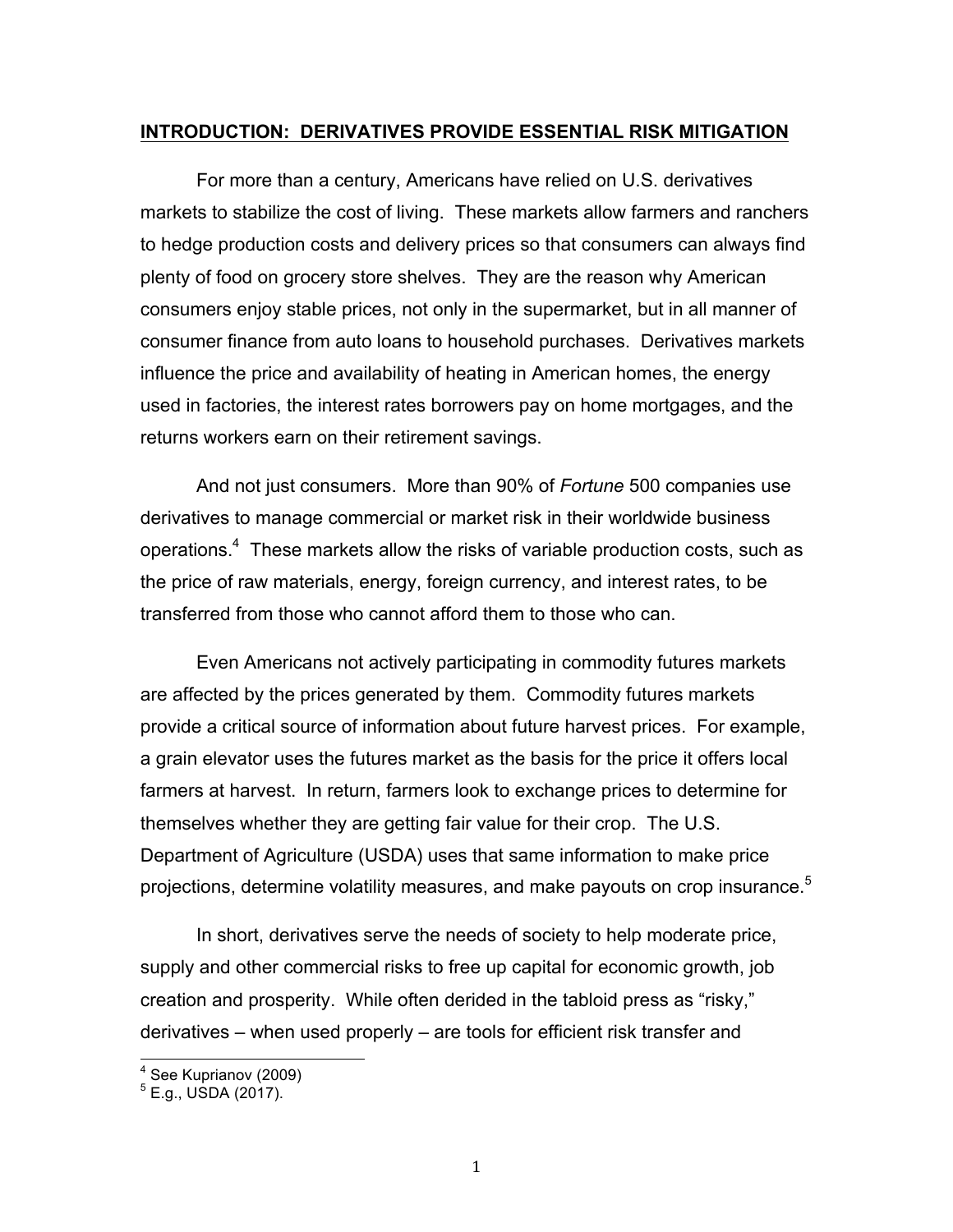mitigation. It has been estimated that the use of commercial derivatives added 1.1% to the size of the U.S. economy between 2003 and 2012.<sup>6</sup>

 And yet, global derivatives markets have not always performed as well as they should.

## **The 2008 Financial Crisis and Derivatives Reform**

 Ten years have passed since the start of the 2008 financial crisis. In September 2008, Lehman Brothers filed for Chapter 11 bankruptcy protection. Its failure was a consequence of the bursting of a double bubble of housing prices and consumer credit, as lenders became concerned about a fall in property values and repayment of mortgages. An extraordinary "run-on-the- bank" ensued with rapidly falling asset values preventing U.S. and foreign lenders from meeting their cash obligations. This marked the beginning of a financial crisis that was devastating for far too many businesses and families.

Over-the-counter (OTC) derivatives contributed to the financial crisis<sup>7</sup> through American International Group's (AIG) writing of credit default swaps (CDS) protection on mortgage products – a substantial part of AIG's failure – and through synthetic mortgage collateralized debt obligations (CDOs), which had made their way onto bank balance sheets. Perhaps most important, however, was the lack of reliable information about OTC derivatives positions contributing to the "fog of war." Very simply, government authorities did not have the data to accurately assess the implication of the failures of Bear Stearns, Lehman Brothers and AIG on derivatives counterparties throughout the financial system.

 $6$  The Milken Institute found the following economic benefits to the U.S. economy from derivatives: "[b]anks' use of derivatives, by permitting greater extension of credit to the private sector, increased U.S. quarterly real GDP by about \$2.7 billion each quarter from Q1 2003 to Q3 2012; [d]erivatives use by non-financial firms increased U.S. quarterly real GDP by about \$1 billion during the same period by improving the firms' ability to undertake capital investments; [c]ombined, derivatives expanded U.S. real GDP by about \$3.7 billion each quarter; the total increase in U.S. economic activity was 1.1% (\$149.5 billion) between 2003 and 2012; [b]y the end of 2012, use of derivatives boosted U.S. employment by 530,400 (0.6%) and industrial production 2.1%." See Prabha et al. (2014).

 reliably and well throughout the 2008 financial crisis. In contrast to exchange-traded derivatives such as listed futures and options, which performed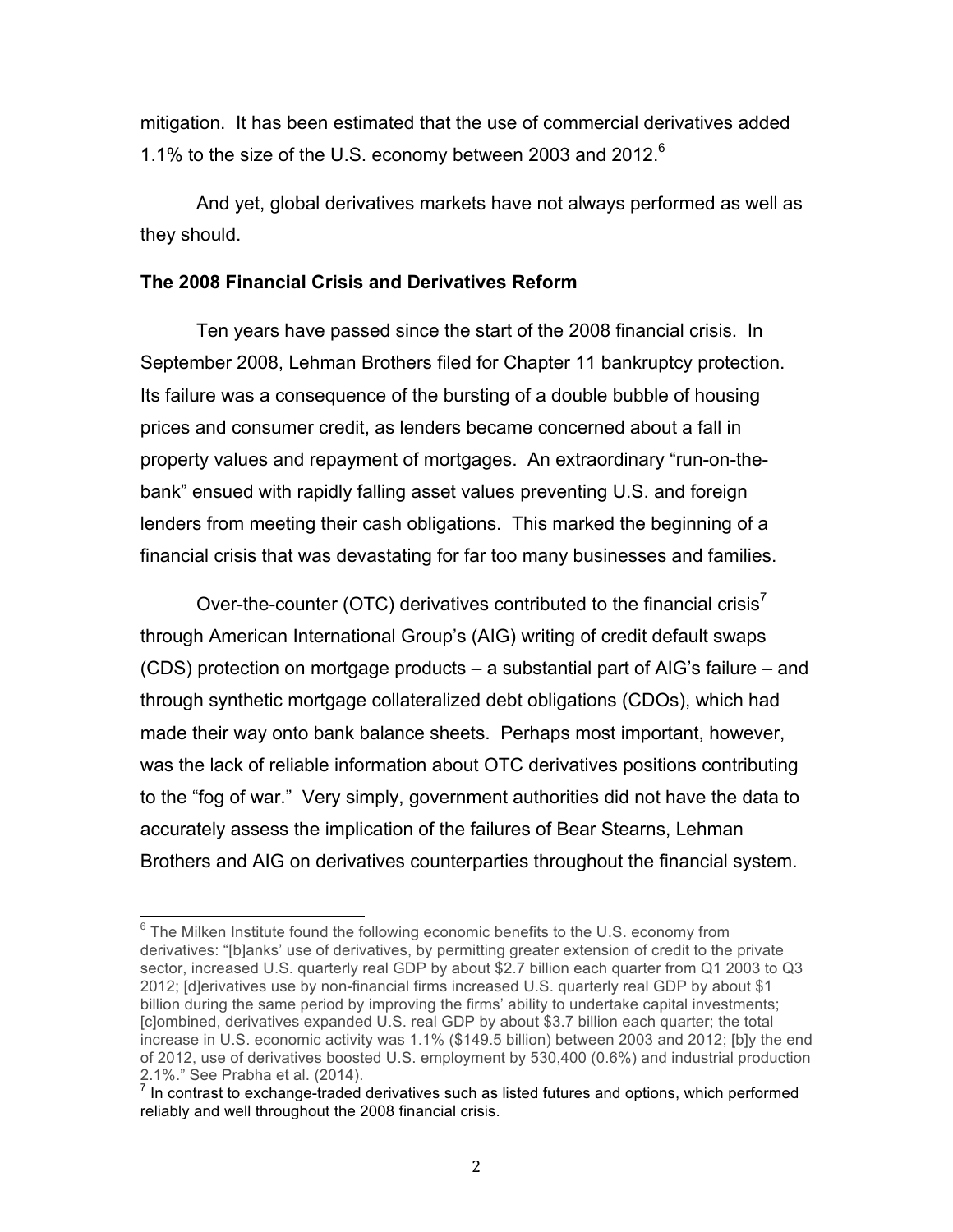It became clear that financial market regulatory reform was needed. It was time for swaps intermediation to be a regulated activity, just as it is in markets for other major financial products. It was time for greater transparency in swaps risk exposure and market pricing. It was time for central counterparty clearing to replace bilateral arrangements whenever possible to better allocate risk. And, it was time for swaps dealer firms to hold appropriate levels of capital against their swaps exposures.

 At the 2009 Pittsburgh G-20 Summit, global leaders agreed to work together to support economic recovery through a "Framework for Strong, Sustainable and Balanced Growth." They pledged to work together to "implement global standards" in financial markets, while rejecting "protectionism."<sup>8</sup> "protectionism."8 The G-20 leaders agreed upon several fundamental principles to reform

 over-the-counter derivatives markets, namely: regulation of swaps trading and execution, reporting of swaps transactions, increased central counterparty clearing of swaps transactions, and swap dealer capital requirements.

 The United States moved first, with Congress enacting many of the Pittsburgh reforms into law under Dodd-Frank. Among U.S. regulators, the Commodity Futures Trading Commission (CFTC) has been the most active, implementing most of the swaps reforms under Title VII of Dodd-Frank by 2014. $^9$ In Europe, swaps market reform was first implemented in the form of EMIR in

 $^8$  See G-20 Leaders' Statement, The Pittsburgh Summit, Sept. 24-25, 2009 at p. 2, available at http://www.treasury.gov/resource-center/international/g7-

g20/Documents/pittsburgh\_summit\_leaders\_statement\_250909.pdf (G-20 Statement).

https://www.cftc.gov/LawRegulation/DoddFrankAct/Rulemakings/ClearingRequirement/index.htm (clearing),

 x.htm (reporting), and https://www.cftc.gov/PressRoom/PressReleases/pr6853-14 (trade https://www.cftc.gov/LawRegulation/DoddFrankAct/Rulemakings/DF\_18\_RealTimeReporting/inde execution).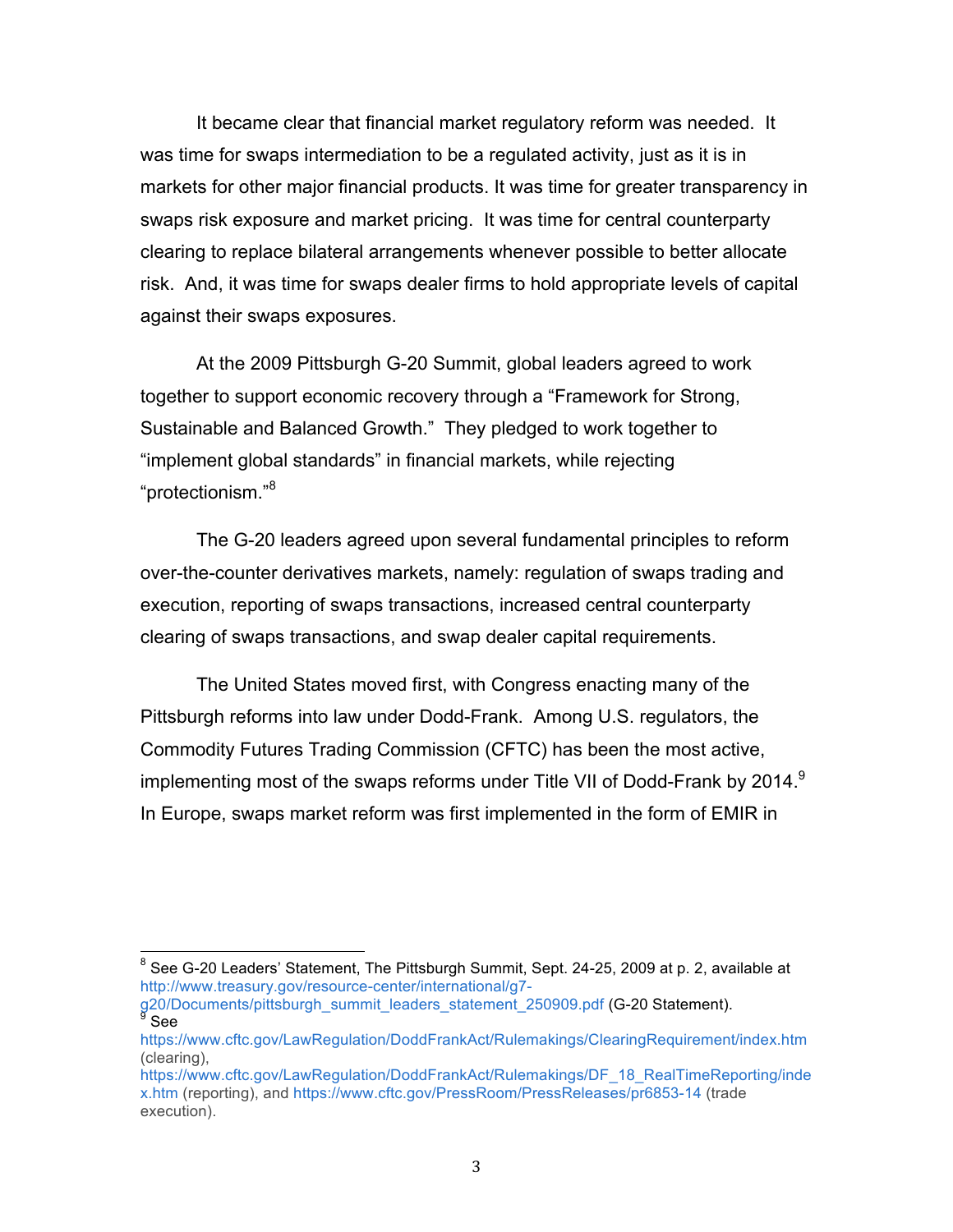2012<sup>10</sup>, to be followed by MIFID II, much of which first came on line at the start of  $2018.<sup>11</sup>$ 

 We now have more than four years of U.S. experience with the current CFTC regulatory framework with its varied strengths and shortcomings. Four years provides a significant sample size, if not a long period of history, to evaluate the effects of these reforms and their implementation. Based on a careful analysis of that data and experience, we are in position to address flaws, recalibrate imprecision and optimize measures in the CFTC's initial implementation of swaps market reform.

# **Swaps Reform Implementation Version 2.0**

 In many ways, regulatory frameworks are like software applications. The modern software industry is built upon a range of common methodologies and developmental frameworks, such as the software development life cycle designed to preserve the value of software over the time. That value can be enhanced by addressing flaws, improving functions, meeting additional requirements, becoming easier to use, more efficient, accommodating newer technology, and expanding the user base.

 Regulatory frameworks also have a development cycle. In the United States context, the cycle begins with Congressional passage of an authorizing statute. Then, it advances through regulatory agency action subject to relevant administrative procedural requirements, including public input and comment.

<sup>&</sup>lt;sup>10</sup> See EMIR: Official Journal of the European Union. "Regulation (EU) No 648/2012 of the European Parliament and of the Council of 4 July 2012 on OTC derivatives, central counterparties and trade repositories." See https://eur-lex.europa.eu/legal-

content/EN/TXT/?uri=celex:32012R0648.<br><sup>11</sup> See MiFID II: Official Journal of the European Union. "Directive 2014/65/EU of the European Parliament and of the Council of 15 May 2014 on markets in financial instruments and amending Directive 2002/92/EC and Directive 2011/61/EU. See http://eur-lex.europa.eu/legalcontent/EN/TXT/?uri=CELEX:32014L0065.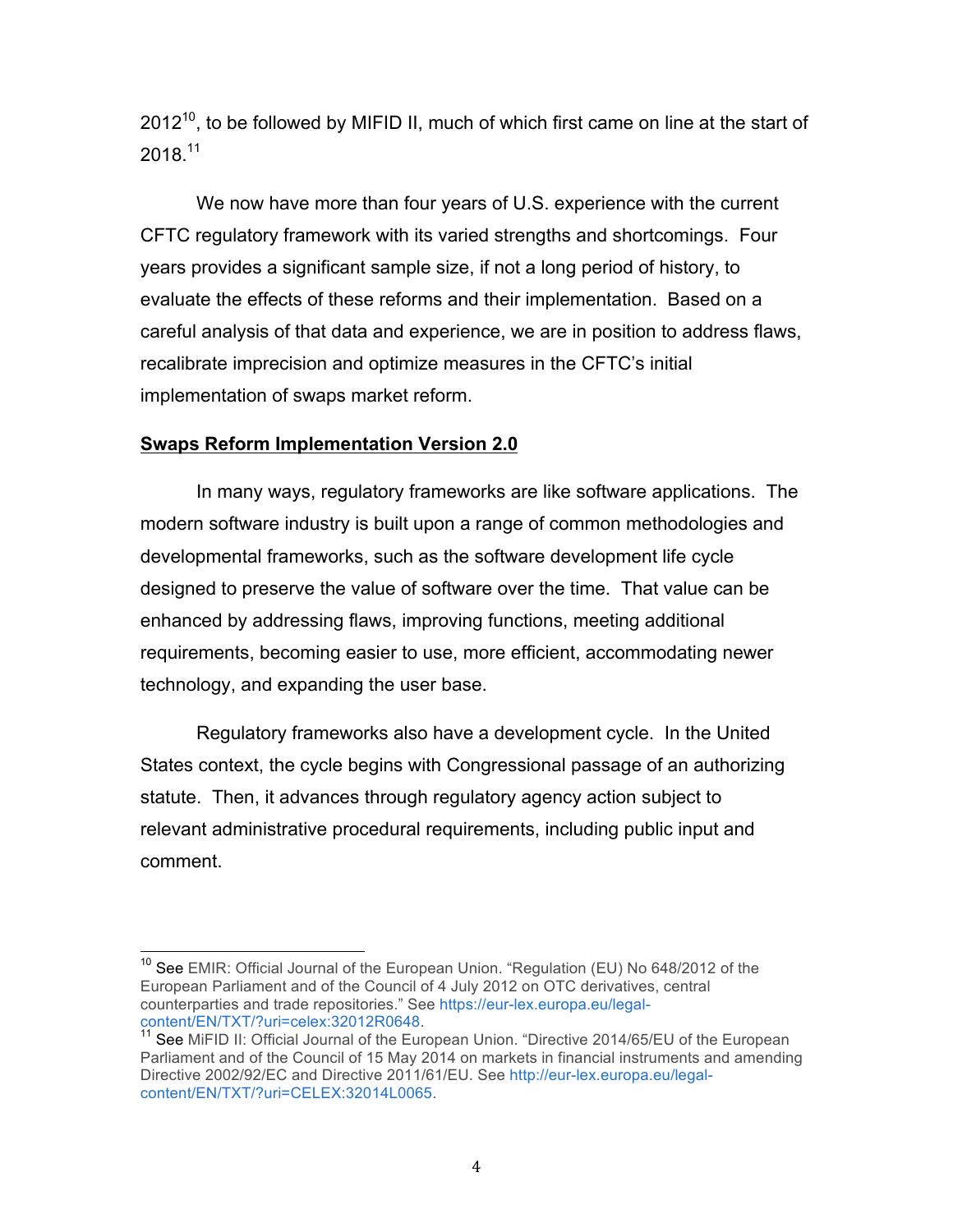The maintenance stage is primarily in the hands of regulatory agencies, which gather data and empirical information and can propose rule changes or provide rule relief as appropriate. Their task is also to preserve the value of the core regulatory framework over time. The value can be enhanced by expanding the user base, meeting additional requirements, improving features, clarifying terms of use, and increasing efficiency.

 Like software users, market participants will always look to participate in well-designed, regulatory frameworks. Trading counterparties seek neither the least nor the most regulated marketplaces, but marketplaces that have the right balance of sensible, objective and well-maintained regulation – in other words: good software. It is in the interest of the United States to achieve such balance in swaps market regulation.

 Financial regulators have a duty to apply the policy prescriptions of their legislators in ways that enhance markets and their underlying vibrancy, diversity and resiliency. That duty also includes the responsibility to review past policy applications continuously to confirm they remain optimized for the purposes intended. It further includes anticipating changing market dynamics and the impact of technological innovation.

 The authors believe that commitment should include a responsibility to pursue improvements to the CFTC Version 1.0 implementation of swaps reform that enhances market health and safety, while respecting the spirit of global swaps reform and the law embodied in the Dodd-Frank Act.

 The purpose of this White Paper is to assess the CFTC's current implementation of swaps market reform in the areas of swaps central user exception. It looks at both areas of recognized success and deficiency. In numerous areas, it makes considered recommendations for improvement. counterparties, swaps reporting, swaps execution, dealer capital and the end

 This White Paper considers the CFTC's particular implementation of swaps reform from a perspective that is pro-reform, aligned to Congressional

5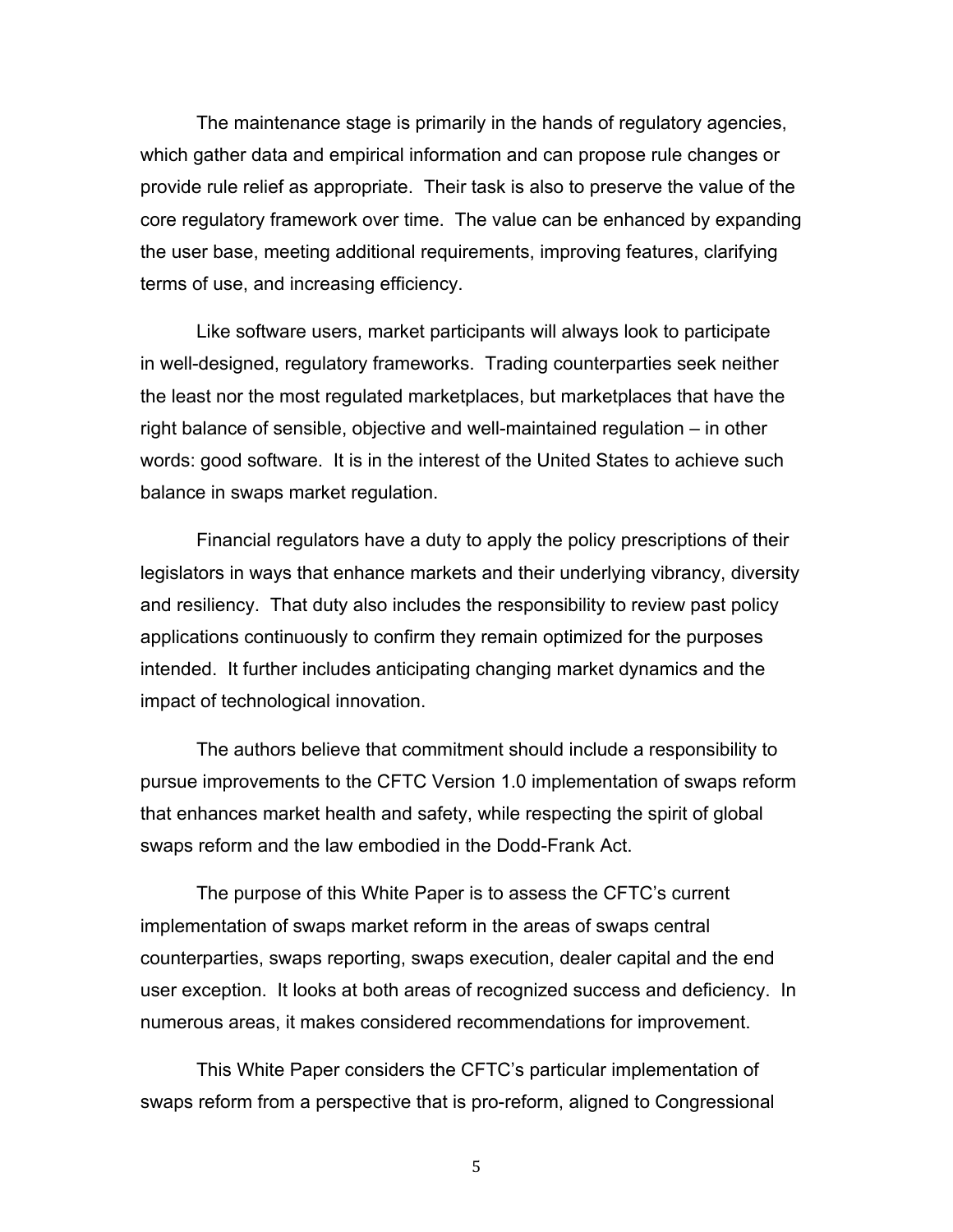intent and that better balances market durability and systemic risk mitigation with healthy trading liquidity. Its purpose is to establish a vision for the future. The day-to-day work of the CFTC demands diligence and concentration. Yet, it must be undertaken with awareness of complex issues yet to be resolved and an overall sense of forward direction. This White Paper is intended to identify those issues and chart that direction.

 The time has come to take stock of global swaps market reforms to balance better systemic risk resiliency with vibrant and durable financial markets essential for sustainable economic growth and broad-based prosperity. The time has come for Swaps Regulatory Reform Version 2.0.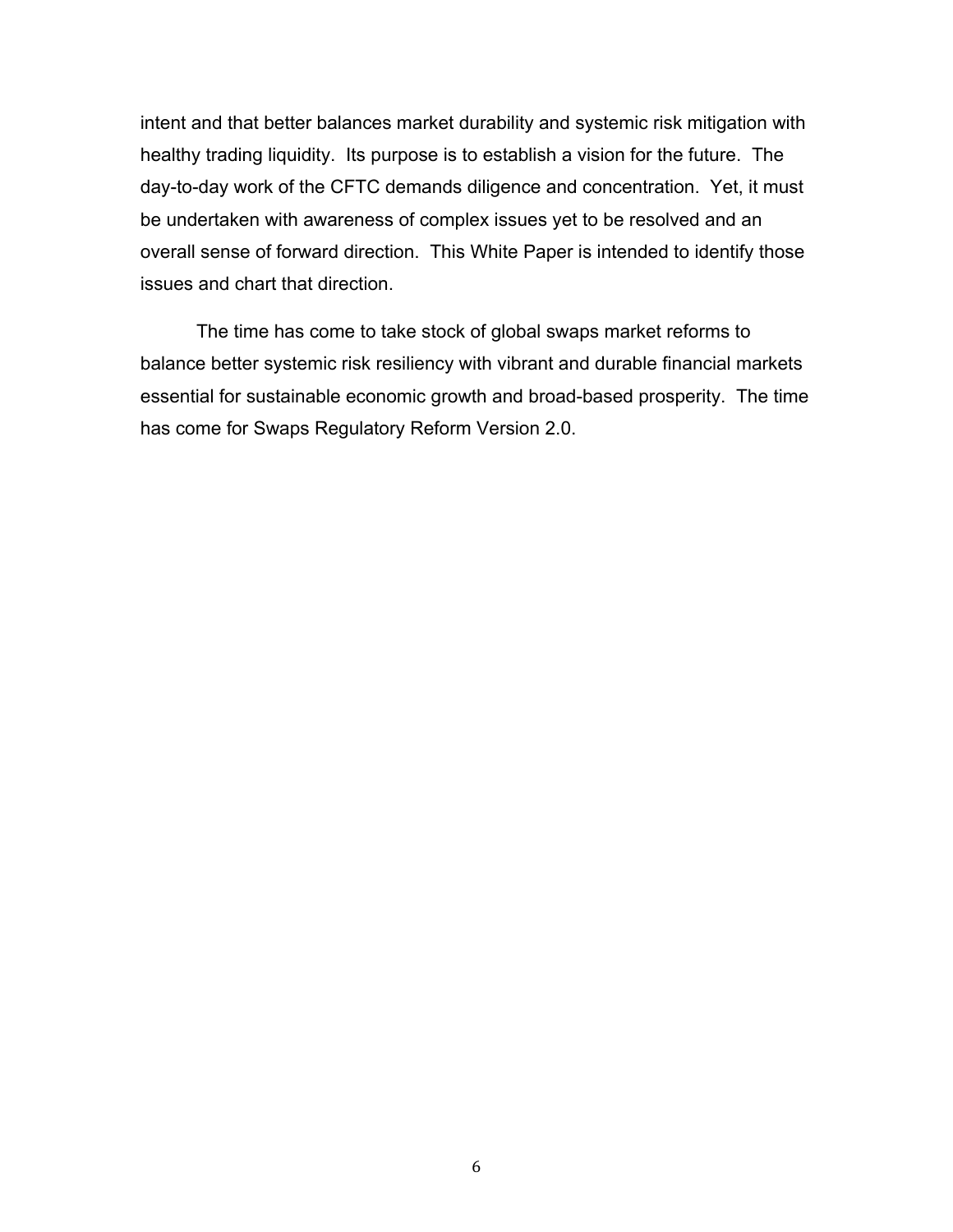## **1. SWAPS CENTRAL COUNTERPARTIES**

 Swaps clearing is probably the most far-reaching and consequential of the swaps reforms under Dodd-Frank. Its implementation by the CFTC has succeeded in significantly increasing the volume of swaps transactions cleared by central counterparties (CCPs). According to data collected by the CFTC on U.S. reporting entities, about 85% of both new interest rate swaps and new credit default swaps were cleared in 2017. Precise data as far back as 2010 are not available, but the Bank for International Settlements (BIS) estimated minimum global clearing rates at that time of about 40% for interest rate swaps and 8% for credit default swaps. $12$ 

 The challenges of swaps regulatory reform, therefore, have been to ensure the following: (1) that CCPs hold resources that are sufficient to render them safe and sound under extreme but plausible conditions; (2) that, should these resources ever prove insufficient, CCPs have transparent and credible recovery plans to maintain their viability without government assistance; and (3) that government resolution plans are in place should these recovery processes fail or seem likely to fail, and should authorities deem it necessary to intervene.

 Over the past several years, there has been substantial progress in ensuring the safety and soundness of swap CCPs and in their development of recovery plans. Nevertheless, government resolution plans remain very much work in progress. The purpose of this section, therefore, is not to suggest changes in the direction of policy with respect to CCPs, but rather to encourage continued progress and to point out current and future challenges. While some of the exposition here may be relevant for CCPs to other types of transactions, the focus of this discussion is very much on CCPs that clear swaps.

# **A. CCP Risk and Risk Mitigants**

 A prerequisite to understanding the challenges of regulating CCPs is an understanding of the nature of the risks of clearing.

 $12$  Wooldridge (2016).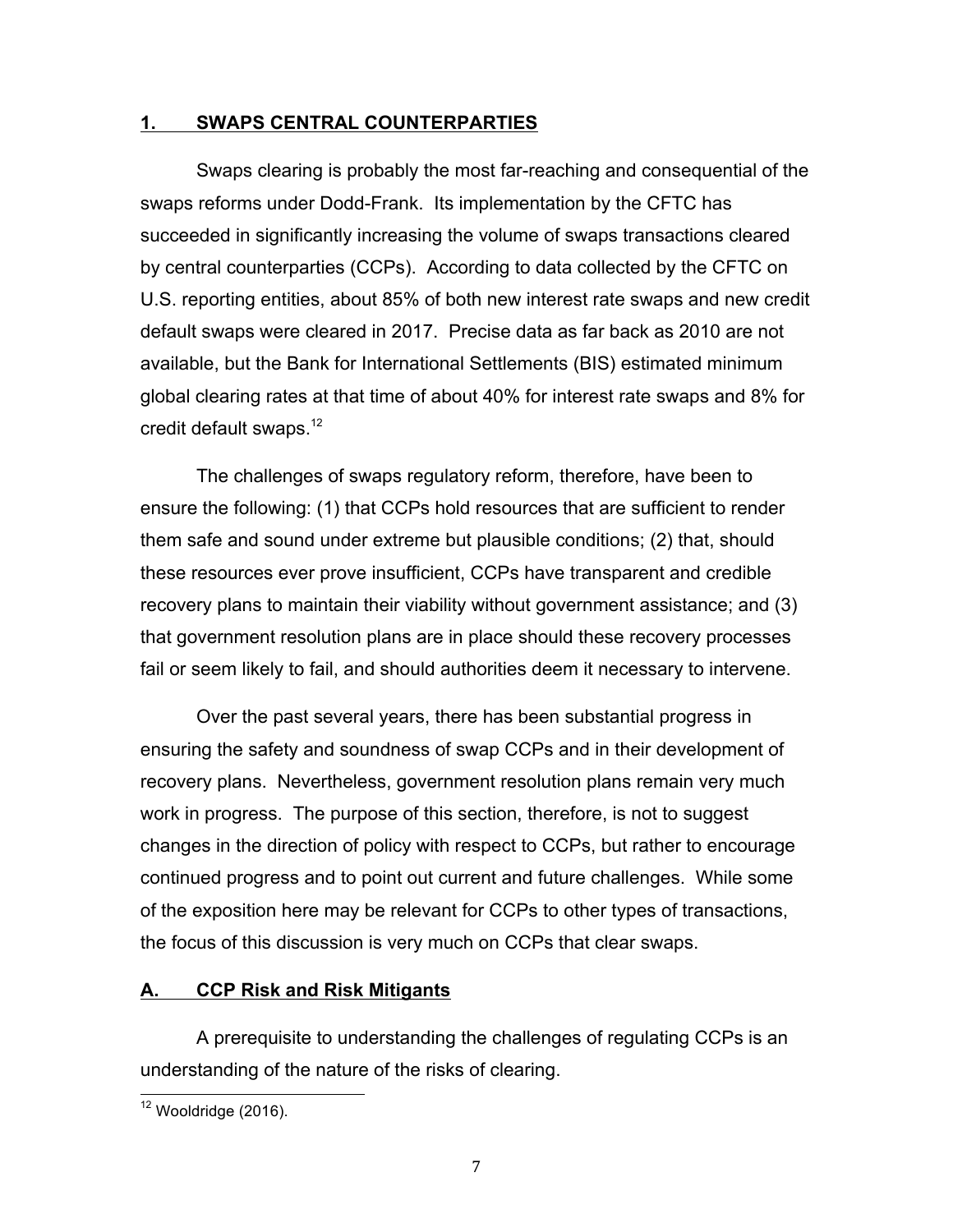Consider the case of an interest rate swap (IRS). A bank agrees to receive a fixed rate of interest from – and pay a floating rate of interest to – a swaps dealer. When that swap is cleared, the swaps contract changes in several ways.

 First, the CCP interposes itself between the bank and the dealer. The bank makes all of its contractual payments to the CCP, which passes them to the dealer. The dealer makes all of its payments to the CCP, which passes them to the bank. It is in this sense that CCPs run a perfect "matched book." Every payable is matched, in timing and amount, by a perfectly offsetting receivable.

 Second, as the swap changes in value, the party that loses value agrees to pay variation margin to the CCP, to be passed on to the party that gains value.<sup>13</sup> Continuing with the IRS example, say that interest rates increased over the day. Then the bank loses money on the swap: It had agreed to receive a fixed rate, which, now that rates have increased, is relatively low. It had also agreed to pay a floating rate, which is now relatively high.

 The exact amount of money that the bank loses depends on the maturity and size of the swap. If it happens that the bank loses \$1 million in value on the swap over the day, then the bank would have to pay the CCP \$1 million in variation margin, which would, in turn, be paid to the dealer.

 The third change to a swap contract when it is cleared is that the CCP assumes the legal obligation to make all payments. If the bank were to default, so that it no longer made payments to the CCP, the CCP would nevertheless be obliged to make payments to the dealer. Conversely, if the dealer were to default, the CCP would continue to pay the bank. In other words, after a default, the CCP no longer has a perfectly matched book.

 $13$  This discussion reflects the relatively recent treatment of variation margin as settlement, which means that variation margin payments are, in fact, payments from one party to another, like daily settlement payments in futures markets. Previously, variation margin payments in swap markets were transfers of collateral from one party to the other.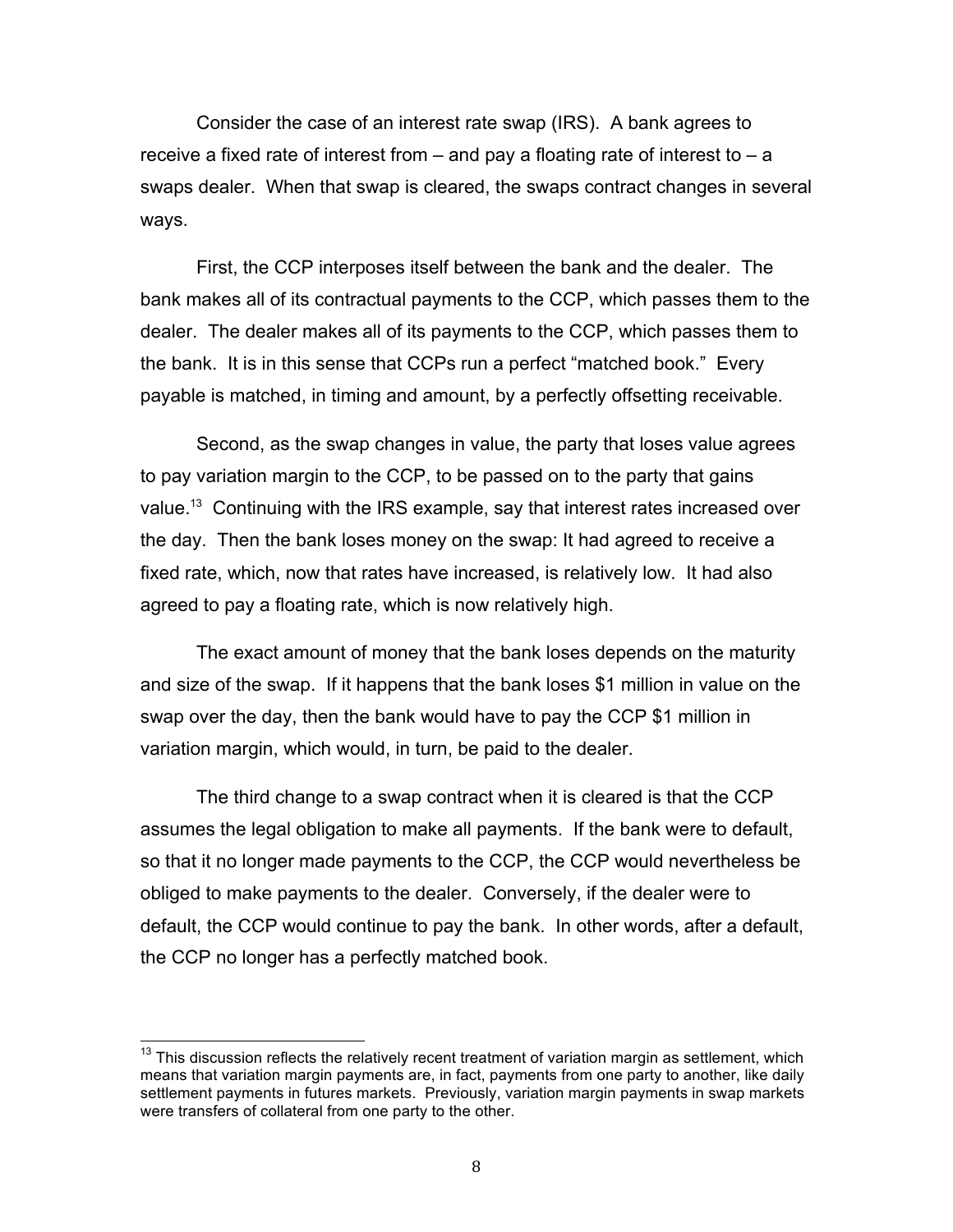The risk to the CCP, therefore, is that one of the counterparties loses value on its position and defaults—before having made its variation margin payment for the day. In that situation, the CCP does not receive variation margin from one side of a trade but is nevertheless obligated to pay variation margin to the other side. Furthermore, since the CCP's book is no longer matched, the CCP runs the risk of incurring future variation margin payables with no offsetting receivables.

 To restore its matched book, the CCP needs to replace the swaps of the defaulting counterparty. In the context of the example, if the bank defaults on its swap to receive fixed and pay floating, the CCP has to find another counterparty to receive fixed and pay floating.<sup>14</sup>

 Under perfect conditions, finding another counterparty to step in to the bank's position would cost very little. Once the CCP has paid the outstanding variation margin obligations of the defaulting bank, the value of the bank's swap position is zero. Therefore, any market participant that wants to receive fixed would be willing to take over the bank's position at little cost.

 In practice, however, the CCP might have to pay someone a nontrivial amount to take over the bank's position, particularly if the defaulting bank's position is large, and if markets are under stress. The costs of replacing defaulted positions are known as "liquidation" costs, because the defaulted positions have to be extinguished, or liquidated, and then taken over by another counterparty.<sup>15</sup>

 $14$  A matched book is typically restored by auctioning the defaulted positions to surviving clearing such auctions both through opportunities to profit from such participation and through potential juniorization of their guaranty funds, in which some portion of guaranty fund losses are first members. See CPMI-IOSCO (2017), paragraph 4.5.3. Members are incentivized to participate in allocated to members making poor bids.

<sup>&</sup>lt;sup>15</sup> More precisely, as soon as possible after a default, a CCP hedges the market risk of no longer having a matched book. Then, through an auction, the CCP transfers the defaulted positions and the hedges to one or more clearing members. In practice, most of the liquidation costs are incurred in the hedging rather than the auction phase of replacing defaulted positions.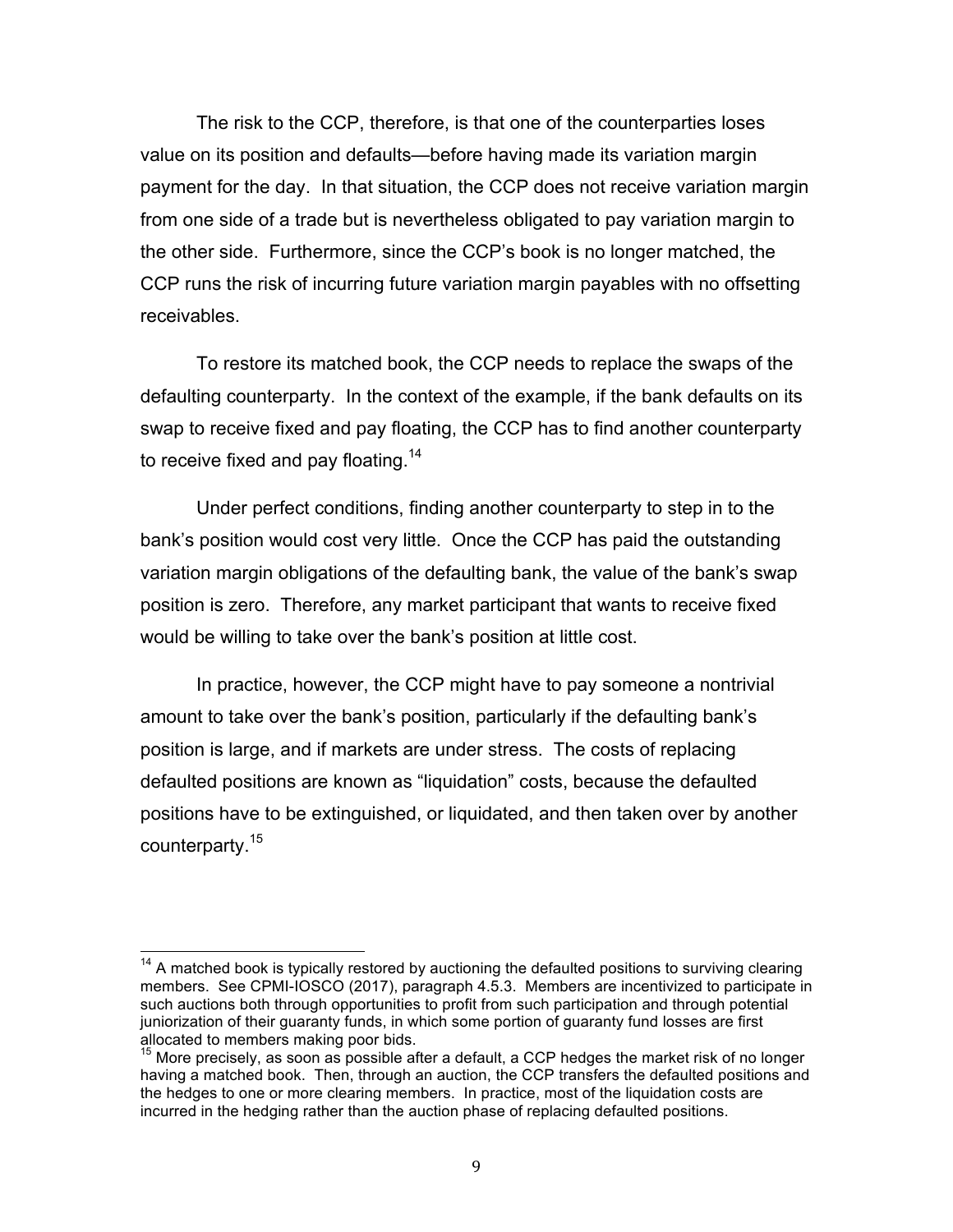In summary, then, the risk of clearing to a CCP is that, should a clearing member default, the CCP must make any outstanding variation margin payment and must bear the costs of restoring its matched book.

 This section now describes exactly how risk is mitigated at swap CCPs. The CFTC is very involved in the process, through oversight of risk management practices, requiring and scrutinizing daily risk reports, and thorough, periodic examinations. The section concludes with challenges to improving CCP risk mitigation even further.

### *Clearing Members*

 Settlement accounts at CCPs are limited to clearing members, which are subject by CCPs and by regulation to rigorous, ongoing requirements with respect to financial resources, risk management and operational capabilities.<sup>16</sup>

 In the example presented, the bank and the dealer are both clearing members that deal directly with the CCP. A particular bank might not be a member, however, in which case it would deal with the CCP through the intermediation of a clearing member. In that case, the bank's ultimate performance to the CCP would be safeguarded by a guarantee from the clearing member.

### *Initial Margin*

 CCPs collect initial margin, or a "performance bond," to ensure that they can meet their obligations in the event of a member default, as described above.

 Returning to the example, the bank might have posted \$3 million of initial margin against its swap position. Should it default, with an unpaid variation margin obligation of \$1 million, the CCP would use \$1 million of the initial margin to make that variation margin payment. Subsequently, should it cost \$500,000 to

<sup>&</sup>lt;sup>16</sup> See Reg. §39.12(a), 17 CFR 39.12(a). Risk management requirements include the incorporation of daily stress tests, which estimate potential losses under extreme but plausible market events.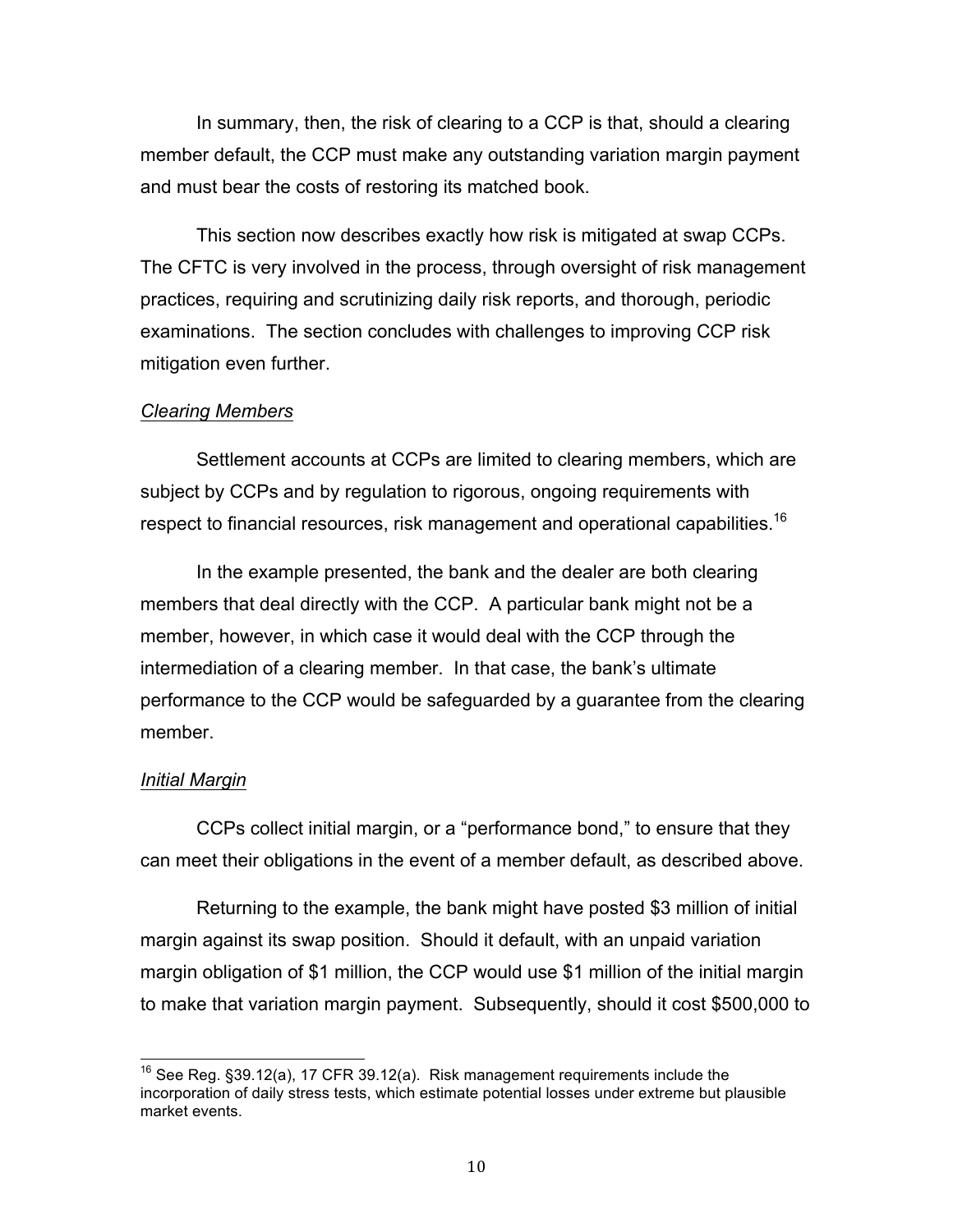replace the bank's position and restore the matched book, the CCP would recover that sum from the bank's initial margin as well.

 In this more detailed example, as long as the variation margin obligation and the replacement cost sum to less than the \$3 million of available, initial margin, the CCP bears no loss as a result of the member's default.

 By regulation, the CCP must set the initial margin of each position at an amount commensurate with its risk. At a minimum, this includes enough initial margin to cover a 99% tail event over a "margin period of risk," which, for swaps, is typically five days.<sup>17</sup> In other words, in the event of a member default, a CCP will have enough initial margin on hand to cover five days of variation margin obligations in an adverse 1-in-100 five-day market move.

 To cover the potential costs of replacing defaulted swaps, CCPs typically increase initial margin requirements above the market risk charges just described. Larger and less liquid positions are typically charged the most, commensurate with the greater risks inherent in their potential liquidations.

# *Additional Prefunded Resources: Guaranty Fund and Skin-in-the-Game*

 Despite best efforts to ensure that clearing members are creditworthy and that initial margin is adequate, there is always the possibility that combinations of clearing member failures and adverse market moves in excess of margin would leave a CCP with losses. To protect itself from these rare events, a CCP is required to have additional prefunded default resources.

 Current CFTC regulations require a "cover-two" standard for large and complex CCPs.<sup>18</sup> This means that the total amount of prefunded default

<sup>&</sup>lt;sup>17</sup> Reg. §39.13(g)(2)(iii), 17 CFR 39.13(g)(2)(iii). Clearing members must collect margin from the customers they introduce to the CCP. See Reg. §39.13(g)(8)(i), 17 CFR 39.13(g)(8)(i) and Reg. §39.13(g)(8)(ii), 17 CFR 39.13(g)(8)(ii). Furthermore, customer margin is posted to the CCP on a "gross" rather than "net" basis; that is, margin must be calculated separately for each customer and then summed across customers. Reg.  $\S39.13(g)(8)(i)(A)$ , 17 CFR  $39.13(g)(8)(i)(A)$ .

 $18$  More specifically, the "cover-two" standard applies to CCPs that clear products with a more complex risk profile or that are systemically important in multiple jurisdictions. See Reg.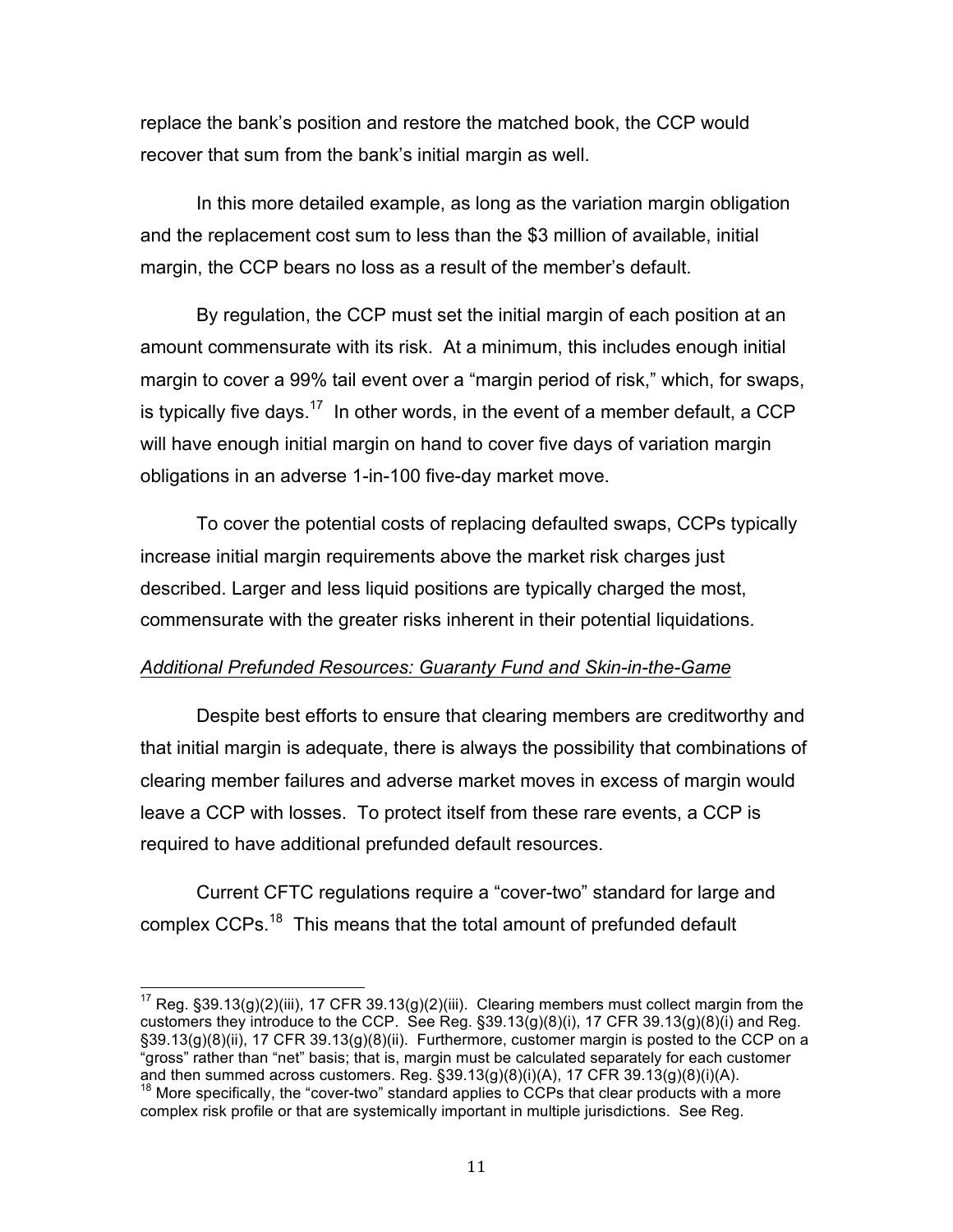resources must be sufficient to cover losses from the failure of the two clearing members whose default – under extreme but plausible market stress – would cause the largest aggregate loss.

 Almost all of the additional prefunded resources are collected from members as guarantee fund contributions. A very small portion is known as "skin-in-the game," and is contributed by the owners of the CCP.

 The owners of a CCP naturally have a strong incentive to keep a CCP viable and safeguard its reputation for strong risk management. Skin-in-the- game is intended to strengthen those incentives: CCP owners that have funds directly at risk in the event of a costly default have all the more reason to be vigilant risk managers.<sup>19</sup>

### *Unfunded Resources*

 The final category of resources available to a CCP is "assessments" or "cash calls," which clearing members have agreed to provide in case of need. The magnitudes of potential assessments vary by CCP, but are almost always capped by rule. In one case, for example, which provides for a relatively low level of total resources, prefunded default resources plus maximum assessments are set to a "cover-four" standard.

 Some have questioned whether clearing members will honor assessments in the midst of a financial crisis, after the CCP has gone through all of its prefunded resources. This question will be discussed later in this section, but for now it will be noted that clearing members who have positions at the CCP are legally obliged to provide funds in accordance with CCP rules.

 §39.33(a)(1), 17 CFR 39.33(a)(1), and CPMI-IOSCO (2012), Principle 4, paragraph 3.4.19. Other CCPs are subject to a "cover-one" standard.

 $19$  CCPs are required to hold funds, separate from skin-in-the-game, to ensure that they can continue operations for some time after disruptions arising from non-default events. See Reg. §39.11 and 39.33.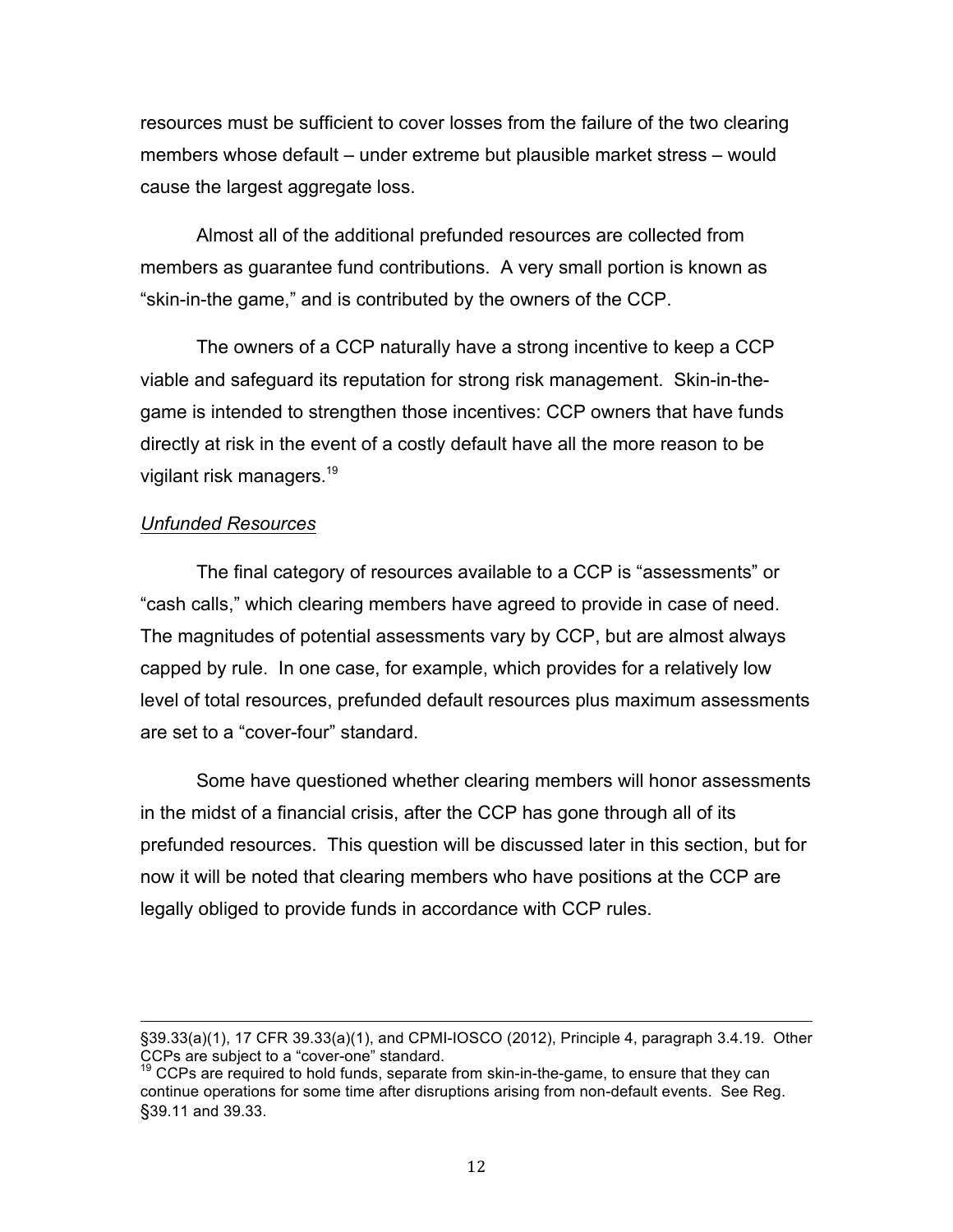## *The Waterfall*

 CCP rules define a "waterfall" that allocates losses across resources. The typical order of a waterfall for a swaps CCP, from first to last allocations, is as follows:

- $\bullet$ Margin of the defaulting customer or member;
- Guaranty funds of the defaulting member;
- Skin-in-the-game;
- Guaranty funds of non-defaulting members; and
- Assessments on non-defaulting members.

### *Challenges*

 To summarize, should a member default, a CCP is exposed to any unpaid variation margin obligations and any costs of liquidating the swaps of the defaulting member. To mitigate these risks, beyond monitoring the creditworthiness of its members, a CCP collects initial margin, default fund contributions from its members and puts up some skin-in-the-game itself. The total of these prefunded resources are set so as to cover losses arising from the combination of extreme market events and the default of the two largest clearing members. Furthermore, a CCP also has the legal right to call for a predetermined amount of additional funds from its non-defaulting members.

 So far, so good. But challenges do remain to ensure the safety and soundness of CCPs in extreme scenarios.

 **Liquidity of Prefunded Resources.** CFTC regulations require that CCPs hold margin in safe and liquid assets. These requirements restrict both the securities that members post as margin and the CCPs' investments of cash posted as margin. Nevertheless, since the default of one or more clearing members may very well be part of a larger financial crisis, a CCP with a sufficient amount of resources to meet its obligations might have difficulty converting those resources into cash as quickly as needed.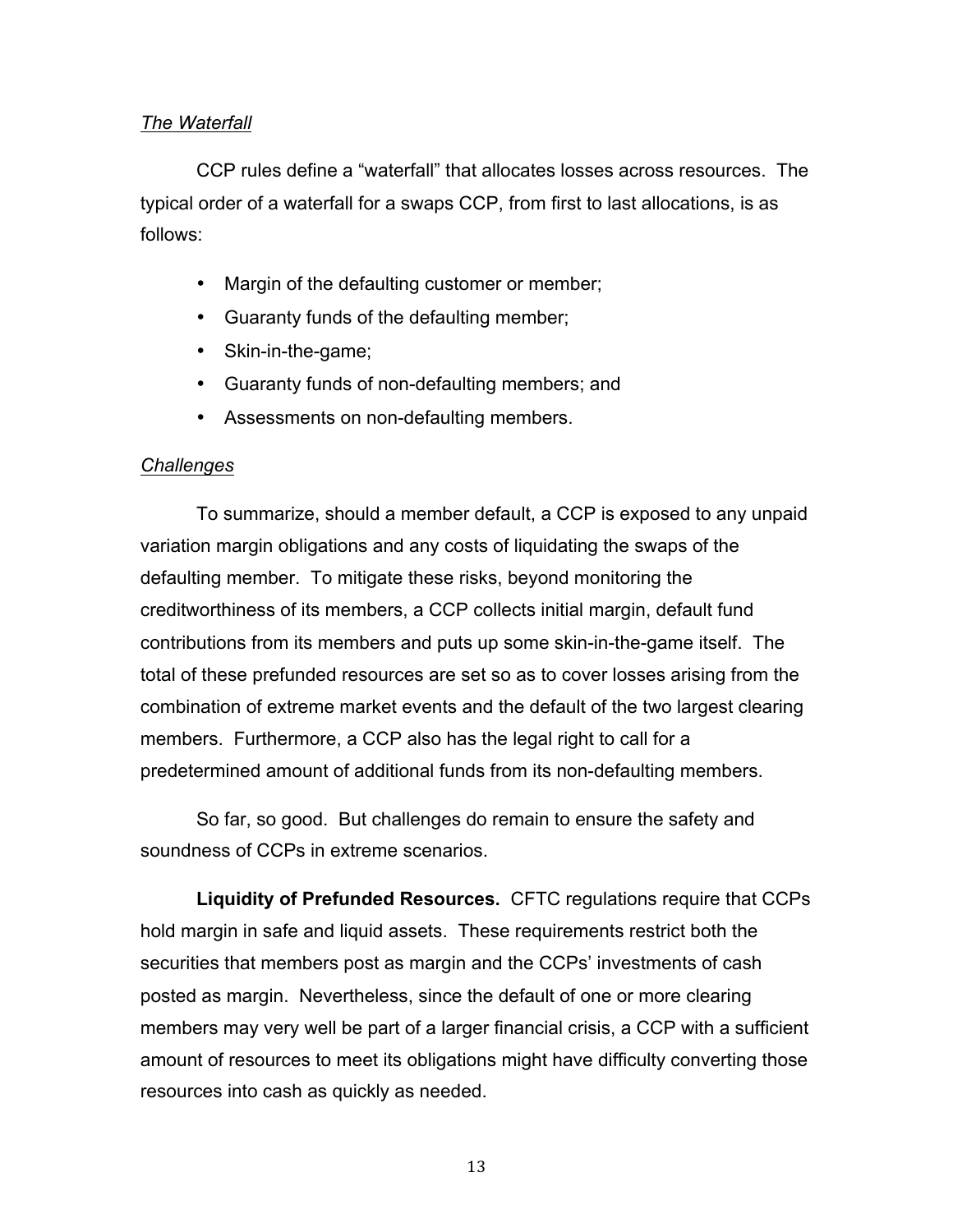To the extent that prefunded resources are held as cash deposits in commercial banks, there is a risk that, in a crisis, funds cannot be drawn as contractually stipulated. A depository might fail, leaving the CCP, at least temporarily, without access to its funds.

 Similarly, cash invested through high-quality repurchase agreements (repo), that is, through loans secured by high-quality collateral, are subject to the risk of the failure of repo counterparties. In such cases, the CCP would have to take ownership of the collateral and sell it to raise cash.

 Title VIII of Dodd-Frank, mindful of these risks, permitted the Federal Reserve to allow CCPs that have been designated as systemically important to deposit money directly with the Federal Reserve.<sup>20</sup> These deposits are, of course, riskless in terms of U.S. dollars.

 While accounts at the Federal Reserve give selected CCPs a truly riskless place to hold funds, they do raise an unsettled policy question. The CCP "industry" is extremely concentrated, which itself presents certain risks to the financial system. Does giving these large CCPs access to Federal Reserve accounts raise barriers to entry? Should Federal Reserve accounts be available to smaller CCPs and potential CCP entrants that meet various registration and regulatory requirements?

 The prefunded resources of a CCP that are held in securities are exposed to another sort of liquidity risk. In a crisis, with many market participants selling securities to raise cash, a CCP might find it difficult and expensive to do the same. On the one hand, almost all CCP security holdings are presently in the highest quality government bonds, which tend to be in great demand during a crisis. On the other hand, all such bonds are not equally liquid, and there are no guarantees in a liquidity crisis. $21$ 

<sup>&</sup>lt;sup>20</sup> Title VIII, Section 806(a).

<sup>&</sup>lt;sup>20</sup> Title VIII, Section 806(a).<br><sup>21</sup> Securities posted as margin are typically subjected to dollar limits and are typically accepted at a "haircut" from their market values. For example, \$100 worth of corporate bonds might count for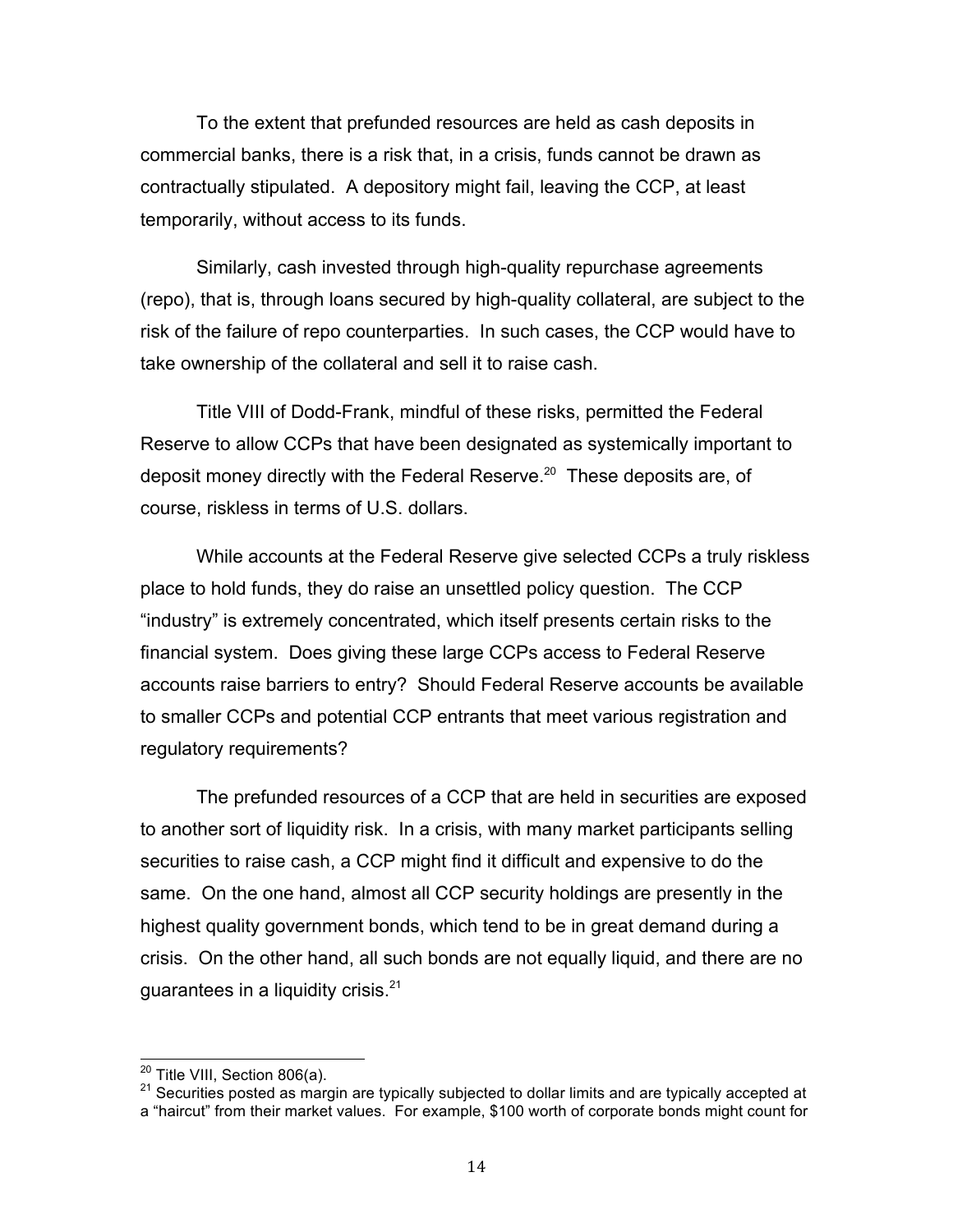It is important, therefore, to continue to be vigilant about the investment of prefunded resources, from diversifying exposures to depositories and repo counterparties to monitoring and managing the liquidity risk of securities holdings. The CFTC examined clearinghouse liquidity along these lines in the 2017 iteration of its CCP stress tests.<sup>22</sup>

 Title VIII of Dodd-Frank addresses the liquidity risk of margin held in securities by allowing the Federal Reserve, "in unusual or exigent circumstances," to make collateralized loans to CCPs designated as systemically important.<sup>23</sup> As a last resort, therefore, should a CCP have trouble selling the securities it holds to raise cash, it can temporarily borrow money from the Federal Reserve, to be repaid as the securities are sold.

 This provision of Title VIII raises similar policy issues as the accounts provision. Does the possibility of last-resort lending encourage unhealthy market concentration, and, if so, should that safety net be extended to smaller CCPs and potential entrants? Does the Dodd-Frank change to Section 13(3) of the Federal Reserve Act, requiring that emergency lending be of "broad-based eligibility," overly restrict what can be done to assist non-designated CCPs?

 **Correlated Defaults and Network Effects.** Traditionally, counterparty credit risk management seeks to ensure that an entity could survive the default of its largest counterparties. To that end, it is sometimes assumed that more than one counterparty could default at about the same time. It is challenging, however, to understand the relative likelihoods of numerous, near-coincident defaults.

 A next generation of methodologies should explicitly capture correlations across defaults, to gain insight into the probabilities of near simultaneous defaults. One approach relies on correlations across positions at various

 only \$80 against margin requirements. These haircuts are intended to protect against both loss of value and costs of liquidation in stressful market environments.

<sup>&</sup>lt;sup>22</sup> Commodity Futures Trading Commission (2017).<br><sup>23</sup> Title VIII, Section 806(b).

<sup>&</sup>lt;sup>23</sup> Title VIII, Section 806(b).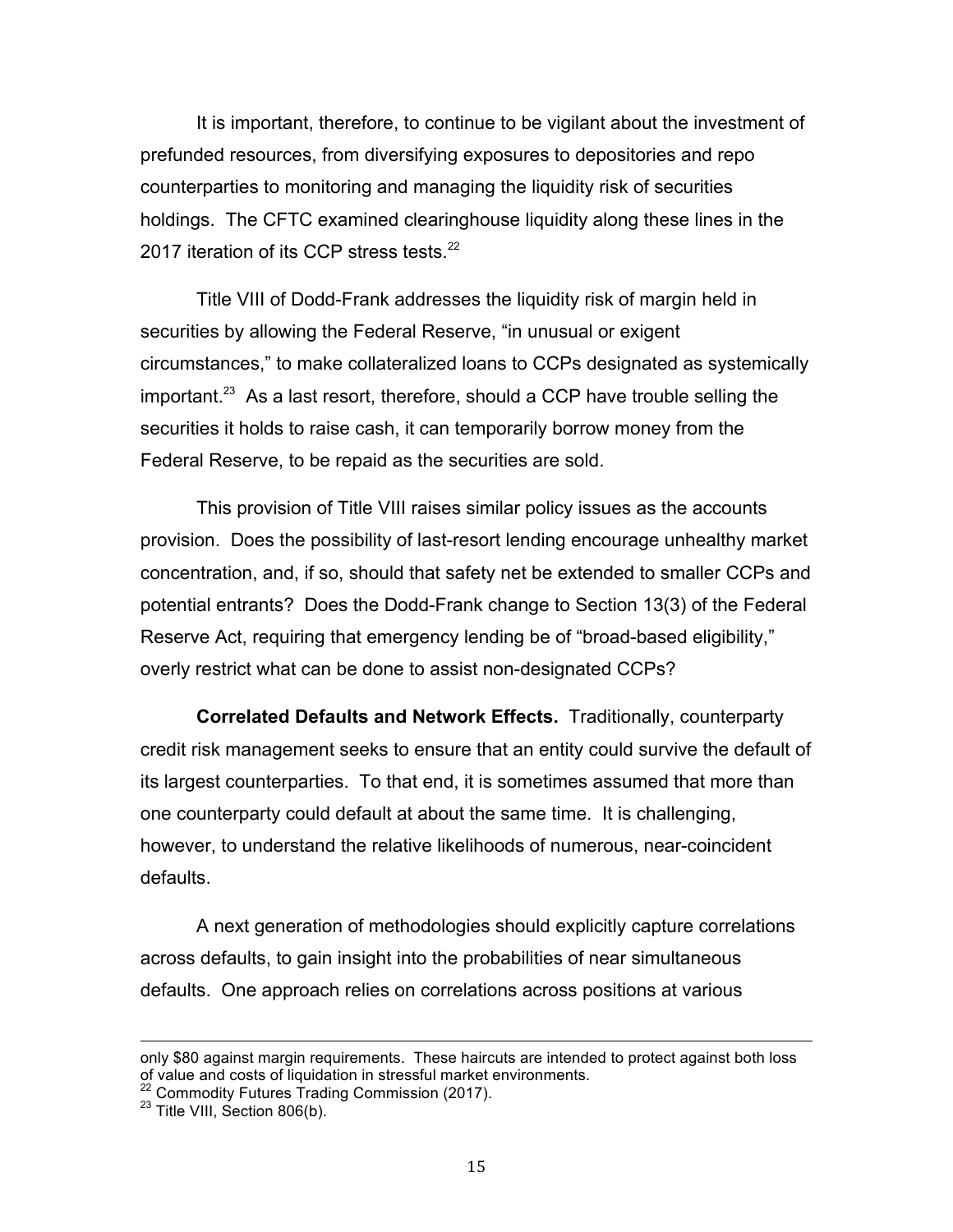financial institutions.<sup>24</sup> Another approach – of particular interest since the most recent crisis – studies networks of relationships that might spread defaults across the system.

 Network analysis would highlight a broad range of connections between financial entities. First, members of one CCP might very well be members of another as well. Second, CCP members are exposed to defaults of their counterparties and customers. Third, all of these entities are linked not only through cleared derivatives exposures, but also through other financial positions, like prime brokerage balances, repo financing, credit lines, uncleared derivatives, commercial paper holdings, and loans.

 Analyzing correlations of positions and networks is challenging, of course, because CCPs have regular, detailed information only on the cleared derivatives exposures of their members. The CFTC has information on both cleared and uncleared derivatives exposures of U.S. reporting entities, but not on their nonderivatives exposures.

 In any case, correlated defaults and network effects are active areas of regulation and research that deserve continued attention.<sup>25</sup> Meanwhile, near- term comfort may be derived from the CFTC's 2016 stress tests, which showed that clearing members with significant losses at one CCP in a given stress scenario did not tend to have significant stress losses at other CCPs in that same scenario.<sup>26</sup>

 **Liquidation of Defaulted Swaps Positions.** Should a clearing member default, its positions have to be replaced by the CCP to restore the matched book. The cost of replacing these positions will depend on the trading liquidity of

<sup>&</sup>lt;sup>24</sup> See, for example, Menkveld (2017).

<sup>&</sup>lt;sup>24</sup> See, for example, Menkveld (2017).<br><sup>25</sup> Commodity Futures Trading Commission (2016, 2017), for example, were stress tests that analyzed the concurrent effects of clearing member defaults on all CCPs at which they are members. CPMI-IOSCO (2018) calls for stress tests across multiple CCPs. Relevant and recent academic research includes Glasserman, Moallemi, and Yuan (2016), Heath et al. (2016), and Poledna, S., et al. (2015).

<sup>&</sup>lt;sup>26</sup> Commodity Futures Trading Commission (2016).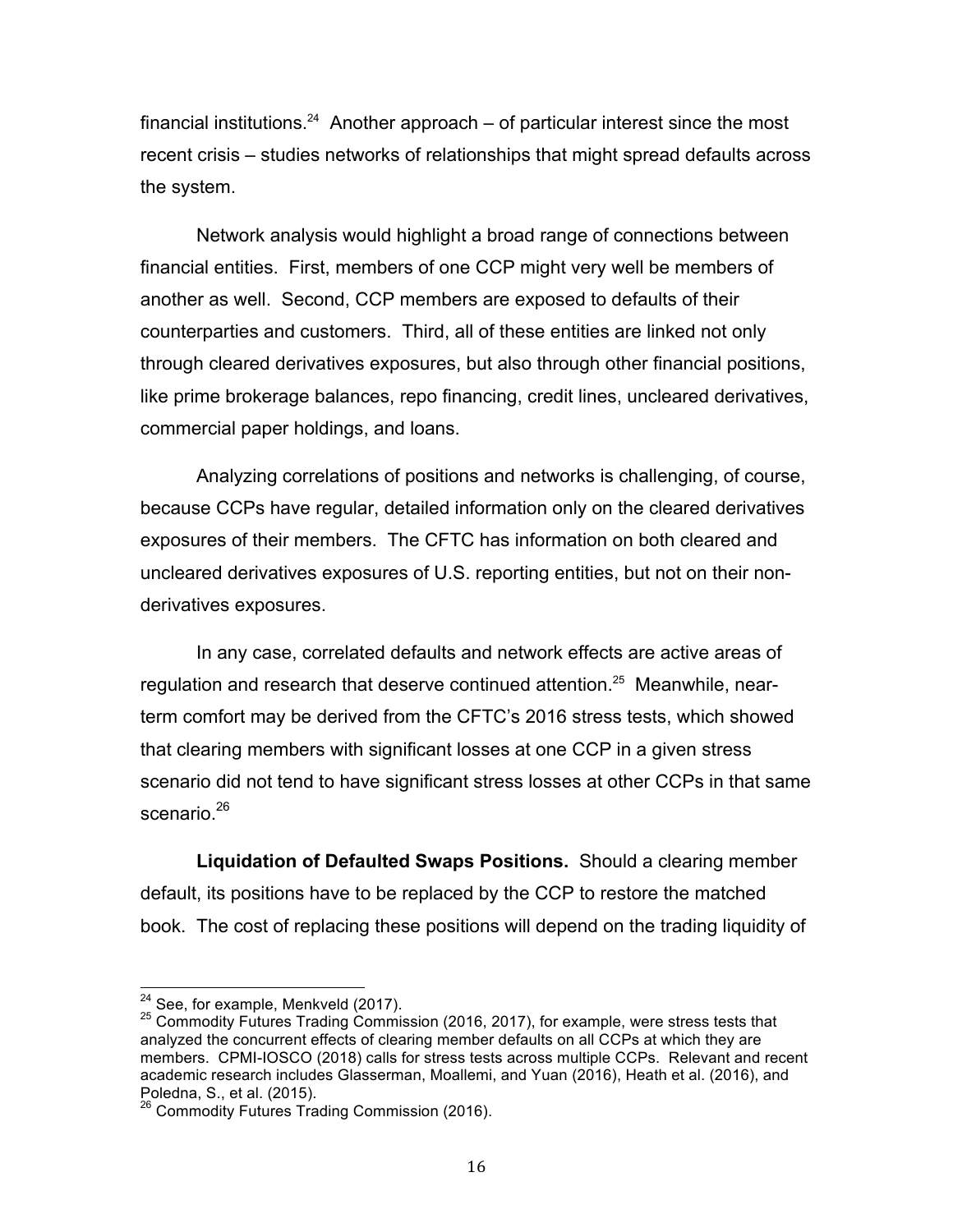the swaps in question for the position size to be replaced in a stressed market environment.

 A significant portion of the total margin collected by CCPs is for protection against liquidation costs. $27$  It should be noted, however, that quantifying these costs is particularly difficult. Market savvy traders know how much it costs to liquidate large positions under current market conditions. Anticipating these costs in future, unknown, stressed conditions is an entirely different matter.

 The margin charge for liquidation costs should, therefore, continue to be a subject of continued thought and scrutiny. Furthermore, an important criteria for accepting new, less liquid products for clearing should be the ability of CCPs to quantify their replacement costs under difficult market conditions.

 **Design of the Waterfall.** As described above, the CFTC sets a standard for the total quantity of prefunded resources, i.e., margin, default fund contributions and skin-in-the-game. The CFTC does not dictate the relative contributions of members in the form of default fund contributions and those of CCP owners in the form of skin-in-the-game.

 The issue here is whether incentives are aligned so as to achieve a socially optimal level of risk taking at a CCP. As discussed earlier, CCP owners certainly have incentives to control risk. But owners also have incentives to expand their business, perhaps to the point of taking more than a socially optimal level of risk. CCP members that have contributed to the mutualized default fund have incentives to monitor the owners and prevent excessive risk taking. And members of swap CCPs are, for the most part, large and sophisticated financial institutions with the financial resources to protect their economic interests. Ultimately, this issue touches on broader questions about incentive structures at CCPs.<sup>28</sup>

<sup>&</sup>lt;sup>27</sup> See, for example, Roberson (2018).

<sup>&</sup>lt;sup>27</sup> See, for example, Roberson (2018).<br><sup>28</sup> See, for example, Cox and Steigerwald (2016), McPartland and Lewis (2017), and Saguato (2017).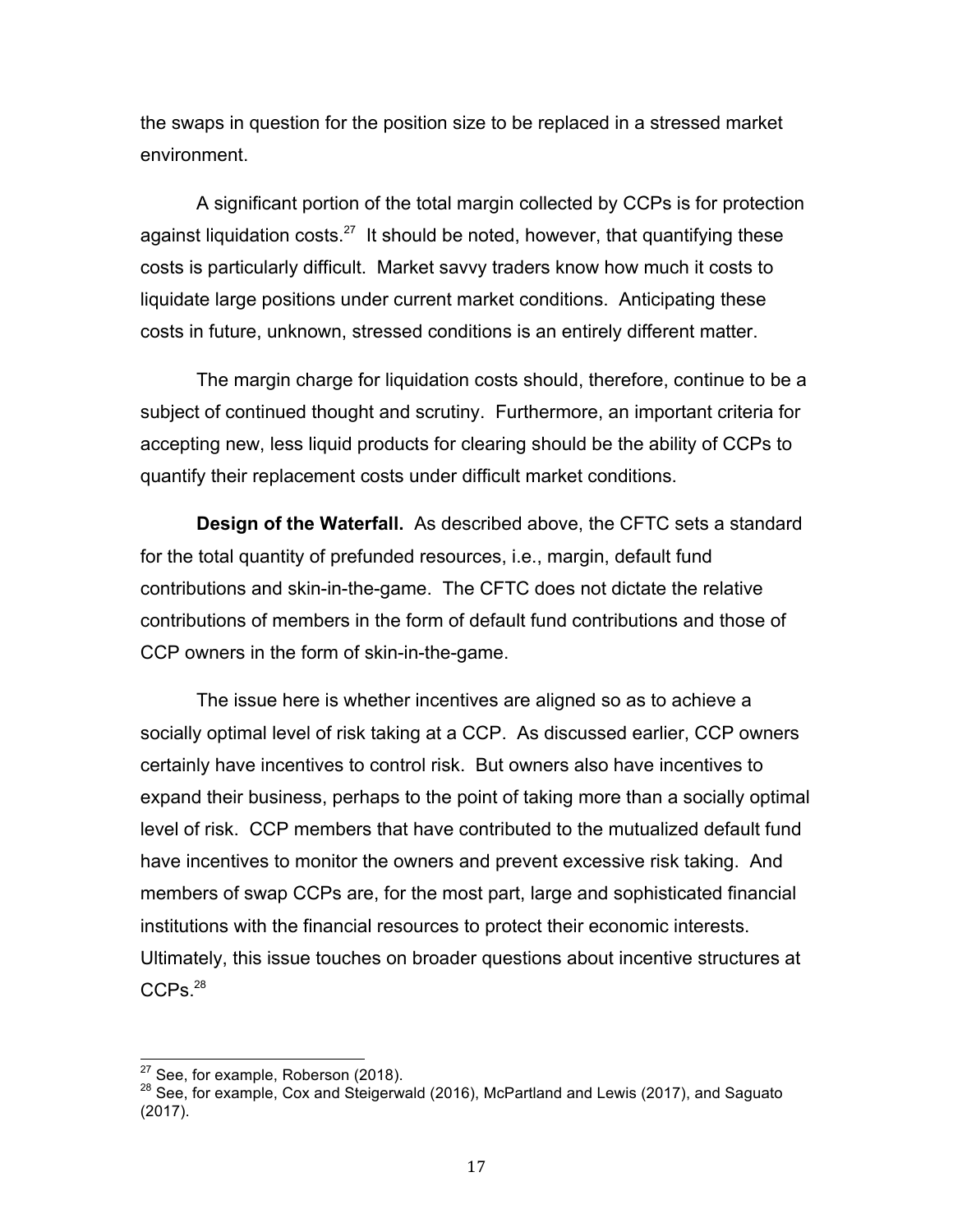### **B. Recovery**

 The previous section described the mass of resources available at a CCP to cover losses from member defaults. And, even through the most recent financial crisis, no CFTC-registered derivatives clearing organization has needed more to handle a default than the margin of the defaulting counterparty.

 But what if, despite all of the regulations, careful risk management and financial buffers described above, the CCP cannot cover all of its losses? To deal with these extreme scenarios, CFTC regulations require that large and systemically important CCPs have credible recovery plans to remain viable as going concerns without resorting to government assistance.<sup>29</sup> In fact, the rule- based nature of CCP operations is what allows for the possibility of reliable recovery tools.

 Essential elements of a recovery plan are comprehensively allocating any and all remaining losses, restoring a matched book and replenishing financial resources. One strategy that has gained traction is to combine gains-based haircuts (GBH), which can comprehensively allocate variation margin obligations, $30$  with partial "tear-ups," which can ensure the restoration of a matched book.<sup>31</sup>

 Recall that CCP payment obligations arise from the need to make variation margin payments to swaps counterparties whose positions have gained in value. Therefore, a dependable way to limit CCP payments to resources available is to "haircut" variation margin payables. GBH does just that: Variation margin payments due to clearing members and their customers are reduced, *pro rata*, to the point that payables no longer exceed available resources.

 $^{29}$  Reg. §39.39, 17 CFR 39.39. Recovery plans are required for systemically important derivatives clearing organizations (DCOs), as well as Subpart C DCOs that have elected to become subject to Subpart C of Part 39 of CFTC regulations.

<sup>&</sup>lt;sup>30</sup> CPMI-IOSCO (2017), paragraphs 4.212-4.2.16. See also Lukken et al. (2017).  $^{\rm 30}$  CPMI-IOSCO (2017), paragraphs 4.212-4.2.16. See also Lukken et al. (2017).<br><sup>31</sup> CPMI-IOSCO (2017), paragraphs 4.5.17-4.5.20. See also Lukken et al. (2017).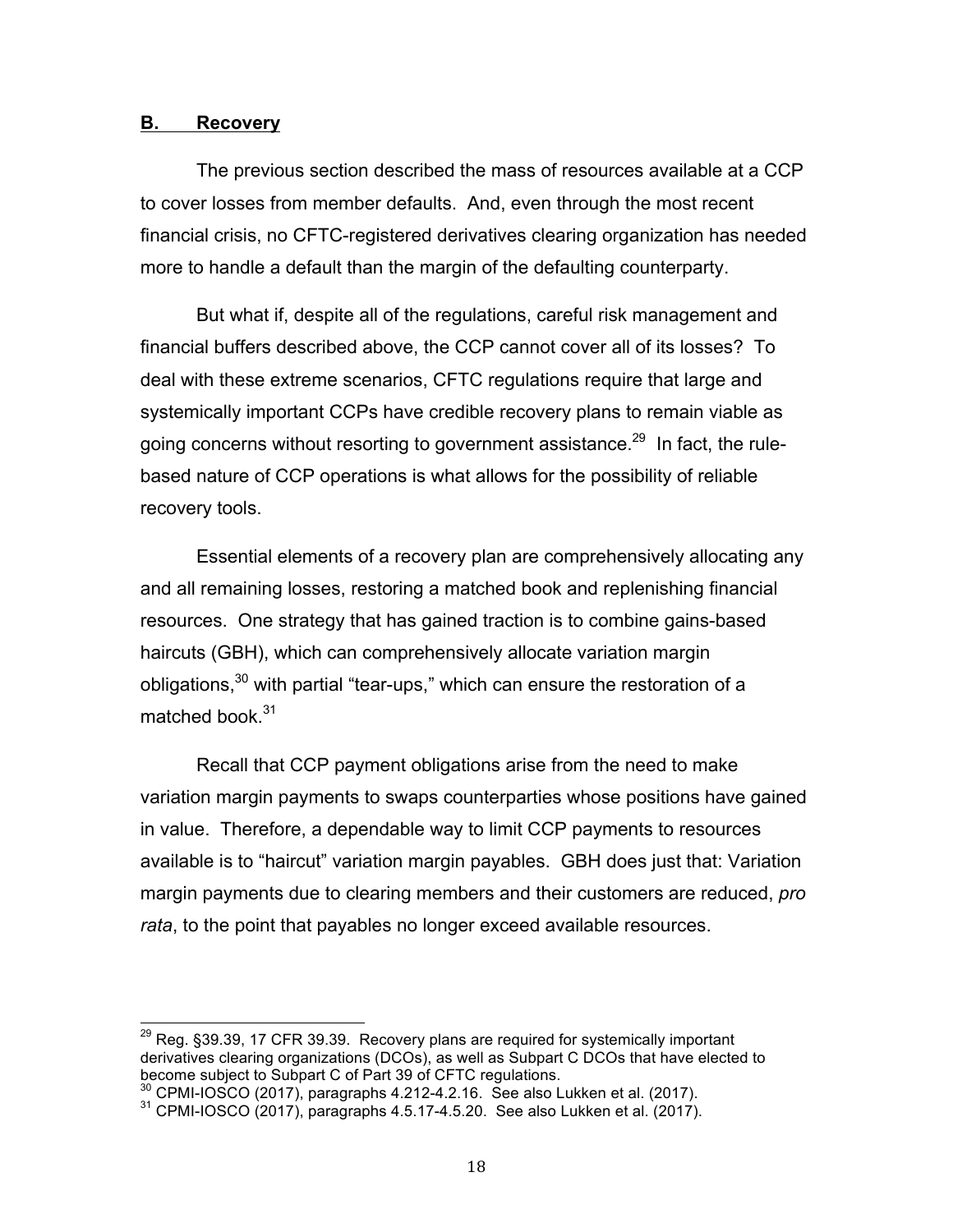GBH is not, however, a comprehensive recovery solution on its own. GBH does ensure that a CCP does not owe more in variation margin than it can pay, but it does not ensure that the CCP has enough resources to replace defaulted positions, that is, to restore a matched book.

 To that end, the comprehensive strategy being described includes tear- ups. To the extent that a CCP lacks the resources to replace positions, it tears up, according to an *ex ante* formula, some selection of offsetting, non-defaulted positions until the matched book is restored.

 The combination of GBH and tear-ups is a comprehensive recovery solution, as required, but is far from a panacea. With respect to GBH, garnishing the gains of counterparties that happen to have had realized gains over a particular clearing cycle is quite arbitrary. It could turn out, for example, that haircutting the payments of those counterparties might cause them to fail on their obligations, thus destabilizing the financial ecosystem even further.

 Tear-ups can also be disruptive. Counterparties that had executed cleared swaps to hedge or take on particular market positions must, after tear-ups, do without these hedges or positions or scramble to replace them.

 To summarize, since the passage of Dodd-Frank, CCPs and regulators have made substantial progress in putting recovery plans in place. Even in extreme scenarios, a CCP should be able to allocate all losses and restore a matched book using the fallback strategies of GBH and tear-ups. Some challenges remain, however, three of which will be discussed here.

#### *Transparency and Predictability*

 Recovery plans should be as transparent and predictable as possible. This means that, subject to the constraints of protecting confidential and sensitive business information, market participants should have a solid understanding of what a CCP can and will do in various market scenarios. In this way, clearing

19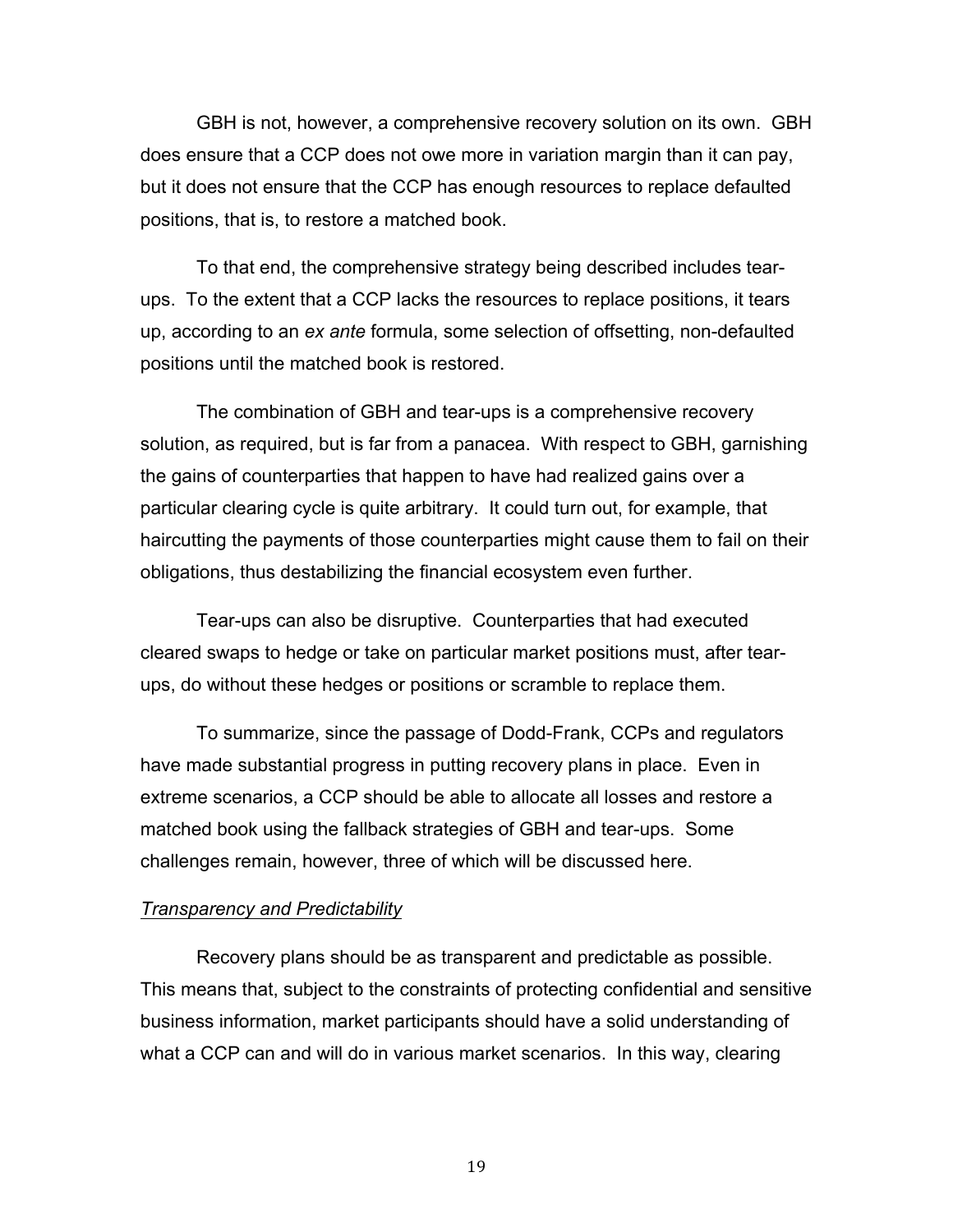members and their customers can measure, manage and control their own risks as effectively as possible, as CCPs take their extraordinary recovery measures.

 While much has been done to articulate recovery plans, indications are that, for whatever reasons, they are not broadly accepted as complete. In one survey, fewer than 20% of investors claimed to understand the waterfall at the CCPs at which they cleared. $32$  And many market participants have called for greater transparency and predictability of recovery plans.<sup>33</sup>

### *Uncertainty Surrounding Assessments*

 In terms of direct expense, it is, of course, cheaper for clearing members to commit to make assessments as necessary than to increase prefunded contributions.

 But assessments add uncertainty to the recovery process. Although assessments are legally binding, clearing members and market participants might have doubts, in the midst of a crisis, as to who will and who will not honor assessments.

 Doubts about the willingness and ability of clearing members to come through with assessments might very well be overblown. Internal CFTC analysis has shown that, for most clearing members, potential assessments are a relatively small percentage of capital. Also, clearing members, by the nature of their businesses, have a strong interest in the continued viability of the CCP and its clearing services.

 Nevertheless, it is hard to dispute the assertion that assessments increase the uncertainty surrounding recovery. For that reason, there have been calls to replace assessments with additional prefunded resources.<sup>34</sup>

<sup>&</sup>lt;sup>32</sup> McPartland (2015).<br><sup>33</sup> See JPMorgan Chase & Co. (2014), pp. 2-3; Kennedy (2017), p. 14; Martin (2017), p. 2.<br><sup>34</sup> See, for example, JPMorgan & Chase Co. (2014), p. 3, and Lubben (2017).

 $34$  See, for example, JPMorgan & Chase Co. (2014), p. 3, and Lubben (2017).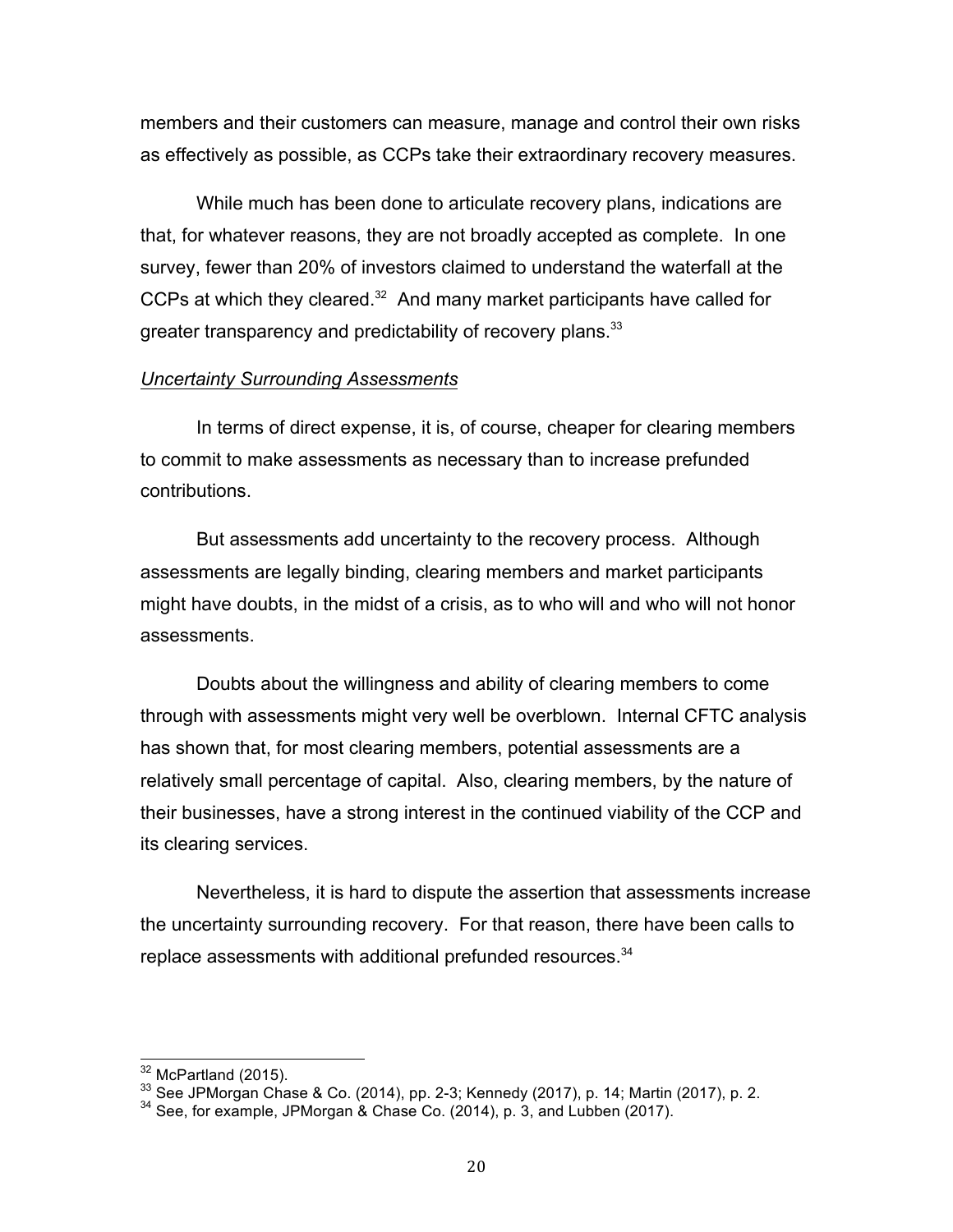# *The Role of Regulators in Recovery Planning*

 While regulators must ensure that credible recovery plans are in place, they should be reluctant to mediate the disparate interests of CCPs, swap dealers and end users.

 Swap dealers, for example, tend to care most about being "position good." With very large and complex books of swaps, they want to keep their positions and exposures to the market intact, even at the cost of some losses from GBH over some period of time.

 Asset managers, on the other hand, tend to care most about being "money good." They might prefer one day of GBH followed by full tear-ups, after which they would attain their desired market exposures by means other than cleared swaps.

 Regulators should primarily insist on credible recovery plans but, as in the case of rules concerning prefunded resources, remain quite cautious in becoming more prescriptive about the workings of those plans.

# **C. Resolution**<sup>35</sup>

 This final section discusses the situation in which recovery plans have not sustained derivatives clearing activity. Perhaps market participants lost faith in the recovery process, the CCP and its members, so that everyone rushed to close out all swaps positions. Or perhaps recovery was successful, in the sense of fully allocating losses and restoring a matched book, but neither clearing members nor owners of the CCP were willing to replenish guarantee funds and skin-in-the-game so that clearing services can resume.

 In such an eventuality, authorities will either need to allow clearing activity to disappear or, instead, to intervene. Before moving on, however, it is worth noting that in this dire scenario, in which several large financial institutions that had been clearing members have defaulted, and in which surviving industry has

 $35$  For a more detailed discussion along these lines, see Duffie (2015).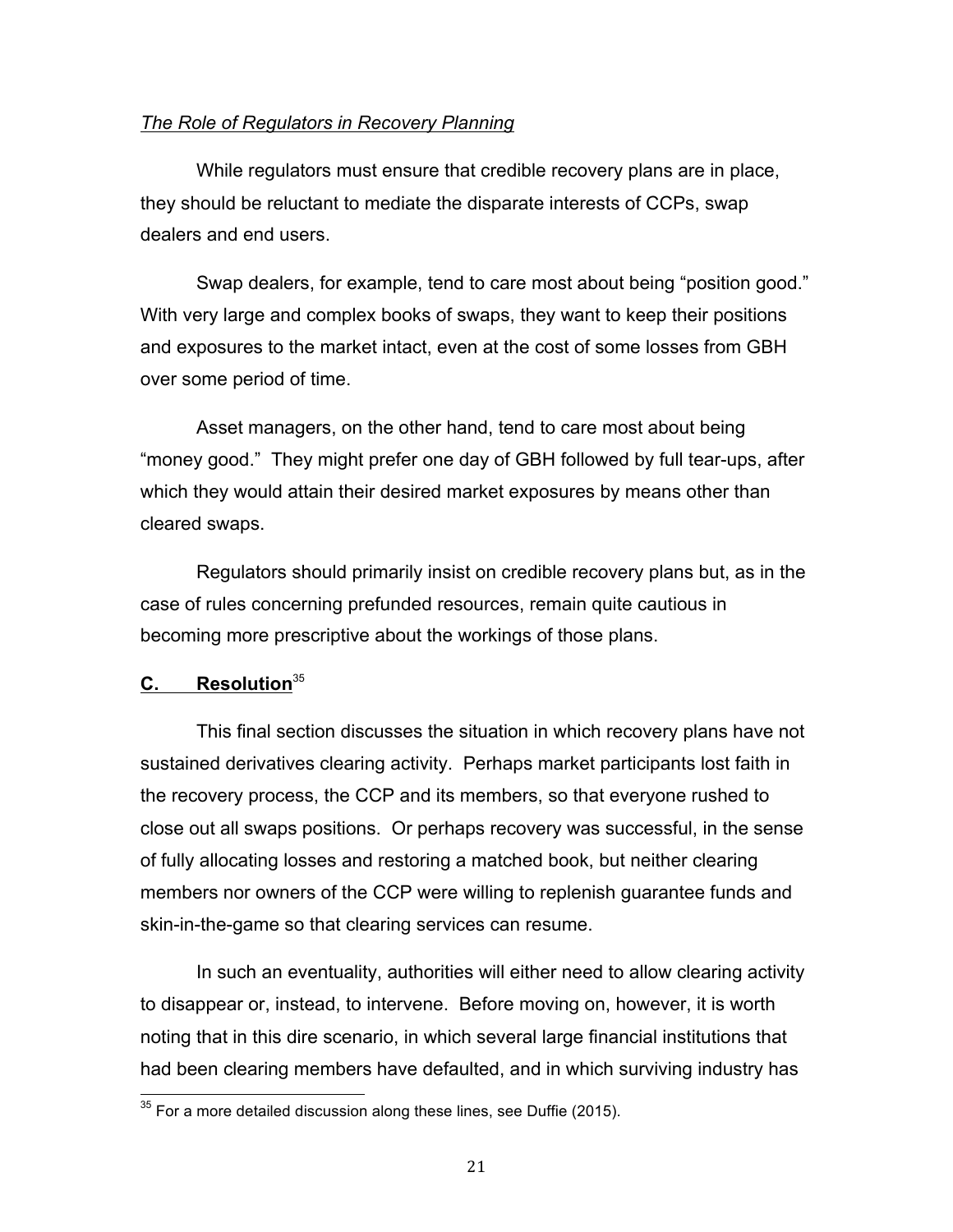neither the financial strength nor the confidence to put new resources into a CCP, there will almost certainly be systemic problems that are more pressing than preserving or restoring derivatives clearing services.

 In any case, prudence dictates that resolution plans be made. Title II of Dodd-Frank provides for the orderly resolution of a CCP should authorities decide to intervene. $36$  In this eventuality, resources from the orderly liquidation fund (OLF) could be made available to ensure continuity of clearing services.

 The provision of OLF funds under Dodd-Frank is limited, however, to 10% of the balance sheet assets or 90% of the fair value of the assets available for repayment of the financial company in question. $37$  These restrictions would appear to be particularly binding when applied to CCPs, which typically do not own significant assets relative to the size of their businesses, as do other financial companies.

 But in the case of a CCP that has already experienced member defaults, assets could include first-position claims against the estates of the defaulting

 $36$  Some have argued that it is not clear that Title II applies to CCPs. See, for example, Lubben (2015) and Steigerwald and DeCarlo (2016). The view here and elsewhere, however, is that it does. See, for example, JPMorgan Chase & Co. (2014). p. 4. Section 201(a)(11) of the Dodd- Frank Act defines "financial company" to include, among others, companies that are predominantly engaged in activities that the Board of Governors of the Federal Reserve (Federal Reserve) has determined are "financial in nature or incidental thereto" for purposes of section 4(k) of the Bank Holding Company Act of 1956. 12 U.S.C. § 1843(k). In 2013, the Federal Deposit a company is predominantly engaged in such activities for purposes of Title II. 78 FR 34712. Activities that derivatives clearing organizations (DCOs) typically engage in are explicitly identified as "financial activities." Furthermore, section 210 of the Dodd-Frank Act confirms that systemically important DCOs are eligible for resolution under Title II. Section 210(m)(1)(B) provides that the FDIC shall, in connection with the liquidation of any covered financial company or bridge financial company that is a commodity broker, "apply the provisions of subchapter IV of chapter 7 of the Bankruptcy Code, in respect of the distribution to any customer of all customer company were a debtor for purposes of such subchapter" (emphasis added). The term "member property" is defined in subchapter IV of chapter 7 of the Bankruptcy Code as "customer property received, acquired, or held by or for the account of a debtor that is a clearing organization, from or for the proprietary account of a customer that is a clearing member of the debtor." 11 U.S.C. § 761(16). The term "clearing organization" is defined as a DCO that is registered with the Commission. 11 U.S.C. § 761(2). Accordingly, the term "member property" in section 210(m)(1)(B) is a specific reference to a provision that is applicable directly and only to DCOs, Insurance Corporation (FDIC) issued regulations establishing the criteria for determining whether property and *member property*, as if such covered financial company or bridge financial and statutory interpretation frowns upon interpreting a provision of a statute as "mere  $\frac{1}{37}$  surplussage."

 $37$  Dodd-Frank Act, Section 210(n).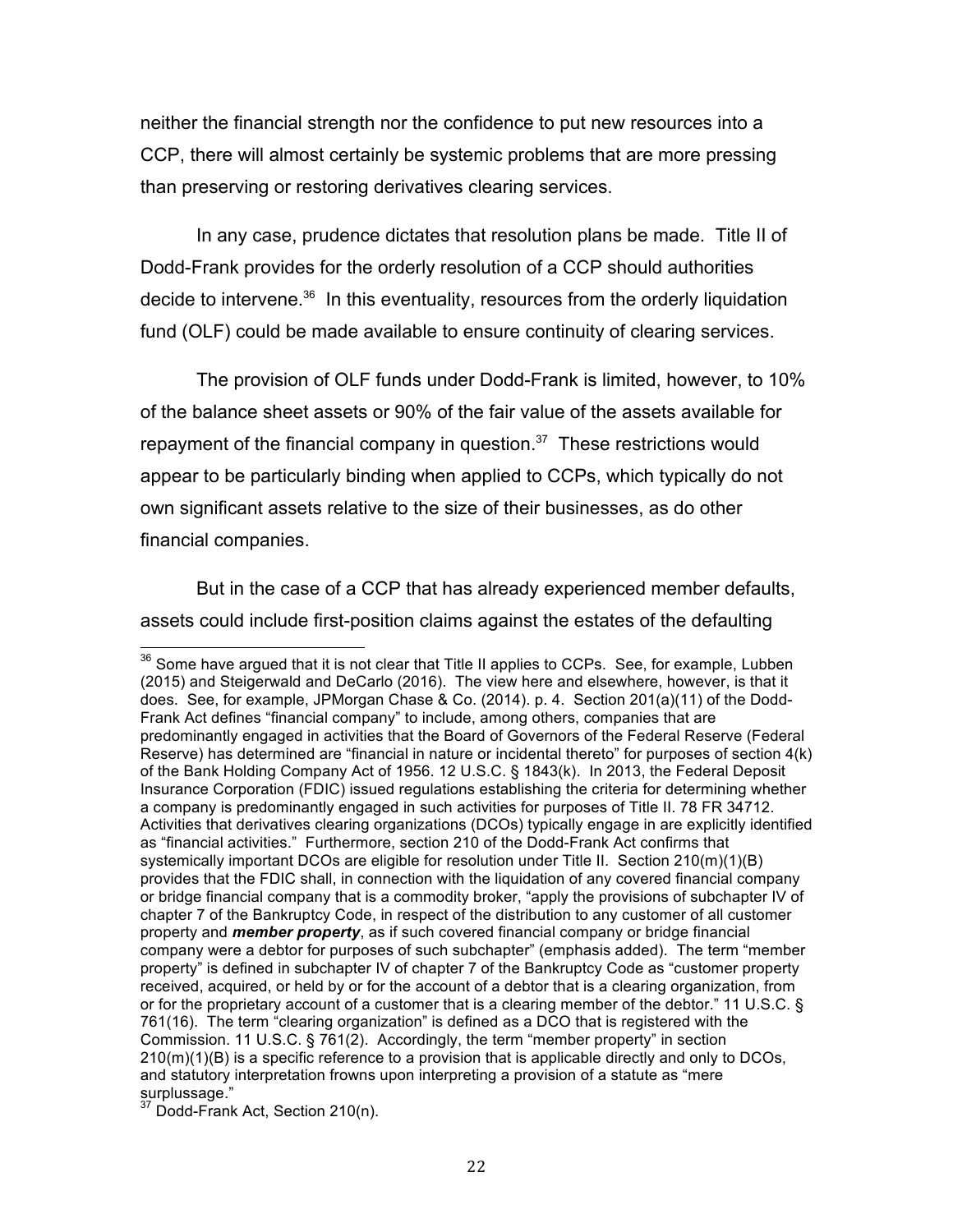members. These claims might provide a base upon which the OLF could advance funds and eventually be repaid. In addition, as provided by Dodd- Frank, any failures to repay OLF advances would be recouped from broad assessments against the financial sector.

 The most important work in progress with respect to resolution of systemically important CCPs is coordination between the Federal Deposit Insurance Corporation (FDIC) and the CFTC. Title II of Dodd-Frank provides for the appointment of the FDIC as receiver, given its historical experience in resolving banks. The CFTC, however, has indispensable expertise as the primary regulator of swap CCPs.

 The two agencies, therefore, are working closely to coordinate the planning and execution of any CCP resolution.<sup>38</sup> The more transparent the intentions of regulators in a crisis, the better market participants can manage their own risks and minimize cascading disruptions.

# **D. Conclusion**

 The clearing requirement of Dodd-Frank has successfully moved large quantities of over-the-counter derivatives to swaps CCPs. As a result, swaps clearing has become subject to heightened vigilance by market participants, clearing members, the CCPs themselves and regulators.

 While much progress has been made along these lines, particularly with respect to daily risk management and recovery planning, this section has pointed out some issues that require further attention. With respect to government initiated and supervised resolutions, the ball is very much in the courts of the FDIC and CFTC.

<sup>&</sup>lt;sup>38</sup> In 2017, the CFTC and FCIC established a dedicated joint working group to establish protocols for coordinated action in the event of resolution of systemically important CCPs.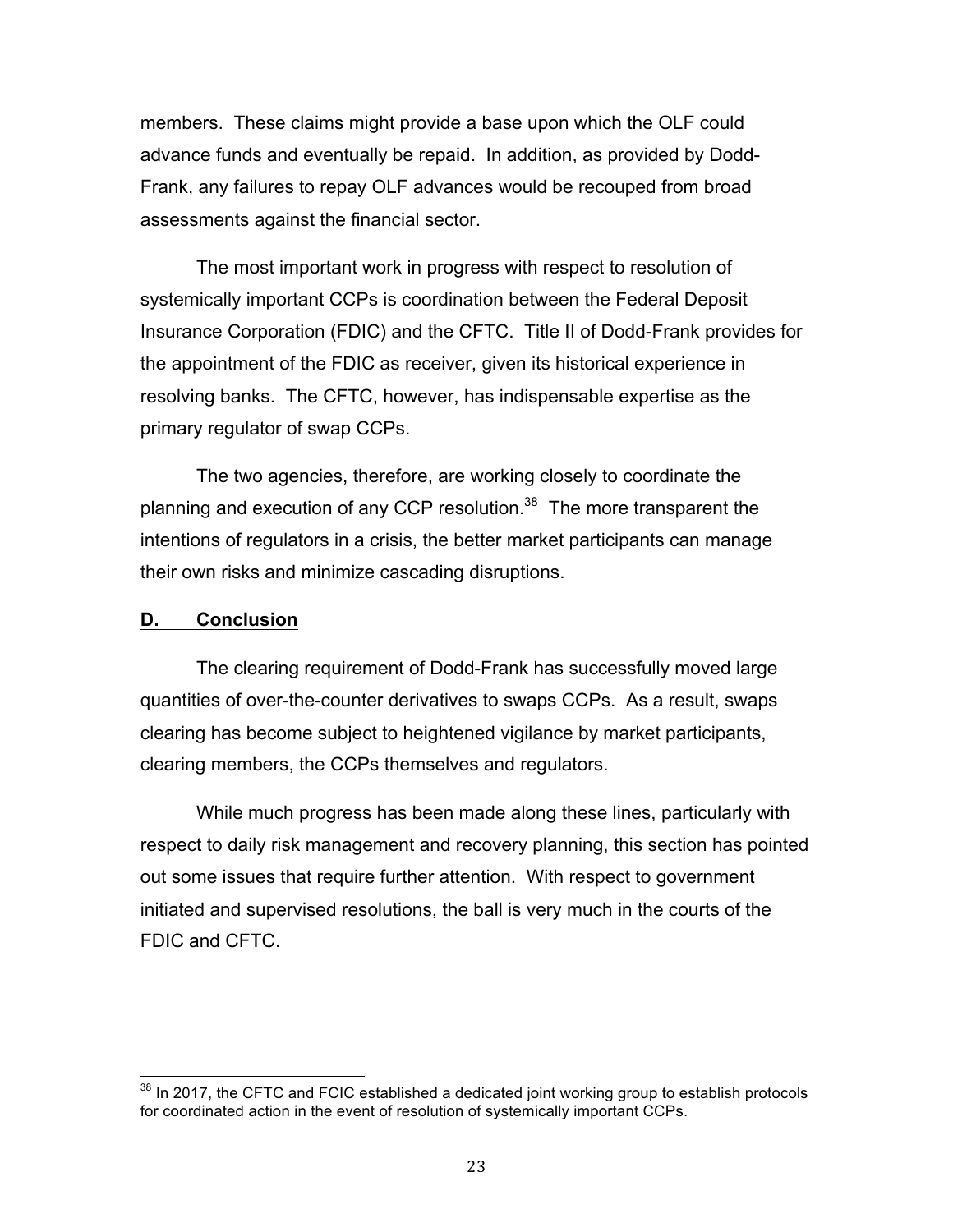#### **2. SWAPS REPORTING RULES**

### **A. Background**

 The global swaps market had operated since its birth with a lack of regulatory transparency and broadly disseminated price discovery for market participants. With the passage of Dodd-Frank, the CFTC was given broad responsibility to implement reporting of swap data. The CFTC faced the challenge of creating something that had not existed before. What has resulted thus far is an imperfect reporting regime.

 When the CFTC began implementing the trade reporting requirements of Dodd-Frank, the swaps industry lacked uniform data standards that could be applied by all swaps participants in their various internal systems and interactions with counterparties. The legislation provided for new entities called Swap Data Repositories (SDRs) to accept CFTC-prescribed trade data. These SDRs have since developed as separate, but related, businesses tied to existing large conglomerates with preexisting infrastructures and data standards serving particular asset classes and market participants.

 The CFTC adopted a largely principles-based approach to swap data reporting requirements, befitting its tradition as a principles-based regulator of wholesale markets. Data reporting has, however, proven to be an area where specificity is a prerequisite, and uncertainty or optionality regarding what and how to report leads to unsatisfactory data reporting. In the initial swap data reporting regulations, the CFTC did not provide sufficient technical specification clearly illustrating the exact information to be reported, including clear definitions, form and manner, allowable values, and mappings to existing data schema.

 Neither the CFTC nor key components of the reporting ecosystem properly addressed through rule-making or the associated comments all the nuances and activities present in swaps markets that needed to be reported, identified all the challenges that reporting would entail, or predicted the unintended consequences of some decisions. SDRs were allowed to apply their

24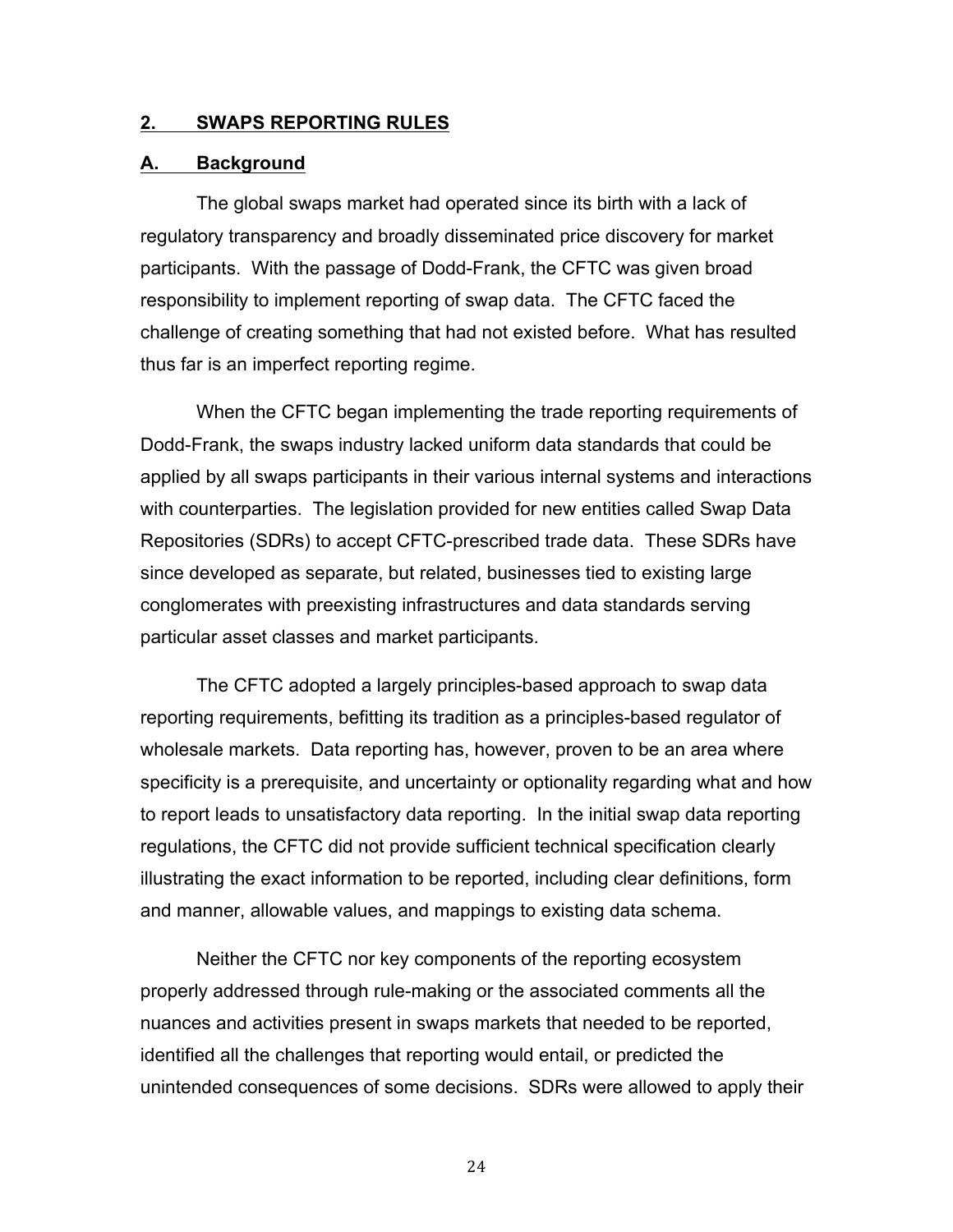own data schema and develop unique templates for reporting, sometimes accepting whatever their clientele wished to report based on legacy systems or requiring an unnecessary number of data elements to represent the terms of a swap transaction. This construct does not facilitate efficient reporting from counterparties that have been forced either to build new reporting systems from scratch, cobble together existing technology to meet the regulatory need, or rush to press other unrelated reporting mechanisms into service.

# **B. Present Day**

# **Improvements in Swaps Data Reporting**

 The current state of swaps data reporting, both for public transparency and regulatory reporting, has improved considerably since the original publication of the CFTC's swap data reporting requirements in 2012. With the benefit of experience, staff, reporting counterparties and SDRs have worked together to ensure that data is more timely, more complete and more accurate, as interested parties have adjusted to the reporting landscape and have gained familiarity with their ongoing obligations to report.

 The result is that substantial progress toward improving swap data integrity has occurred. For example, in 2014, roughly half of all reports for the highly standardized credit default swaps (CDS) lacked complete price information, and approximately 15% of all CDS trades lacked a legal entity identifier, making it difficult to identify the counterparty. However, by early 2018, roughly 95% of all CDS trades had complete counterparty and price information.

# *International Swaps Data Harmonization*

 Now that other major market regulators around the globe have implemented their swaps regulation, the CFTC is no longer tackling the challenge of reporting swap transactions unilaterally. Today, the CFTC cooperates with the global regulatory community, trade repositories and reporting counterparties to harmonize technical guidance in a coordinated fashion for key derivative terms,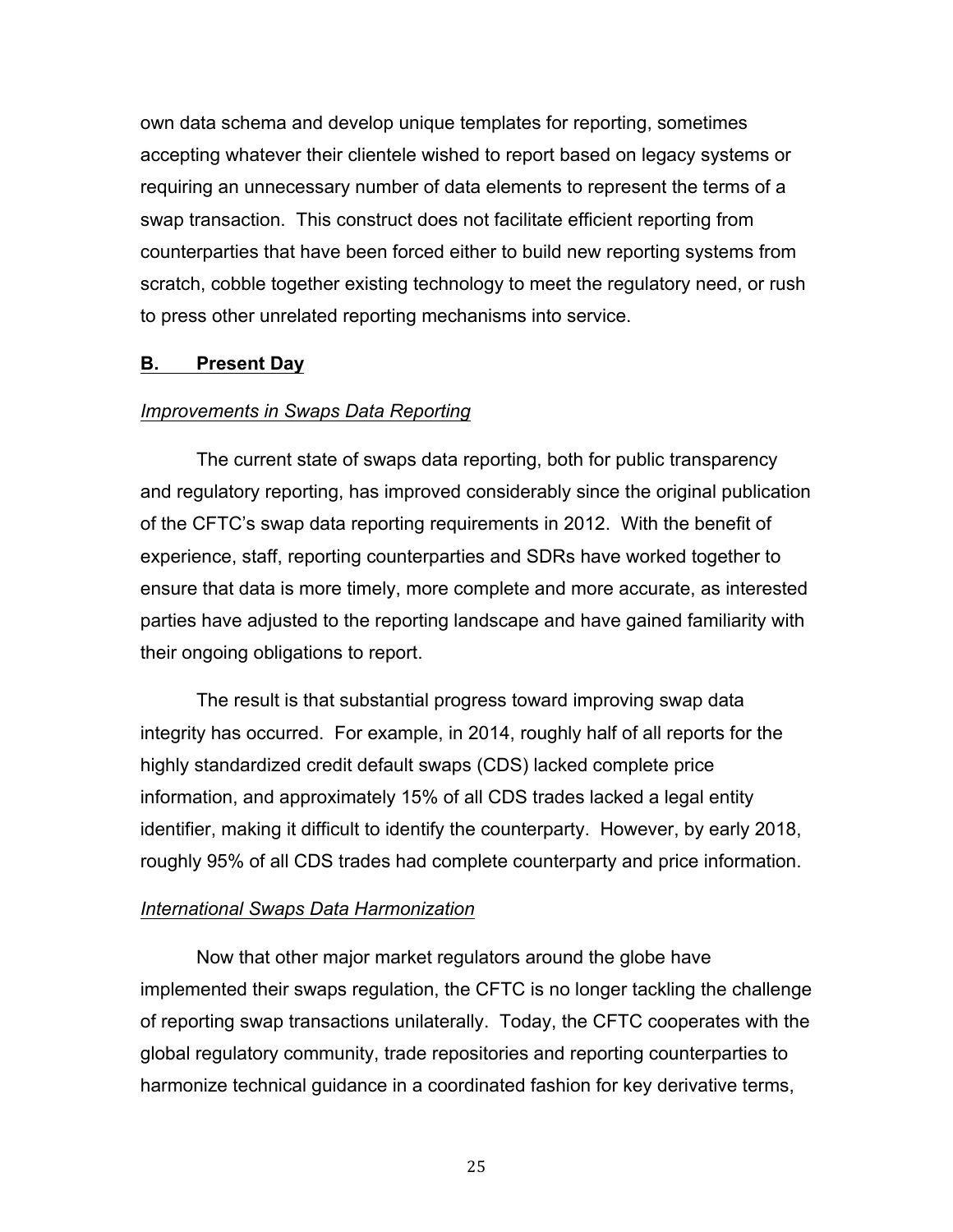such as transaction and product identifiers via the Committee on Payments and Market Infrastructures (CPMI), the International Organization of Securities Commissions (IOSCO), and the Financial Stability Board (FSB).

 The CFTC serves as co-chair of the CPMI-IOSCO Harmonization Group that in 2017 issued final guidance regarding unique transaction identifiers<sup>39</sup> (UTIs) and unique product identifiers<sup>40</sup> (UPIs). UTIs will facilitate consistent global aggregation and analyses of OTC transactions by ensuring that transactions are not double-counted across jurisdictions. UPIs will be assigned to each distinct derivative product, enabling regulators to analyze activity by product type. In April 2018, CPMI-IOSCO published final detailed technical guidance on critical data elements representing data fields that are essential to regulators' ability to perform meaningful analysis on global swap data. In addition to identifying these critical fields, the guidance provides standardized definitions and reporting formats, facilitating global standardization and consistent reporting, so that market participants will be able to report the same field consistently.

## **Impact of Public Transparency and Trading Liquidity**

 Swaps data reporting is intended not only to provide a basis to identify systemic risk, but also to increase market transparency and to foster price discovery, both of which are important to healthy trading liquidity. Transparency and liquidity are cornerstones of the type of swaps trading that the CFTC has a mission to promote: open, transparent, competitive, and financially sound markets.<sup>41</sup> Meeting that mission requires an appropriate calibration of transparency and liquidity.

 Market Infrastructures (2017a). Last December, the Financial Stability Board issued a final the end of 2020. See Financial Stability Board (2017). <sup>39</sup> See International Organization of Securities Commissioners Committee on Payments and implementation plan for UTIs, recommending that all jurisdictions implement UTIs no later than

<sup>&</sup>lt;sup>40</sup> See International Organization of Securities Commissioners Committee on Payments and Market Infrastructures (2017b).<br><sup>41</sup> See CFTC

<sup>&</sup>lt;sup>1</sup> See CFTC mission statement at CFTC.gov.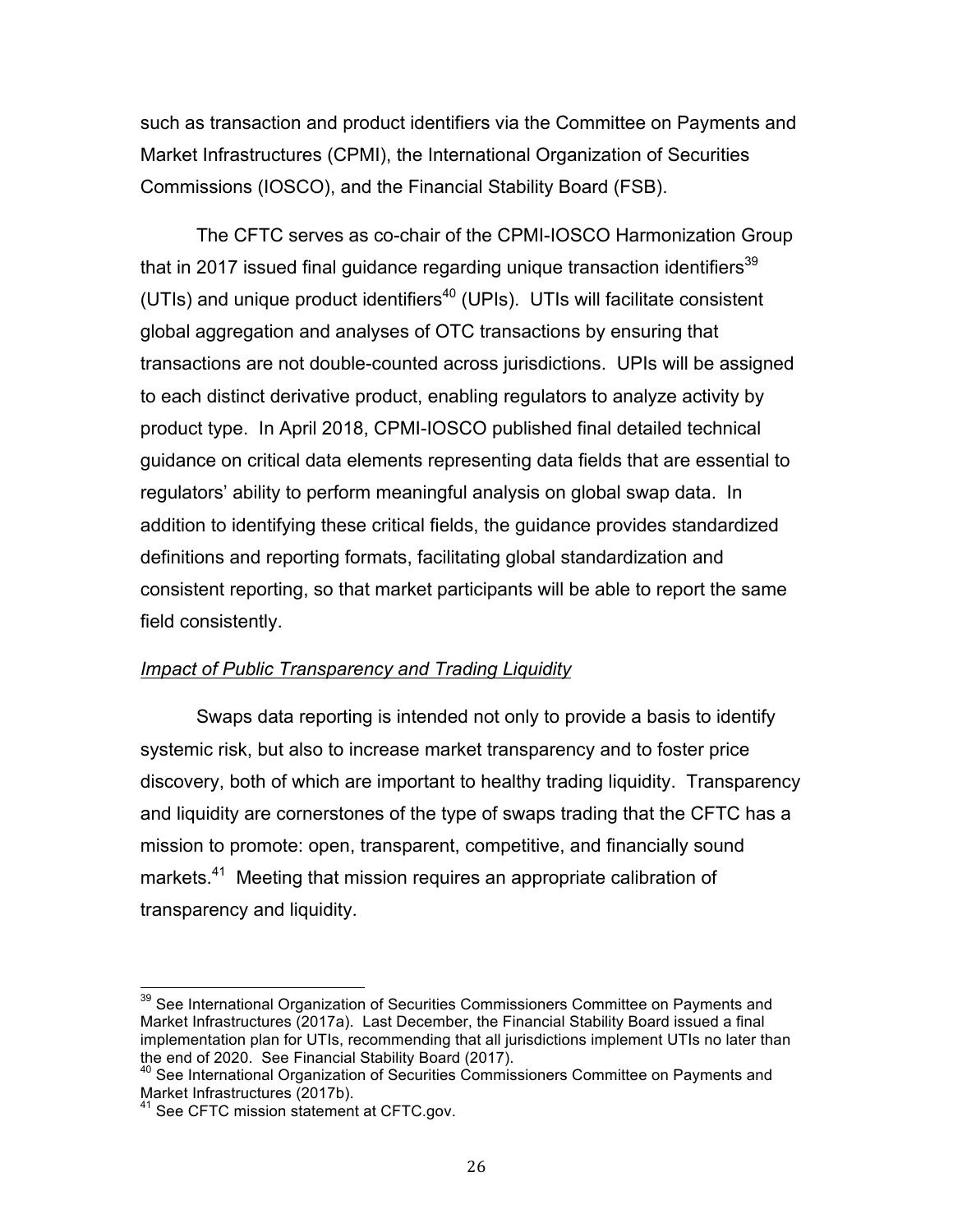Transparency requirements reduce information asymmetries and engender confidence in prices, both of which can reduce transaction costs and ultimately improve liquidity. But post-trade transparency requirements should not be unvaryingly immediate as to make it difficult, especially for reliable liquidity providers, to trade large positions for fear of being "picked off" by a competitor exploiting such transparency. The history of markets tells us that absolute transparency requirements can harm liquidity by driving participants out of the market through the introduction of associated trading risk.<sup>42</sup> The rules should be tailored to the innate liquidity profiles of their associated swaps products. This is especially important for the large-size trades whose liquidity is most sensitive to the reporting requirement related to transparency.

 The current reporting regime, in certain instances, allows for a time delay in the public dissemination of a "block trade" that is above a specified notional size. The rules also cap the public dissemination of notional amounts up to a specified size rather than broadcast the actual notional amounts for such transactions. These rules are intended to ensure that (1) public dissemination of large trades does not materially reduce market liquidity and (2) that public dissemination of large trades does not disclose the names or identities of the parties.

 Market participants have different opinions on the appropriateness of the current transaction size thresholds and of the current length of the delay in public dissemination based on their particular role in the market. The challenge is to modify the existing reporting regime for large trades through adjustments to transaction size thresholds or dissemination delay duration in order to optimize transparency and price discovery without jeopardizing healthy trading liquidity. The challenge is great, especially considering that standard measures of liquidity, such as bid-ask spreads and market depth, may not be relevant when considering the quality of large trade liquidity and the ability of market participants to buy or sell specific instruments without moving markets.

 $42$  See Gemmill (1996).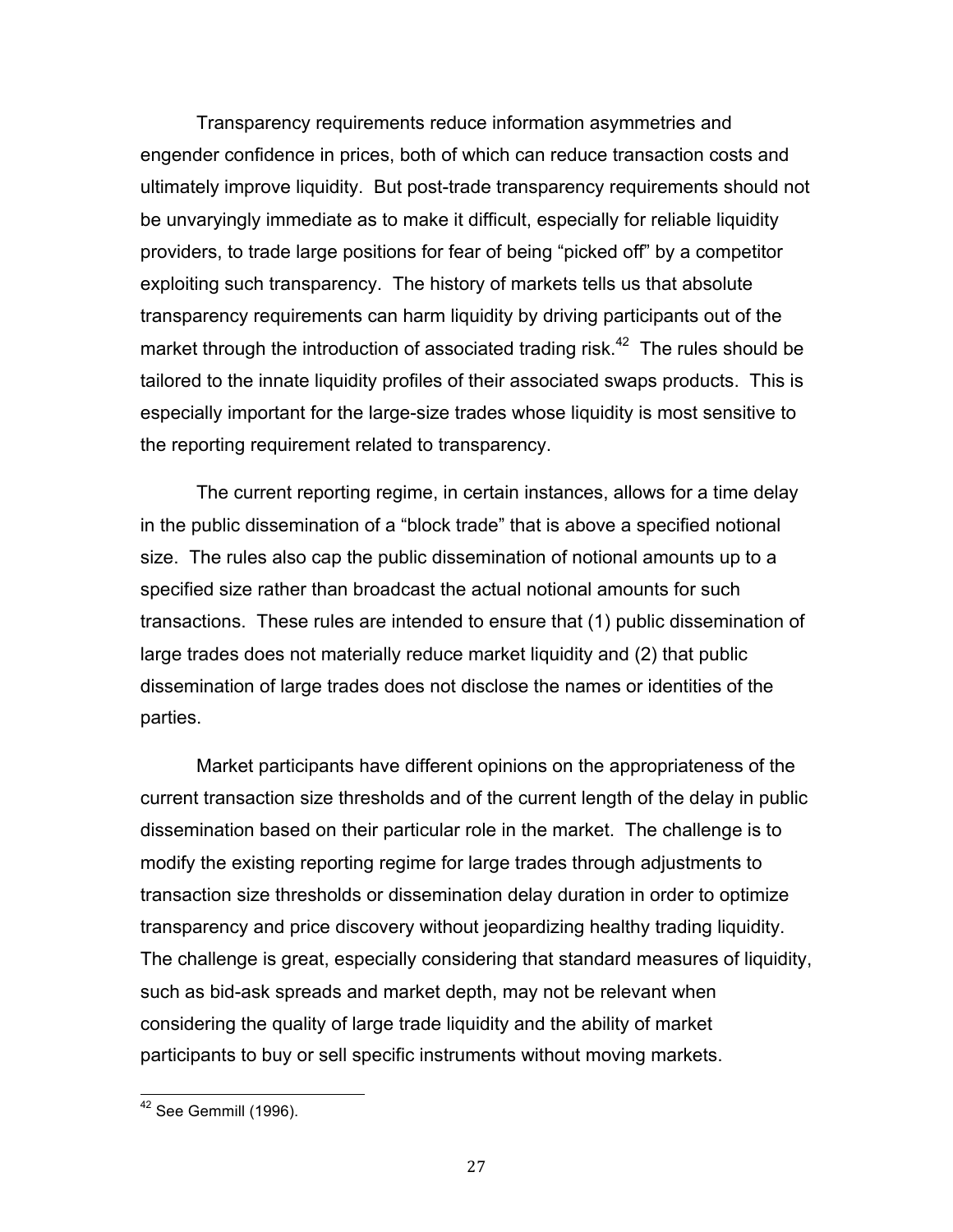The CFTC should continue to work with market participants to address these issues. A literature review of contemporary academic and market practitioner research concerning the impact of public transparency, in general, and real-time reporting, specifically, identifies varying benefits and costs associated with market transparency. The existing literature has examined several instances when transparency and reporting rules have changed and provides an opportunity to quantify the relative impacts. One practical difficulty in executing such studies is that data might exist for the period after transparency is implemented, but it is often unavailable during the period before transparency.

 The major market change examined in the literature is the introduction of transparency into the OTC corporate bond market through the Trade Reporting and Compliance Engine (TRACE) overseen by the Financial Industry Regulatory Authority (FINRA).<sup>43</sup> Bessembinder, Maxwell, and Venkataraman (2006)<sup>44</sup> examined a database of insurance company bond trades and concluded that, following the introduction of TRACE, trading costs for the bonds in this phase declined by half. They also found a smaller reduction in trading costs also declined for bonds with prices that were not publicly disseminated; they attributed this decline to the use of the newly available public information on prices of some bonds.

In a different study, Asquith, Covert, and Pathak  $(2013)^{45}$  noted that earlier studies of TRACE implementation focused on relatively high-grade bonds. They concluded that trading activity in the least active, high-yield bonds fell immediately and sharply after transaction prices for those bonds began being disseminated. Bonds in this final phase of TRACE experienced a 41% decline in trading once reporting began. The authors concluded that this decline might reflect the fact that bonds in this group were relatively more opaque than the more active bonds in the earlier groups. This larger quantity of information might

<sup>&</sup>lt;sup>43</sup> See http://www.finra.org/industry/trace.<br><sup>44</sup> See Bessembinder, et al (2006).<br><sup>45</sup> See Asquith, et al (2013).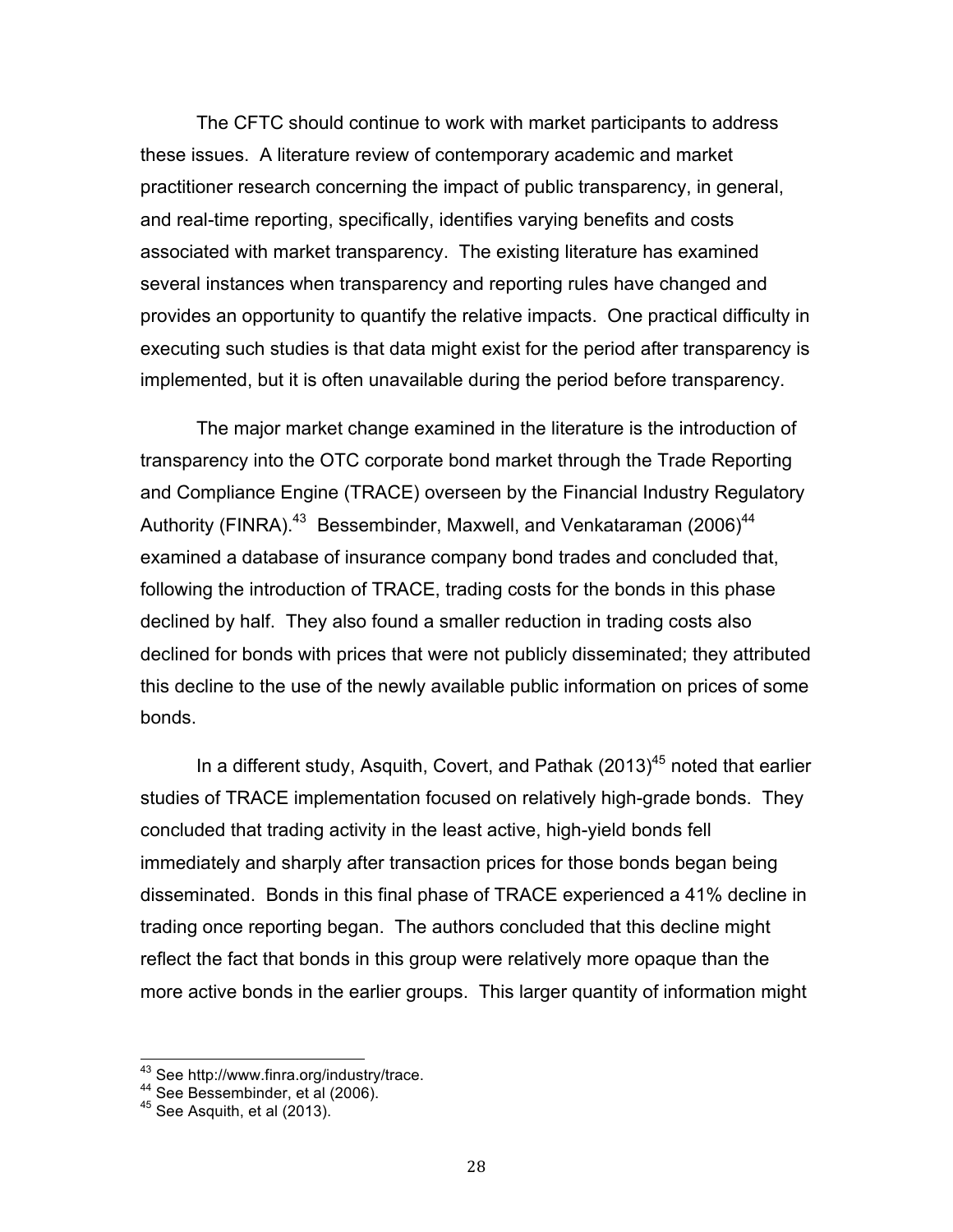lead to less trading demand. On the other hand, the decline might reflect the response of dealers to the new environment.

 We encourage further research and analysis from industry and academia to assist the CFTC in considering adjustments to public reporting requirements to better optimize trading liquidity with the benefits of transparency in the swaps market.

# **C. Next Steps**

 CFTC staff has begun the process of assessing the effectiveness of its swap reporting rules with the intent of improving the data reporting requirements, as outlined in the CFTC's 2017 Roadmap to Achieve High Quality Swaps Data (Roadmap). $46$  A wide range of market participants provided feedback via written comments, and interested entities discussed their comments with CFTC staff. Under consideration are changes to the reporting rules, including Parts 43, 45, and 49 of the CFTC's regulations, with the goal of having more complete, more accurate, and higher-quality data available to the CFTC and to the public, in fulfillment of the purposes of Dodd-Frank and in order to help the CFTC perform its regulatory responsibilities.

# *Verification of Data Accuracy and Completeness*

 The next step in the Roadmap process should be to update requirements for SDRs and swap counterparties to verify<sup>47</sup> the accuracy and completeness of data that has been reported to the SDR. The Commodity Exchange Act<sup>48</sup> section 21(c)(2) requires SDRs to "confirm with both counterparties to the swap the accuracy of the data that was submitted."<sup>49</sup> The CFTC should update the current confirmation requirements<sup>50</sup> to more clearly require both SDR and reporting

<sup>&</sup>lt;sup>46</sup> See Commodity Futures Trading Commission (2017a).

<sup>&</sup>lt;sup>46</sup> See Commodity Futures Trading Commission (2017a).<br><sup>47</sup> The Commission plans to refer to this process as verification of swap data, as opposed to confirmation of swap data, in order to reduce any confusion caused by the use of the word "confirmation" in multiple contexts within Commission regulations.

<sup>48 7</sup> U.S.C. § 1, et. seq.<br> $^{49}$  7 U.S.C. § 24a(c)(2).

<sup>&</sup>lt;sup>48</sup> 7 U.S.C. § 1, et. seq.<br><sup>49</sup> 7 U.S.C. § 24a(c)(2).<br><sup>50</sup> See 17 CFR 49.11 (containing the swap data confirmation requirements).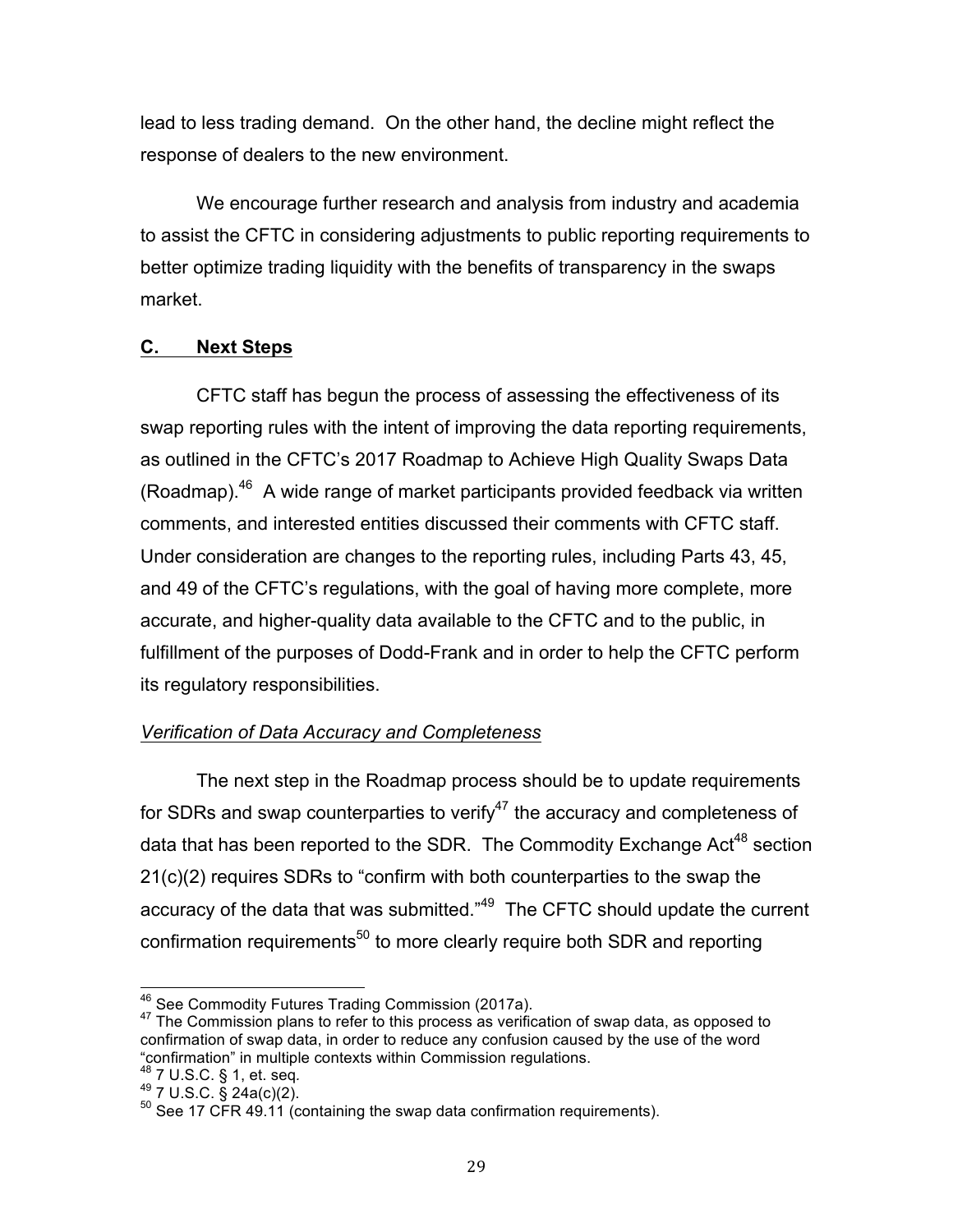counterparties to perform the verification of swap data, similar to a portfolio reconciliation exercise. This can be accomplished through SDRs providing regular reports detailing the swap data they maintain to the relevant reporting counterparties, followed by the reporting counterparties reviewing the data and responding to the SDR with a verification that the data is accurate or an indication that the data is not accurate. Any incorrect or missing data would then be corrected.

 There are other changes worth considering that will provide more clarity for reporting requirements and correction requirements, increase consistency between CFTC regulations related to data reporting, harmonize certain requirements with the requirements of other regulators, and provide the CFTC with more flexibility to adapt to new technology that may improve the efficiency and ease of data reporting.

#### *Validation of Incoming Data*

 Another enhancement to the Roadmap process is to include requirements for SDRs to validate data as it arrives. SDRs sometimes validate a subset of data that is reported to them, but current SDR validations are inconsistent and do not always aid in making accurate and complete data available to the public and the CFTC. Providing a unified set of validations that correspond to the updated data fields will provide consistency that will help reporting entities and SDRs comply with the data reporting requirements.

 Validations of this nature are very similar to what the European Securities and Markets Authority (ESMA) has already enacted within its jurisdiction. Not only should data quality improve but international harmonization should also improve as the largest global SDs and SDRs are already subject to these requirements and have built appropriate systems in response. The new validation requirements will also make clear that reporting entities must correct and resubmit data that fails a validation in a timely manner in order to satisfy their reporting obligations.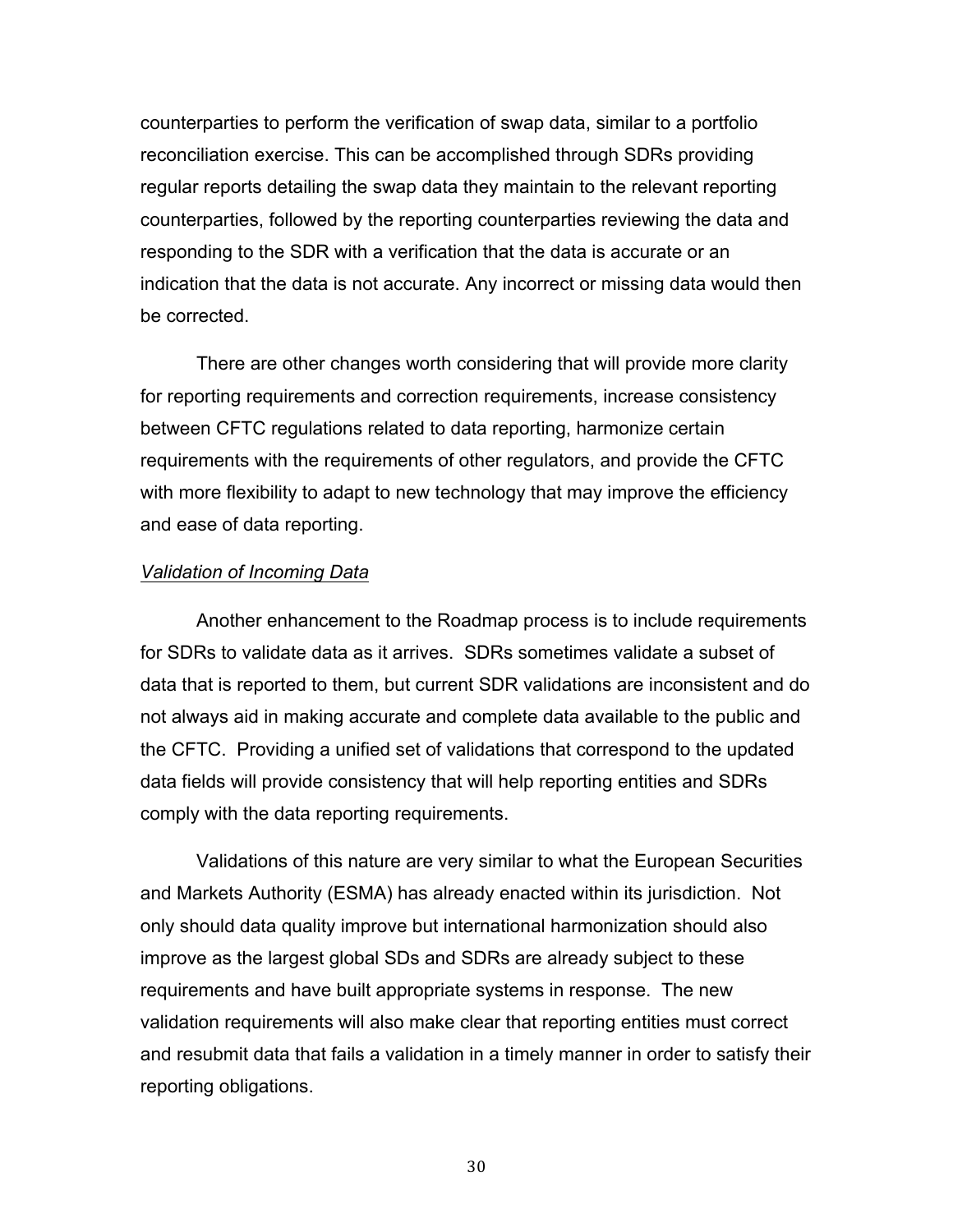#### *Changes to Regulatory Reporting – Part 45*

 Also worth considering are significant changes to Part 45 of CFTC regulations, which relate to swaps recordkeeping and regulatory reporting. Part by Dodd-Frank. The swaps data quality issues to be remedied stem from that first iteration of regulatory reform. 45 perhaps best evidences the tremendous implementation challenges imposed

 Part 45 currently requires that market participants submit reports regarding each new swap to an SDR as soon as technologically practicable after execution of the swap. However, the CFTC did not previously define the data fields that are required to be submitted or how swap terms are to be represented within data fields. This lack of specificity gave leave to SDRs and market participants to represent similar swaps and swap terms in varying ways. The general lack of standardization has complicated regulatory use of swaps reports.

 It is worth considering allowing market participants to have additional time to submit fewer swap messages per transaction, each containing a more defined list of data fields that describe the swap. The defined list of data fields would not require fewer fields at the expense of effective regulation or exclude information integral to accomplishing the CFTC mission. Allowing additional time for the submission of a swap report may increase the overall quality of data submission.

 It is also worth considering whether to adjust the regulatory reporting requirement to a T+1 timeframe, which represents another aspect of harmonization with reporting requirements within overseas regulatory counterparts such as ESMA. The intention is to allow reporting counterparties to complete the confirmation process and agree on the terms of the swap with their counterparty before reporting to the SDR.

 Newly defined required data fields and associated allowable values should allow the CFTC to implement the swaps reporting data standards that CPMI- IOSCO published and to remove any uncertainty as to the form, manner, and allowable values of required data elements. The refined list of required data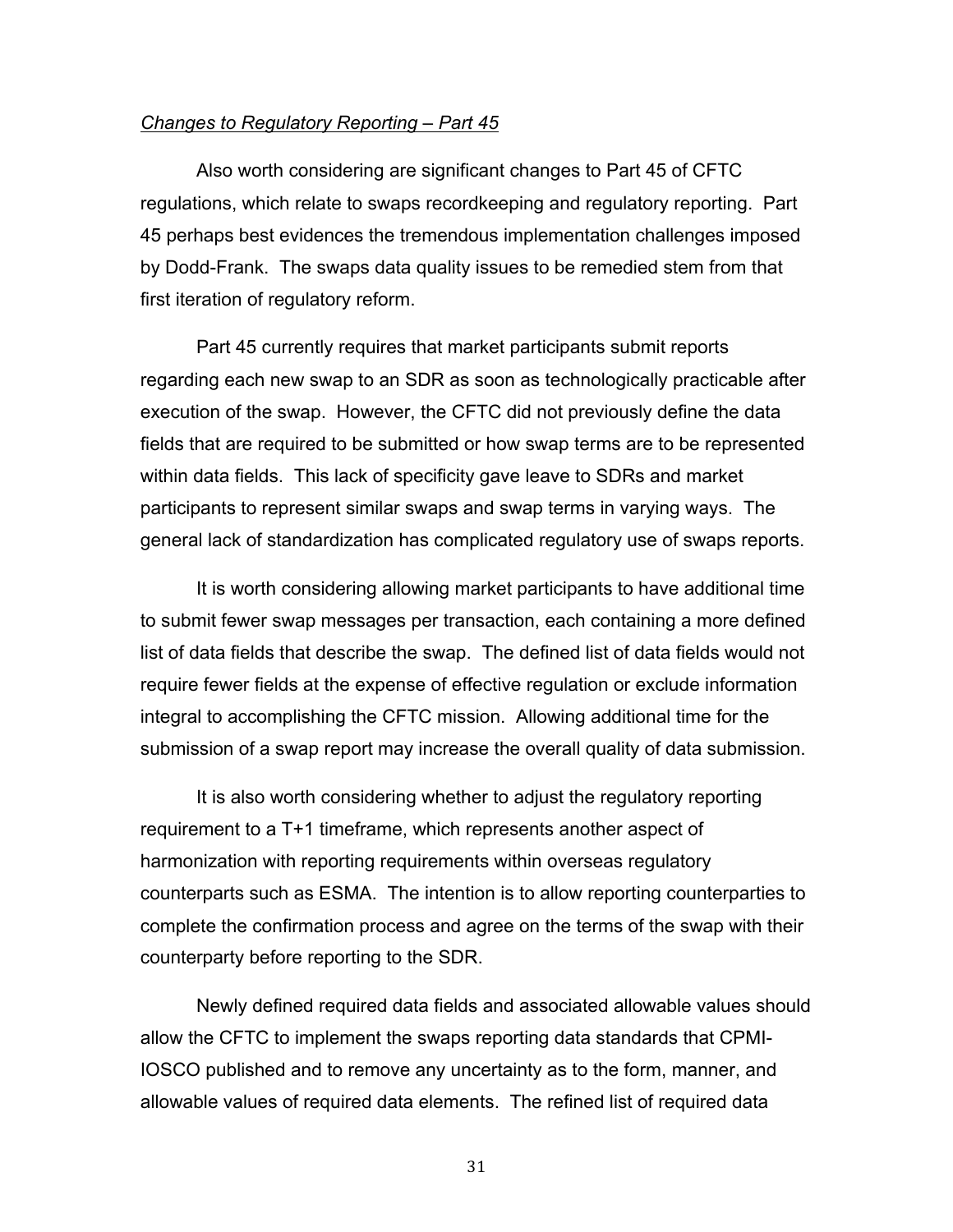elements should expand to include additional collateral/margin and valuation data elements to tackle the systemic risk problem. Yet again, this type of risk- related information is already being reported by systemically important players in other jurisdictions. The reporting of fewer, yet better defined and standardized, data fields should improve both the quality of swaps reporting and regulators' ability to utilize swaps data for priority use-cases.

#### *Real-Time Public Reporting*

 Block trades are eligible for a time delay in their public reporting requirement, as well as exemption from certain other trading rules. In the years since the implementation of CFTC public reporting regime for swaps trading, it is apparent that some aspects of the reporting regime work well and some aspects need additional clarification or modification. This is especially so with respect to block trade classification. Consideration should be given to a pilot program to study the effects of varying cap sizes, block sizes and time delays potentially across different SEFs, asset classes and/or specific products. Such a study should utilize the best data sets possible to generate an actionable and concrete proposal on balancing public transparency and trading liquidity.

 Any resulting rule modifications should address the balance between liquidity and transparency for large trades. Instead of making modifications to the block size, cap size and dissemination delays in a vacuum, these levels should be modified based not only on input from market participants but also on CFTC analysis of the reported data over time. Different sectors of the swaps market carry different levels of risk. Thus, a sophisticated and dynamic reporting regime that distinguishes among products, entities, markets and asset classes is needed – not one-size-fits-all.

 There are many complexities and confounding variables in the swaps markets. Different asset classes might need different solutions, and even products within a particular asset class may behave differently and have varying liquidity profiles in the context of the block size and dissemination delay. They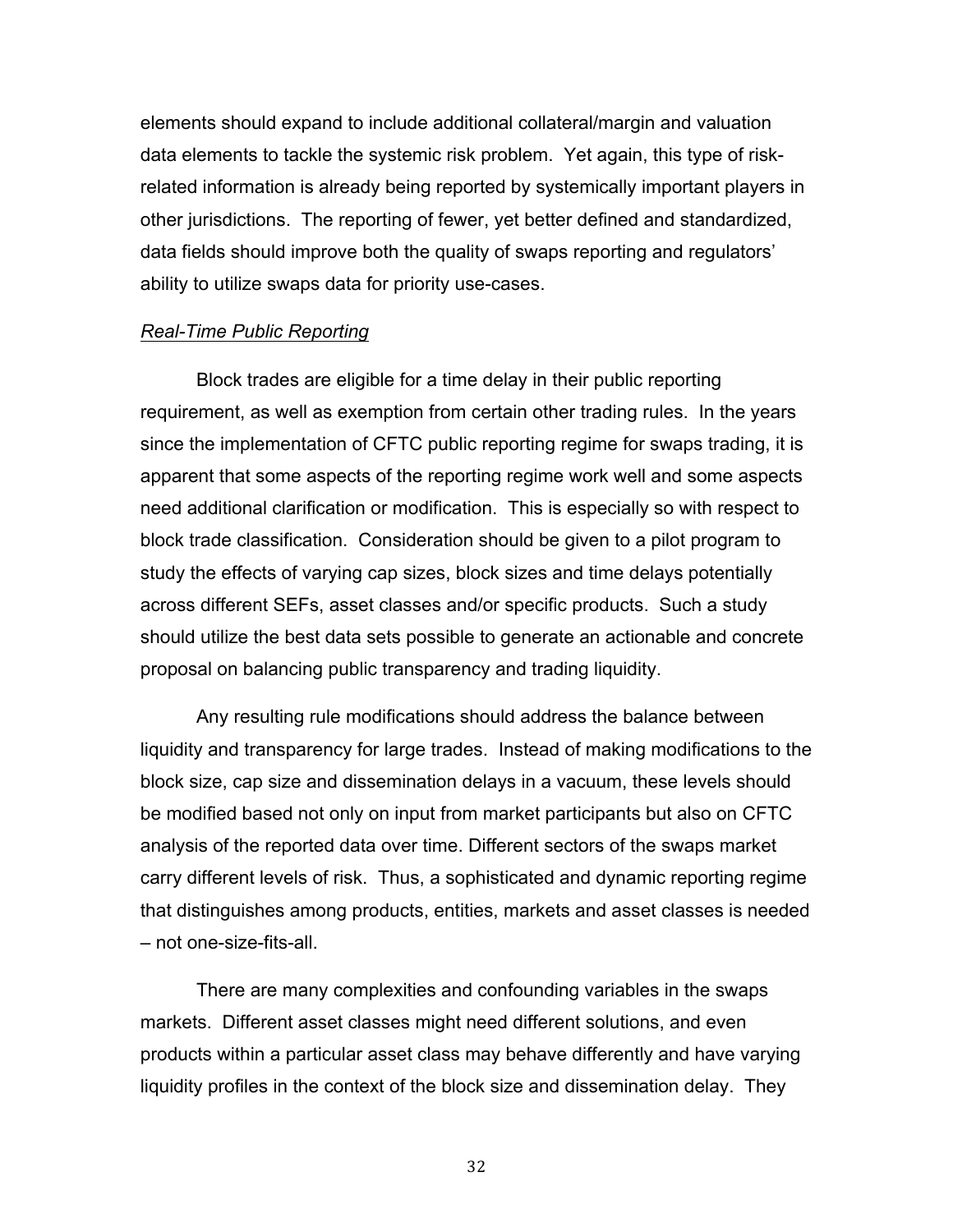therefore may require different block sizes and dissemination delays. Several variables factor into the propriety of a particular rule set: different methods of execution, SEF or OTC execution, and involvement of an introducing broker or not, to name a few. The requisite over-engineering to address these nuances is unlikely to be perfect and would definitely not follow the spirit of keeping regulations simple and straightforward.

 In addition to TRACE, the Municipal Securities Rulemaking Board employs a real-time price dissemination tool called Electronic Municipal Market Access (EMMA), which displays all municipal bond transactions. Admittedly, corporate and municipal bonds possess different characteristics than swaps, but that should not discount the lessons that can be learned from these approaches. Similar to swaps, both of these bond product types trade over-the-counter, via voice-based methods, employing blocks, by large asset managers and insurance companies. Further insight must be gained as to why the same concerns that swap market participants express are not prevalent in TRACE and EMMA or how the regulators overcame those challenges in each case.

 Also worth considering is the ongoing development of other transparency regimes in the global financial market. Domestically, the Department of Treasury is considering whether Treasury bond secondary market transactions should be publicly disseminated. Currently, the vast majority of swaps that trade in Europe are not subject to any public disclosure within days of trade execution.<sup>51</sup> In contrast, the vast majority of swaps traded in the United States are disclosed publicly, for free, in real time. The current contrast in these two transparency regimes is striking.

 $51$  Swap transparency in Europe depends in large part upon whether a product is deemed liquid. If a product is not deemed liquid, trades in that product are subject to a publication delay of between two days and four weeks. The vast majority of products are currently not deemed liquid. See https://www.esma.europa.eu/policy-activities/mifid-ii-and-mifir/transparency-calculations.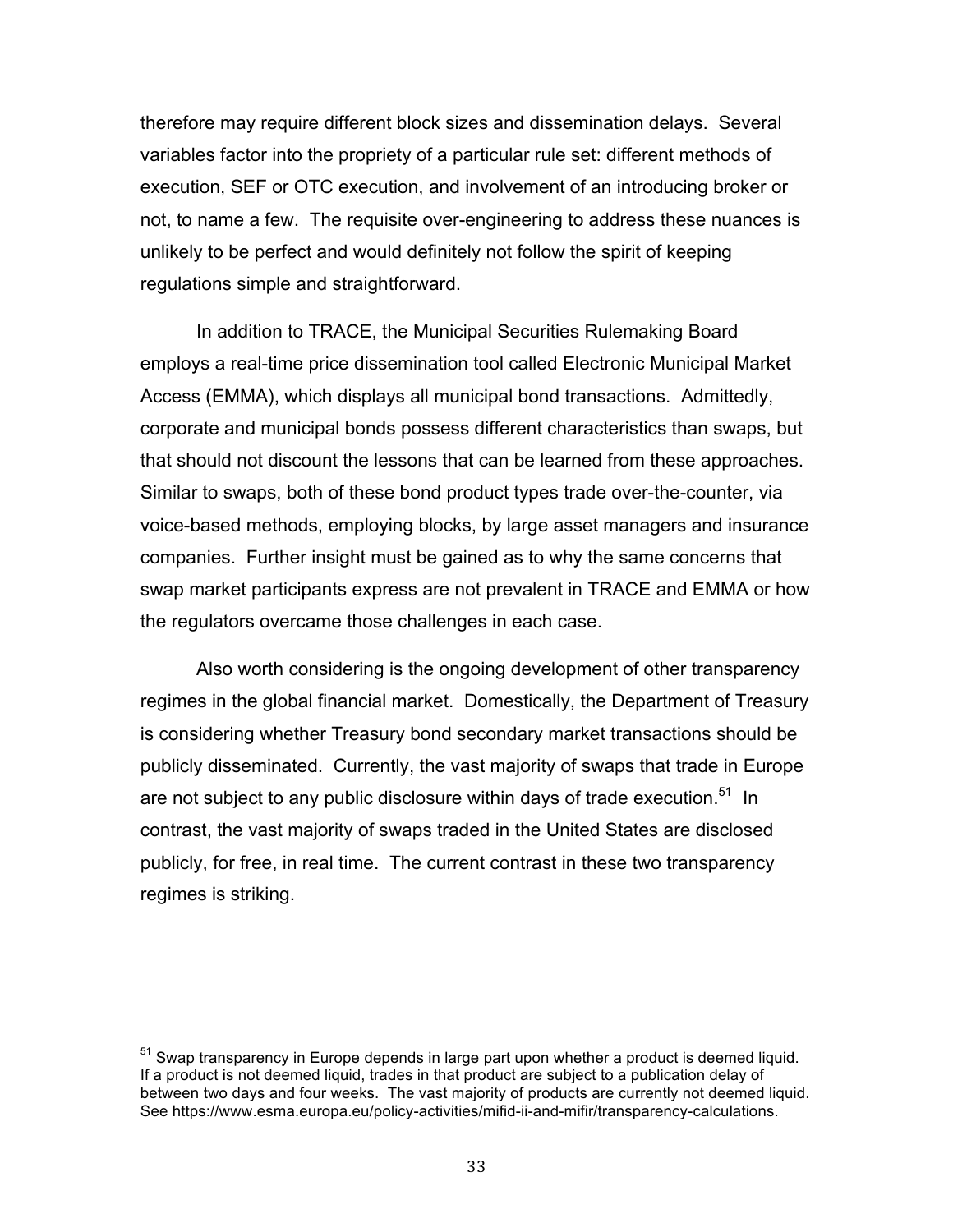#### **D. The Future**

 There is exciting potential on the horizon for continued technological advancement to improve swap data by making reporting systems more reliable, more automated and less expensive. The evolution of distributed ledger technology (DLT) could allow the CFTC and other regulators or entities to access swaps data automatically and seamlessly from reporting counterparties every time a swap is executed or updated on a particular blockchain, without human intervention or the use of other intermediaries. This functionality could increase the speed with which regulators could access data and increase the reliability of the data, while reducing the costs of making the data available to regulators. More specifically, CFTC access could, in the future, be incorporated from the outset into distributed ledgers of reporters. In this way, the Commission would be updated on new or amended swap transactions as they happen, allowing for near-real-time oversight of the swaps markets, including the Commission's surveillance and risk monitoring responsibilities.

### *Sharing of Data and Greater Access via DLT*

 As the financial crisis demonstrated in 2008, the derivatives market is global and necessitates regulatory coordination. Access to swaps data across jurisdictional boundaries is a critical step in allowing regulators to perform their supervisory and regulatory functions. It will also help regulators better understand the risks their regulated entities are assuming and the impact of such risks on the broader markets.

 The CFTC should collaborate with other authorities to cultivate the development of "regulator nodes" on distributed ledgers. The full potential of DLT in trade reporting is to transcend the fragmented regulatory structure by providing reference to a single, validated record of all financial transactions/positions across regulated markets.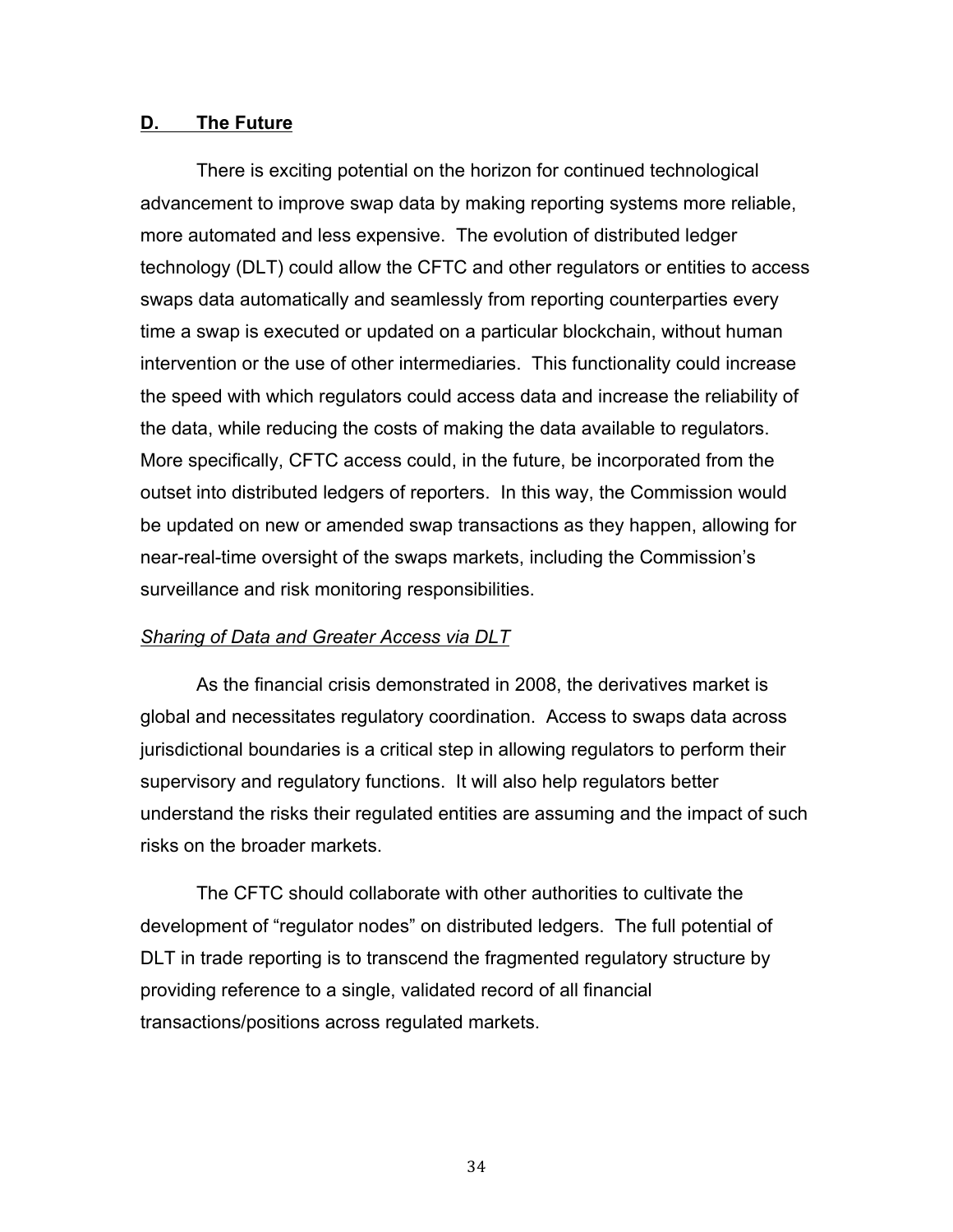#### *Reporting and Recordkeeping via DLT*

 Financial market regulators should encourage innovation and allow the germination of applications in the regulatory space. Blockchain will most likely be adopted for reporting and recordkeeping in financial markets when individual firms discover utilities that decrease operational and expense burdens and present a viable return on investment. DLT would add value if it increased the standardization of information collected and improved the immediacy and robustness of market oversight. Regulatory use of FinTech is affected by a number of variables that could erode the benefits of incorporating these technologies. The use of distributed ledgers will need to be subject to uniform standards that allow regulators to access and utilize the data made available. Right now, data itself and the methods of its transmission are not sufficiently standardized to be fully utilized in regulatory reporting.

 Further issues of inconsistency could also arise in the future if the design of distributed ledgers is not subject to uniform standards. With a multitude of various stage DLT solution providers vying for clientele, interoperability across blockchains becomes a concern for regulators hoping to access and understand the data. Without standards, instead of several SDRs with different approaches to data, there could be dozens or even hundreds of different distributed ledger data transmission systems. Such disaggregated data would be nearly unusable by regulators, mooting the benefits of using distributed ledgers for data reporting.

 Even if interoperability develops as FinTech matures and extends its uses, through approaches such as the ISDA Common Domain Model, the CFTC would need the technology, expertise and resources to understand and consume information on the blockchain. The CFTC would need to develop a long-term technology plan and determine the return on investment of rebuilding its technology infrastructure and analysis methods to take advantage of FinTech as the reporting and recordkeeping method of the future.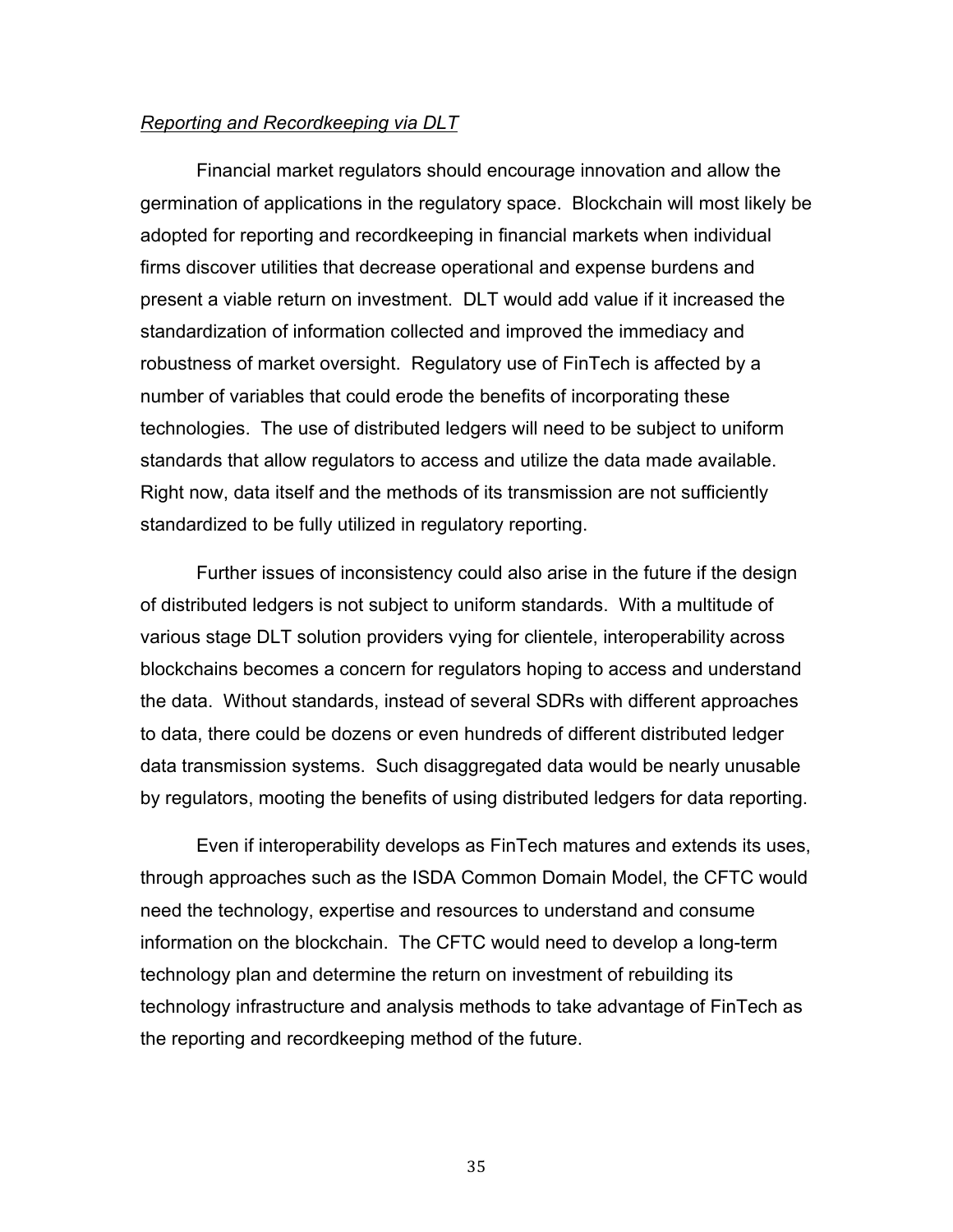In order for the CFTC and market participants to reap the benefits of FinTech, a number of considerations need to be accounted for in any longer-term technology strategy. The CFTC should endeavor to ensure that its regulations remain technologically neutral, as much as possible, requiring market participants to comply with principles or set parameters, such as timing requirements or allowable values for data fields, without prescribing how these principles or parameters must be met. As the requirements of CFTC regulations will apply to market participants regardless of the technology they utilize, creators of FinTech – and the market participants that intend to use them – should consider from the outset how new technology will further compliance with CFTC regulations.

 In order to facilitate this process of market participants and technology purveyors designing and implementing new technology – and then demonstrating the compatibility of this technology – the CFTC may be assisted by legislative changes that would allow it to be more flexible in accommodating new innovation. The CFTC's LabCFTC $52$  initiative provides a key focal point for market participants and technology companies to discuss their ideas with CFTC staff. However, in many instances, legislative changes would be necessary to allow the CFTC to conduct actual testing of new technology products. Throughout any planning, testing or implementation process for any new FinTech, one consideration must remain paramount: security. New technology, even with its potential to greatly improve the efficiency and reliability of data reporting, would carry the potential to be exploited by bad actors looking for illegal access to non-public personal and transaction information. For example, the application of DLT that allows for the instantaneous and seamless availability of up-to-date proprietary, non-public trade data would be a tempting target for hackers who would use the same data for illicit profit.

<sup>&</sup>lt;sup>52</sup> See Commodity Futures Trading Commission (2017b). LabCFTC is the agency's focal point to FinTech innovators and serving as a platform to inform the CFTC's understanding of new technologies. Further, LabCFTC will be an information source for the Commissioners and the CFTC staff on responsible innovation that may influence policy development. More information about LabCFTC can be found at www.cftc.gov/labcftc. promote FinTech innovation and fair competition by making the CFTC more accessible to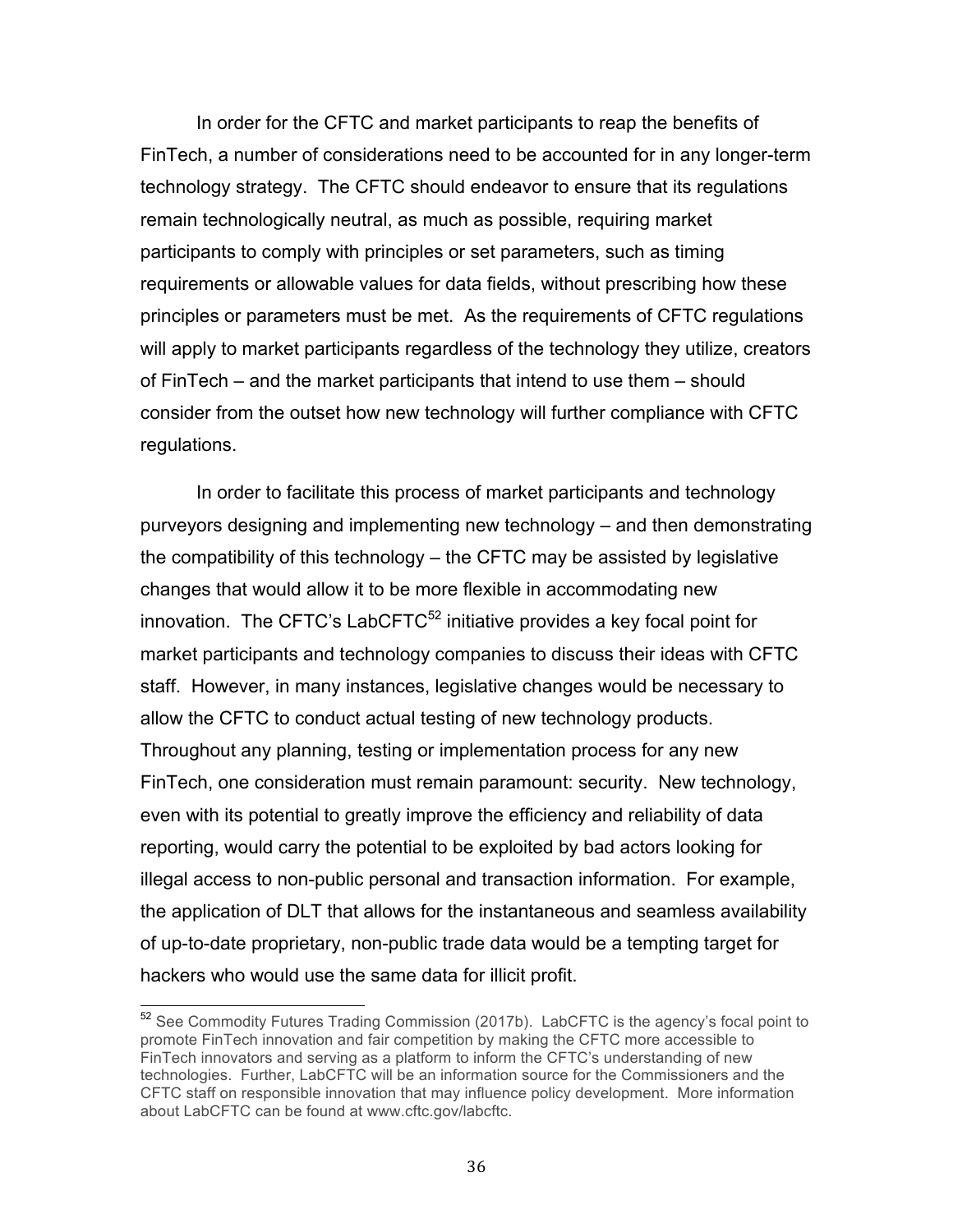The CFTC, technology purveyors and market participants must consider the security aspects and implications for any new technology during the entire time that it is being tested or is in use. Such security measures must be adequate to protect all sensitive and proprietary data, including the personal information of market participants and their employees and the non-public data related to swap trades. Such measures should include robust controls limiting the data collected to only that which is necessary for the purpose and controls that limit the access to that data to only those persons who need the data for an immediate job function.

 The CFTC and market participants should also consider ways to compartmentalize databases in order to prevent a single intrusion from accessing all of the data maintained by an entity or the CFTC. Steps to anonymize data when it is not actively in use would also be prudent. Diligent information security is critical. Even one failure could result in ruined credibility for all those involved, significant financial losses and, potentially, a reluctance to continue using new technology.

#### **E. Conclusion**

 The future of regulatory reporting and recordkeeping will likely look very different going forward. The openness of the Roadmap process and inclusion of public participation in the CFTC's various data reporting and FinTech work streams signals its aim to be transparent and collaborative – both in getting the reporting standards right and utilizing the next generation of technology through which that data passes. It is beneficial for market participants and technology firms to include the CFTC in their efforts and to collaborate for the mutual benefit of regulators and the derivatives markets.

 This paper recommends close collaboration between CFTC staff and market participants to recalibrate the trade data reporting regime so that it is specific, accurate and useful enough to: (1) capture systemic risk in addition to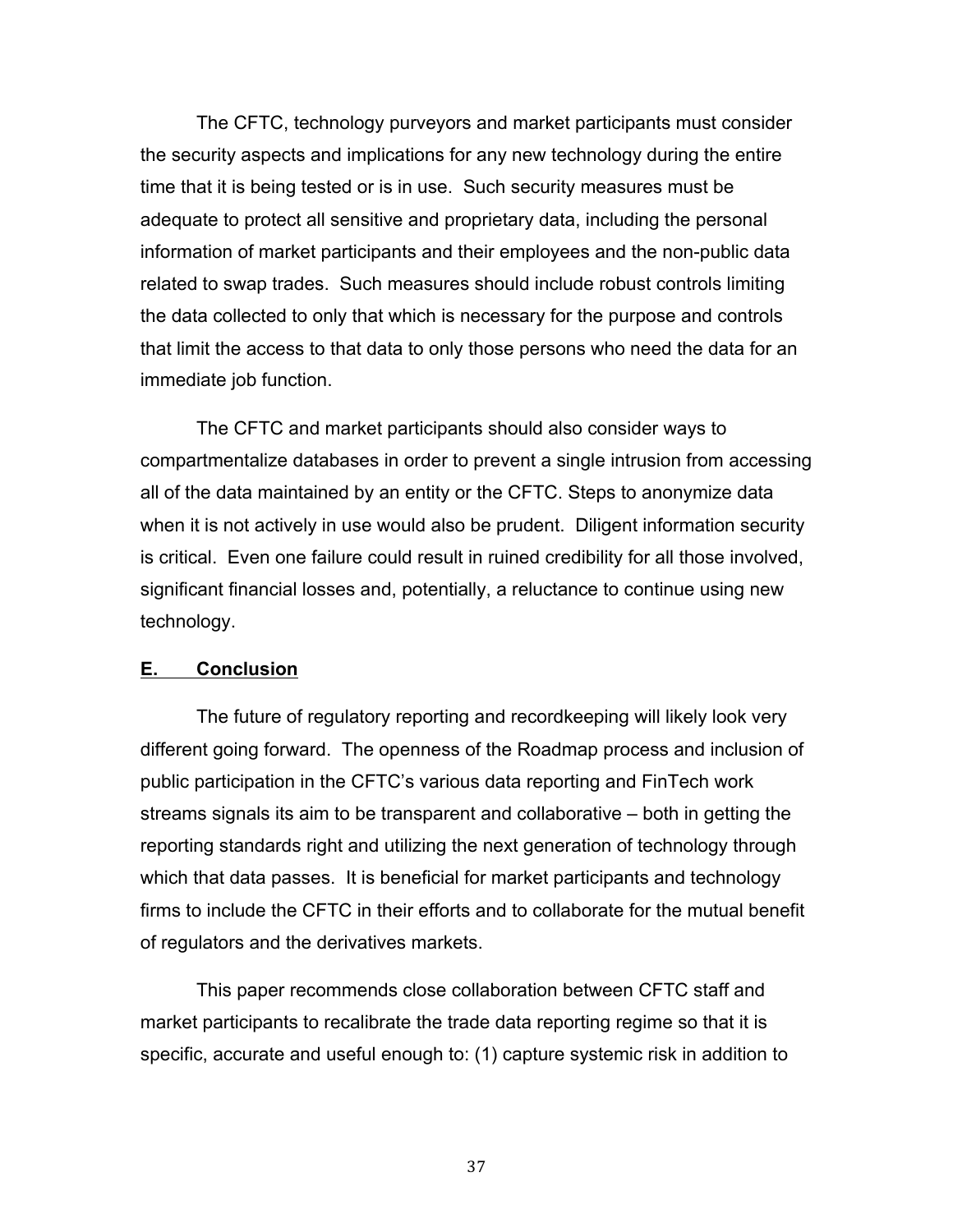market abuse and manipulation; (2) harmonize with globally accepted risk data fields; and (3) achieve transparency while promoting healthy trading liquidity.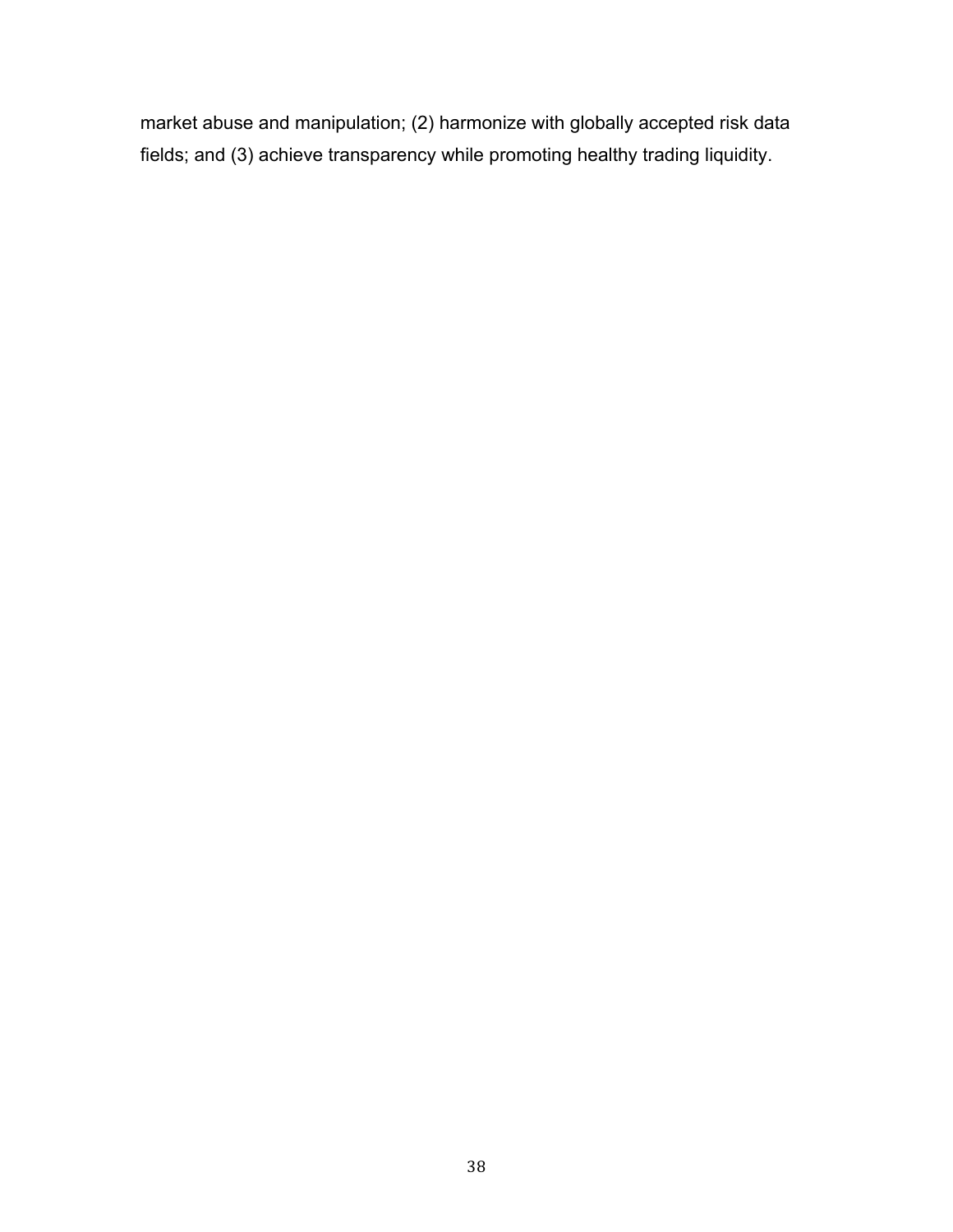#### **3. SWAPS EXECUTION RULES**

#### **A. Introduction**

 Congress provided statutory goals for Dodd-Frank's new swap execution facility (SEF) framework: "to promote the trading of swaps on [SEFs];" and "to promote pre-trade price transparency in the swaps market."<sup>53</sup> Congress required that all swaps subject to the clearing requirement (clearing mandate swaps) be executed on a SEF or designated contract market (DCM) unless no DCM or SEF makes the swap available to trade or for swap transactions subject to the clearing exception<sup>54</sup> (the Trade Execution Requirement). Congress chose not to mandate that SEFs utilize any particular method of trading or execution. Instead, Congress defined the term SEF to mean a "trading system or platform in which multiple participants have the ability to execute or trade swaps … through any means of interstate commerce...."<sup>55</sup>

 The CFTC promulgated regulations providing a process that allows DCMs or SEFs to identify clearing mandate swaps that are "made available to trade" (MAT) and thus subject to the Trade Execution Requirement.<sup>56</sup> These swaps must be traded or executed via specified execution methods<sup>57</sup> and not "through any means of interstate commerce." Additionally, CFTC regulations require that

 $53$  CEA section  $5h(e)$ ; 7 U.S.C. 7b-3(e).

<sup>&</sup>lt;sup>53</sup> CEA section 5h(e); 7 U.S.C. 7b-3(e).<br><sup>54</sup> CEA section 2(h)(8); 7 U.S.C. 2(h)(8). The Act and Commission regulations provide a clearing exception where one of the counterparties to the swap is an end user or an affiliated entity of an end user. See CEA section 2(h)(7); 7 U.S.C. 2(h)(7) and 17 C.F.R. 39.6. In addition, Commission regulations provide a clearing exemption for swaps between eligible affiliated counterparties pursuant to 17 C.F.R. 50.52. The preamble to the final rules promulgating the process for determining whether a swap is "made available to trade" ("MAT") similarly provides that inter-affiliate swaps that are exempt from clearing under Commission regulation 50.52 also are not subject to the Trade Execution Requirement. See 78 Fed. Reg. 33,606 n.1. <sup>55</sup> CEA section 1a(50); 7 U.S.C. 1a(50). are not subject to the Trade Execution Requirement. See 78 Fed. Reg. 33,606 n.1.<br><sup>55</sup> CEA section 1a(50); 7 U.S.C. 1a(50).<br><sup>56</sup> See 17 C.F.R. 37.10, 37.12, 38.11 and 38.12; "Process for a Designated Contract Market or

 Swap Execution Facility To Make a Swap Available to Trade, Swap Transaction Compliance and Act," 78 Fed. Reg. 33,606 (Jun. 4, 2013). Implementation Schedule, and Trade Execution Requirement Under the Commodity Exchange

 $^{57}$  17 C.F.R. 37.9(a)(1), 37.9(a)(2), 37.10, and 37.12.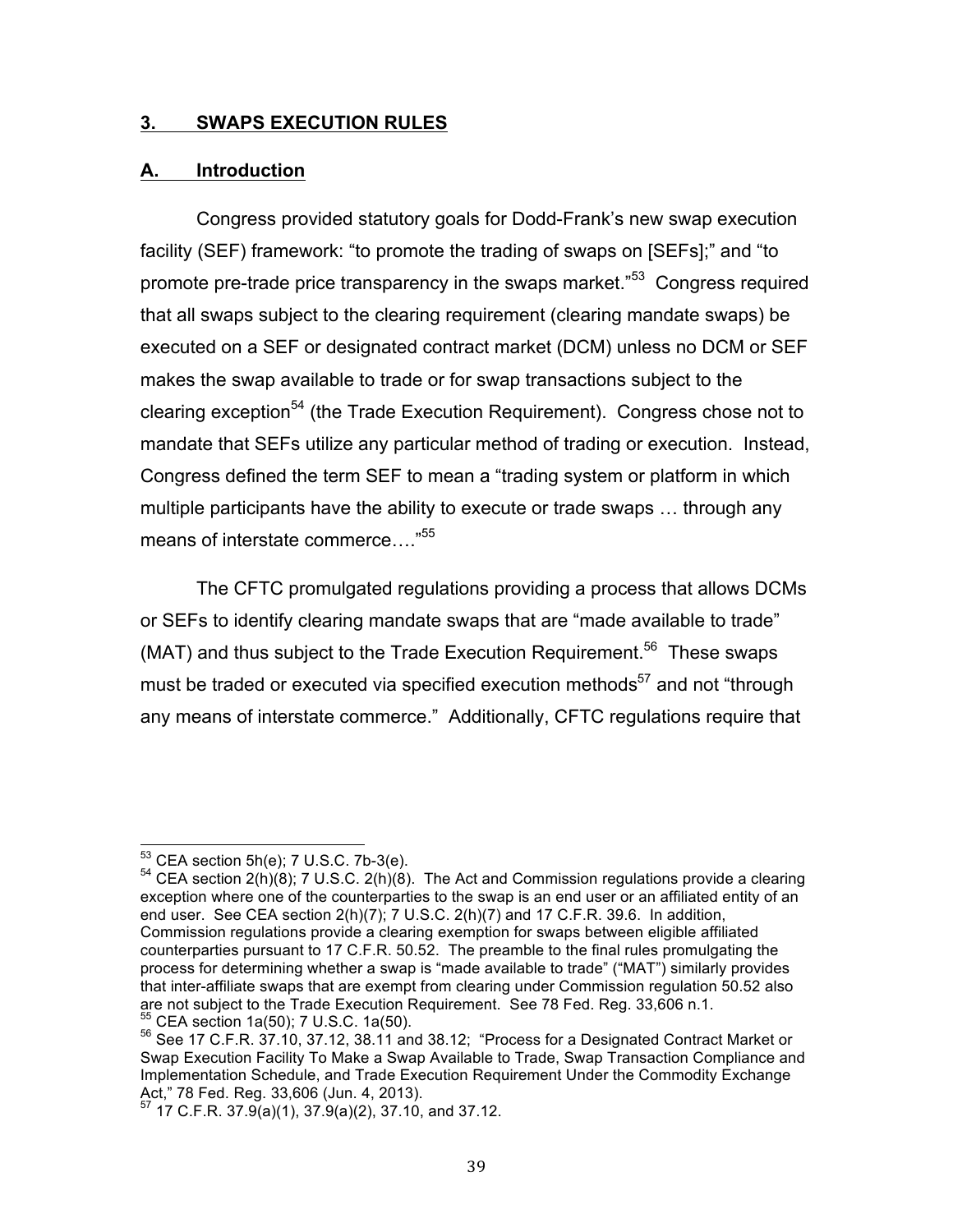a SEF offer an order book for all swaps it lists, even for non-MAT swaps that are not otherwise subject to the Trade Execution Requirement.<sup>58</sup>

 Based on experience with SEFs over the past four years and on feedback from market participants and academics, it is clear that many of the current rules missed the mark set by Congress. They have stunted swaps trading on SEFs in two ways: first, by limiting the execution methods for swaps subject to the Trade Execution Requirement; and second, by adopting an overly narrow definition of what it means for a swap to be "made available to trade," unnecessarily limiting the swap transactions that are required to be traded on SEFs. The adverse effect of such limitations has been to incentivize a significant amount of price discovery and liquidity formation to take place off-SEF, such as through registered Introducing Brokers. These ad hoc limitations have also fragmented swaps trading into numerous artificial market segments, increased market liquidity risk and hindered swaps market technological innovation, among other adverse consequences.

 Congressional goals of conducting swaps trades on SEFs with pre-trade price transparency is best achieved by permitting SEFs to offer any means of interstate commerce and eliminating the artificial requirement that all SEFs create and maintain an Order Book (the Order Book Requirement) for the trading and execution of swaps subject to the Trade Execution Requirement.<sup>59</sup> In addition, this paper proposes eliminating the MAT process and expanding the category of swaps subject to the Trade Execution Requirement to include all swaps that are subject to the Commission's clearing mandate, unless no SEF or DCM lists the swap for trading.

<sup>&</sup>lt;sup>58</sup> 17 C.F.R. 37.3(a)(2).<br><sup>59</sup> This paper proposes that the methods of execution available to trade swaps subject to the Trade Execution Requirement should align with the methods of execution currently available to trade swaps not subject to the Trade Execution Requirement.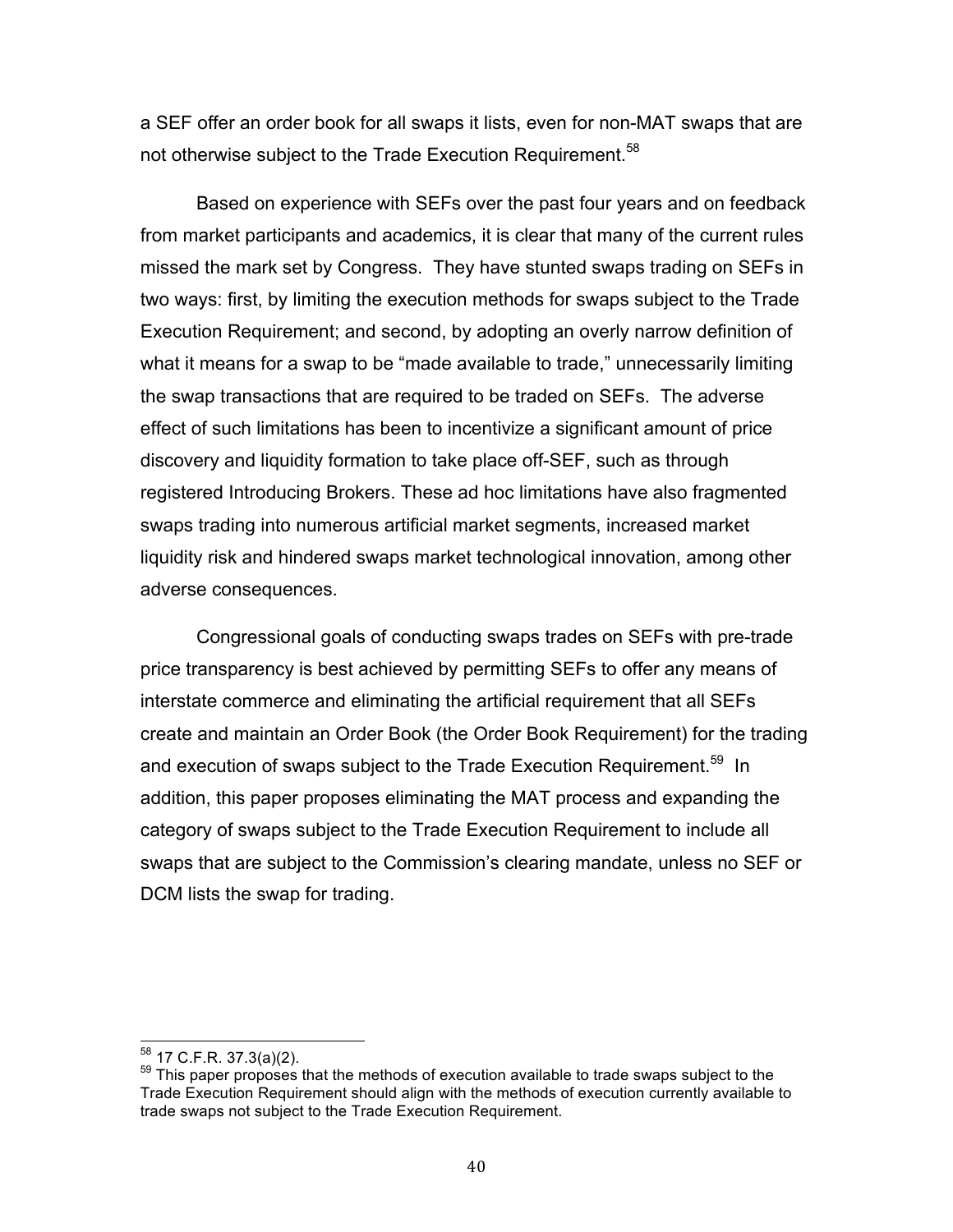The rest of this section's discussion focuses on three areas:

- • A brief background regarding the Dodd-Frank Act's statutory framework for the Trade Execution Requirement and related CFTC regulations (i.e., the MAT process and execution methods);
- • The CFTC's underlying policy rationale and assumptions upon which it predicated its regulatory framework for swaps trading, including the prescriptive methods of execution for swaps subject to the Trade Execution Requirement and the Order Book Requirement and why and how this framework should be reformed; and
- category of swaps subject to the Trade Execution Requirement to include all swaps subject to the clearing mandate. • Why it is appropriate to eliminate the MAT process and expand the

# **B. Background: The Trade Execution Requirement, MAT Process and Execution Methods**

 Section 2(h)(8) of the Act establishes the Trade Execution Requirement and requires that all clearing mandate swaps be executed on a SEF or DCM, unless no SEF or DCM has made such swap "available to trade" or the swap is otherwise subject to a clearing exception. The Act, however, does not specify a process for determining whether a clearing mandate swap is "made available to trade." As a result, the CFTC first had to determine whether it should establish a MAT process and, if so, what that process should be. Initially, the CFTC considered whether every clearing mandate swap automatically should be deemed MAT if it were listed by a SEF or DCM. Alternatively, the CFTC considered whether a clearing mandate swap should satisfy additional factors before it is deemed MAT. In the latter case, the CFTC also considered whether the MAT determination should be made by SEFs or the CFTC.<sup>60</sup> Ultimately, the CFTC adopted a MAT process based on stated criteria and driven by SEFs and DCMs.

 $^{60}$  See generally 78 Fed. Reg. 33,606 (June 4, 2013).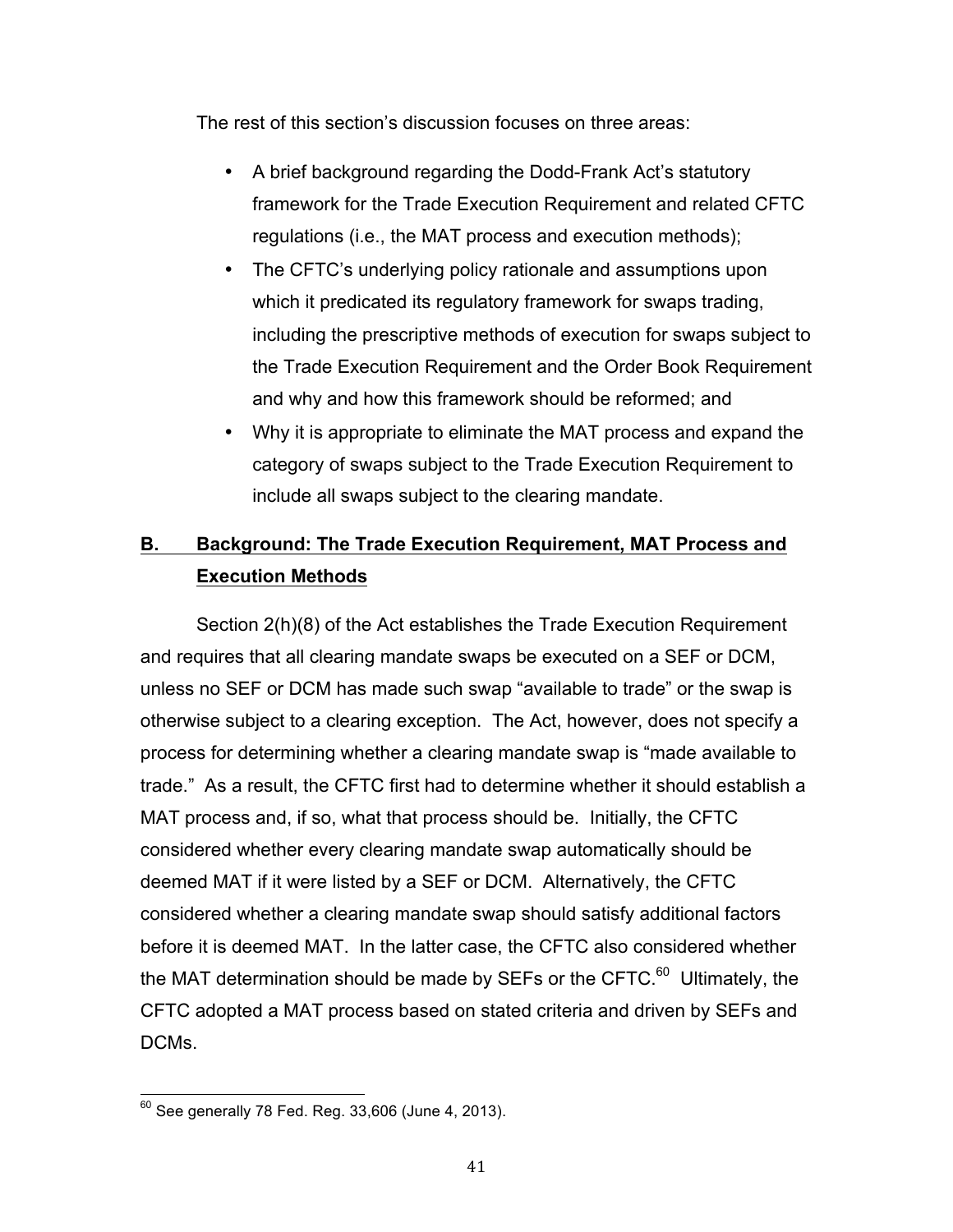Under current regulations, both the CFTC and SEFs or DCMs play a role in the MAT process. $61$  SEFs and DCMs initiate the MAT process by submitting to the CFTC the SEF's or DCM's determination that a swap is MAT, either for CFTC approval<sup>62</sup> or through the self-certification process.<sup>63</sup> Pursuant to CFTC regulations, a SEF's or DCM's determination must consider at least one of the following criteria:

(1) whether there are ready and willing buyers and sellers;

- (2) the frequency or size of transactions;
- (3) the trading volume;
- (4) the number and types of market participants;
- (5) the bid/ask spread; or
- (6) the usual number of resting firm or indicative bids and offers.

 The CFTC is responsible for reviewing a SEF's or DCM's MAT determination, and may only deny approval or certification of a SEF or DCM filing if it finds that the submission is inconsistent with the Act or CFTC regulations. $64$  Otherwise, the swap will be deemed to be MAT, and transactions involving the MAT swap will be subject to the Trade Execution Requirement.<sup>65</sup>

 CFTC regulations create two categories of swap transactions, which determine how swaps can be traded and executed on a SEF: (1) Required Transactions (i.e., any transaction involving a MAT swap that is not subject to a clearing exception or exemption); $^{66}$  and (2) Permitted Transactions (i.e., any transaction that is not a Required Transaction).<sup>67</sup> Required Transactions must be traded and executed on a SEF through either an Order Book or a request-for- quote (RFQ) system that operates in conjunction with an Order Book and in which the RFQ is sent to at least three unaffiliated participants (RFQ-to-3

 $^{61}$  17 C.F.R. 37.10 and 38.12.<br> $^{62}$  17 C.F.R. 40.5.

 $^{62}$  17 C.F.R. 40.5.<br> $^{63}$  17 C.F.R. 40.6.

 $^{64}$  78 Fed. Reg. pp. 33,607 and 33,610.

 $65$  See note 6 above.

 $^{66}$  17 C.F.R. 37.9(a)(1).<br><sup>67</sup> 17 C.F.R. 37.9(c)(1).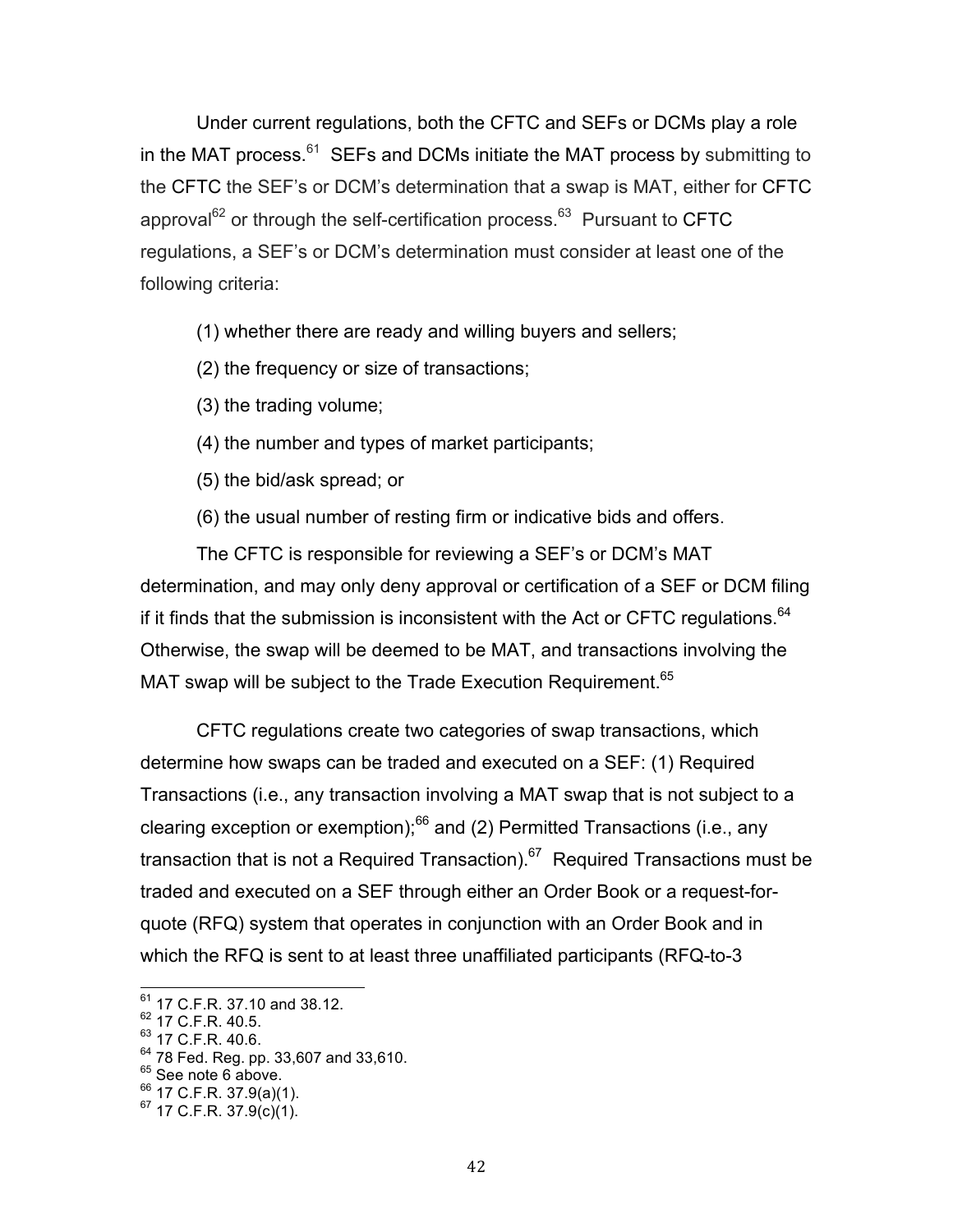System).<sup>68</sup> Permitted Transactions may be traded and executed through any method of execution.<sup>69</sup>

 A SEF must offer an Order Book for each swap it lists (the Order Book Requirement).<sup>70</sup> Thus, even if a SEF does not list a MAT swap, the Order Book Requirement obligates SEFs to incur the costs of developing and maintaining Order Books for the trading and execution of Permitted Transactions.

# **C. The CFTC's Regulatory Framework Should be Reformed**

# *Formation from Taking Place on SEFs The Regulatory Framework Disincentivizes Swaps Price Discovery and Liquidity*

 Historically, swaps products trading has always taken place in institutional marketplaces. Until the passage of the Dodd-Frank Act, the United States generally had not permitted retail participants to transact swaps products, and that largely remains the case today.<sup>71</sup> Traditionally, swaps traded in two environments: a wholesale marketplace of primary dealer firms intermediated by firms called "inter-dealer brokers;" and a secondary marketplace in which swaps dealers transacted directly with their "buy-side" institutional customers.

 Those wholesale marketplaces operated by inter-dealer brokers combined in one location human brokers who acted as agents for their dealer clients soliciting bids and offers and engaging in price discovery via electronic platforms where trades were matched and reported back to their legal counterparties. These inter-dealer platforms were "one-stop shops," where liquidity could be sourced, prices discovered, bids and offers made, and trades executed.

<sup>&</sup>lt;sup>68</sup> 17 C.F.R. 37.9(a)(2).<br><sup>69</sup> 17 C.F.R. 37.9(c)(2).<br><sup>70</sup> 17 C.F.R. 37.3(a)(2). For purposes of the Order Book Requirement, the Commission defines an "Order Book" to mean: "(i) An electronic trading facility, as that term is defined in section 1a(16) of the Act; (ii) A trading facility, as that term is defined in section 1a(51) of the Act; or (iii) A market participants, and transact on such bids and offers." trading system or platform in which all market participants in the trading system or platform have the ability to enter multiple bids and offers, observe or receive bids and offers entered by other

 71 With the passage of the Dodd-Frank Act, retail participants (i.e*.*, non-Eligible Contract Participants under CEA Section 1a (18)) were first permitted to trade swaps on DCMs. CEA Section 2(e). By contrast, SEFs are limited to permitting trading by Eligible Contract Participants as defined under the Act. CEA Section 2(e)p; 7 U.S.C 2(e).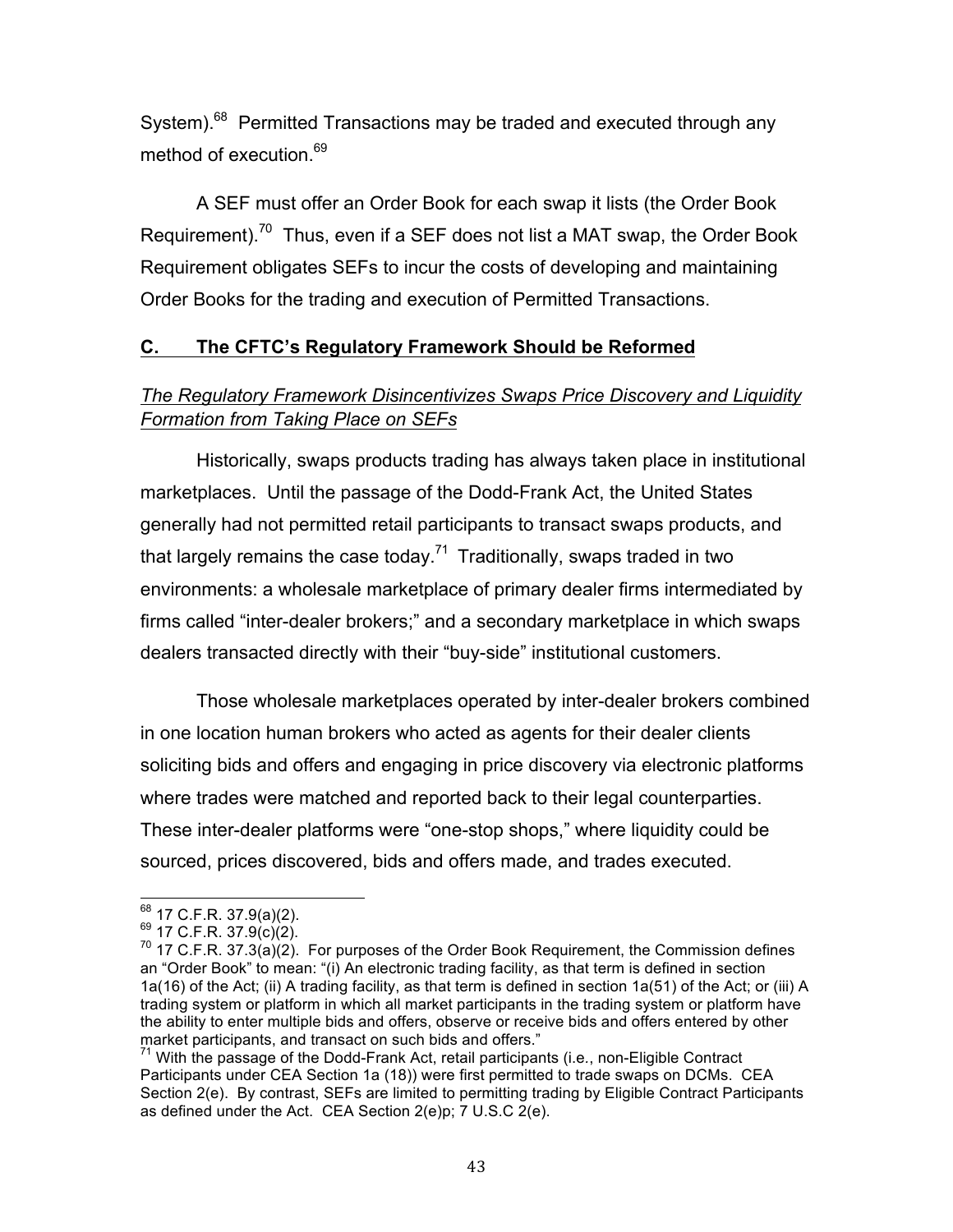Prior to Dodd-Frank, these inter-dealer platforms were not subject to a comprehensive regulatory framework with respect to registration or designation criteria or core principles.<sup>72</sup> This approach was premised on the view that as a marketplace without retail participation, U.S. swaps markets would be adequately self-regulated by its professional participants. Accordingly, inter-dealer brokers of swaps were not subject to CFTC registration.

 Dodd-Frank changed that legal framework by requiring that certain swaps transactions be traded and executed on regulated SEFs or DCMs, licensed by the CFTC. It would seem to follow that the CFTC would have imposed similar measures utilized in other regulated asset classes to raise industry conduct: registration of platforms, standardized codes of personnel conduct and personnel proficiency examinations. But besides establishing the basic SEF registration requirement, the CFTC set off on a different path.

 Rather than permitting SEFs to operate by "any means of interstate commerce" as Congress provided, the CFTC's SEF rules constrained swaps trading of "Required Transactions" to two methods of execution: an Order Book or an RFQ-to-3 System. Based on these prescriptive execution methods, the CFTC further grafted into its SEF rules a number of market practice rules from the futures regulatory framework that are antithetical to swaps trading, such as establishing a 15-second "cross-trade" requirement and permitting off-SEF execution of block trades. Additionally, the CFTC interpreted the SEF core principles in ways that are not conducive to the traditional environments in which swaps liquidity is formed and price discovery is conducted.

 $72$  Some inter-dealer platforms were exempt commercial markets (ECMs) or exempt boards of trades (EBOTs). ECMs could trade contracts involving exempt commodities (i.e*.*, any commodity other than an excluded commodity and agricultural commodities) on electronic trading facilities between a subset of ECPs known as eligible commercial entities. A facility that elected to operate as an ECM was required to comply with certain informational and recordkeeping requirements. EBOTs were facilities that traded contracts involving commodities (other than securities or securities indexes) that had a nearly inexhaustible deliverable supply and either no cash market, or a cash market so liquid that any contract traded on the commodity was highly unlikely to be susceptible to manipulation. EBOT transactions were limited to ECPs and subject to minimal trading prohibitions, including anti-fraud and anti-manipulation restrictions.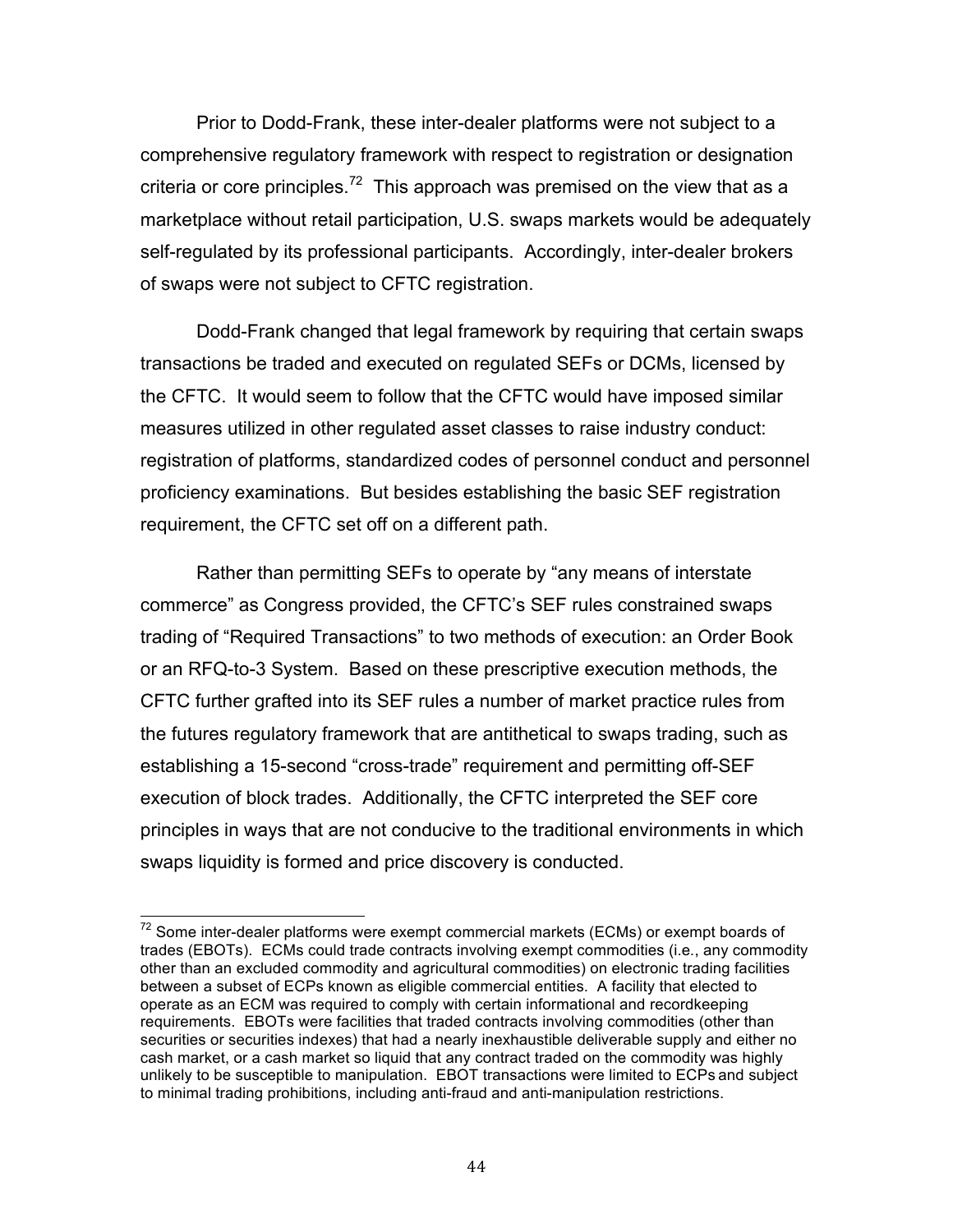In effect, the CFTC's SEF rules are an attempt to re-engineer the traditional market structures and practices of swaps execution. Instead of raising the standards of conduct of the professionals handling swaps transactions, the SEF rules seek to dictate the business models of swap-trading platforms.

 Among other adverse consequences has been sharp fragmentation of global trading liquidity into numerous disjointed market segments. Since the start of the CFTC's SEF regime in October 2013 and accelerating with mandatory SEF trading in February 2014, global swaps markets have divided into separate trading and liquidity pools: those in which U.S. persons are able to participate and those in which U.S. persons are shunned. Liquidity has been fractured between a U.S. person market on one side and a non-U.S. person market on the other.

 According to a survey conducted by the International Swaps and Derivatives Association (ISDA), the market for euro interest-rate swaps (IRS) has effectively split.<sup>73</sup> Volumes between European and U.S. dealers have declined 55% since the introduction of the U.S. SEF regime.<sup>74</sup> The average cross-border volume of euro IRS transacted between European and U.S. dealers as a percentage of total euro IRS volume was 25% before the CFTC put its SEF regime in place and has fallen to just 10% since. $^{75}$ 

75 ISDA(2015), p. 18.

 $73$  See ISDA (2015) and Stafford (2014). Beginning in October 2013 after the SEF rules' compliance date, European dealers dramatically moved away from trading with U.S. counterparties, beginning to trade almost exclusively with other European counterparties in the market for euro IRS. In October 2013, 91% of euro IRS trades took place between two European counterparties, while only 9% occurred between a U.S. and a European dealer. By August 2014, these numbers moved to 96% and 3%, respectively. Recently, in June 2015, 89% of euro IRS trades were between two European counterparties, while 10% of euro IRS trades were between a European and U.S. counterparty. Compare these figures with those from a month before the SEF rules' compliance date, when 71% of euro IRS trades were between two European counterparties and 29% were between a U.S. and European dealer. This has been a clear shift in trading behavior for European dealers. See ISDA(2015), pp., 3, 15–16. This observation is also supported by an ISDA survey wherein 68% of non-U.S. market participant respondents indicated that they have reduced or ceased trading with U.S. persons. ISDA (2013) pp. 3–4. 74 ISDA (2015), pp. 2, 18.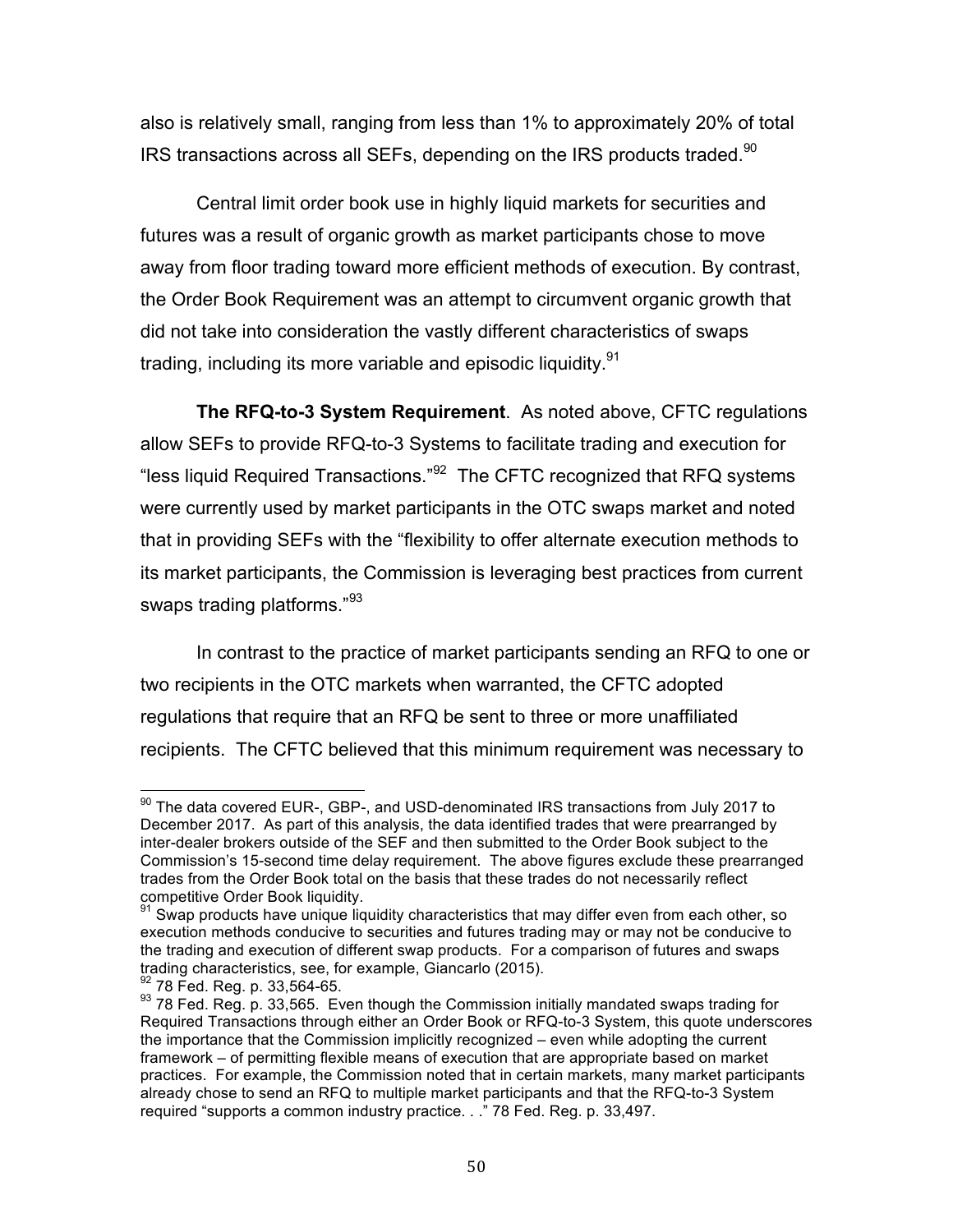"ensure that multiple participants have the ability to reach multiple counterparties."<sup>94</sup> It further believed that this would "increase the likelihood that the requestor will execute at the best possible price"<sup>95</sup> and facilitate pre-trade transparency.<sup>96</sup>

 On the other hand, the CFTC considered a number of concerns raised by industry participants in response to the proposed RFQ rule regarding the potential harm of information leakage to the non-executing RFQ recipients. $97$  By requiring that an RFQ be sent to at least three recipients, the CFTC found what it believed was an acceptable balance between the benefits of requiring multiple recipients in an RFQ with the costs of potential information leakage.

 Time has shown that there is scarce public policy benefit in the one-size- fits-all RFQ-to-3 System requirement. Indeed, market participants note that, when appropriate, they often voluntarily include more than three recipients in their Required Transaction RFQs, and that if the RFQ-to-3 System requirement were eliminated, they would still continue such practice. Consistent with this feedback, Riggs et al. (2017) $^{98}$  found that customers in the D2C index CDS markets use RFQ protocols for Required Transactions for almost all transactions and that customers include more than three recipients in an RFQ about 55% of the time, with an average of four recipients.

 However, in many situations, the RFQ-to-3 System requirement can harm requestors, thus sending fewer quotes may be desirable. The CFTC recognized in the preamble to the Part 37 rules that while including more recipients in an

<sup>94 76</sup> Fed. Reg. 1,220.

<sup>95 78</sup> Fed. Reg. 33,561.

<sup>&</sup>lt;sup>96</sup> 78 Fed. Reg. 33,496.

<sup>&</sup>lt;sup>94</sup> 76 Fed. Reg. 1,220.<br><sup>95</sup> 78 Fed. Reg. 33,561.<br><sup>96</sup> 78 Fed. Reg. 33,496.<br><sup>97</sup> See 78 Fed. Reg. p. 33,561. ("While the Commission believes that the five market participant requirement promotes the statutory goal of pre-trade transparency because the RFQ requester will have access to quotes from a larger group of potential responders, the Commission is sensitive to commenters' concerns about this requirement, such as the potential for increased trading costs and information leakage to the non-executing market participants in the RFQ. To address these concerns, while still complying with the statutory SEF definition and promoting the goals provided in section 733 of Dodd-Frank, the Commission is revising final § 37.9(a)(3) so that a market participant must transmit an RFQ to no less than three market participants.")

 $98$  See Riggs, et al (2017).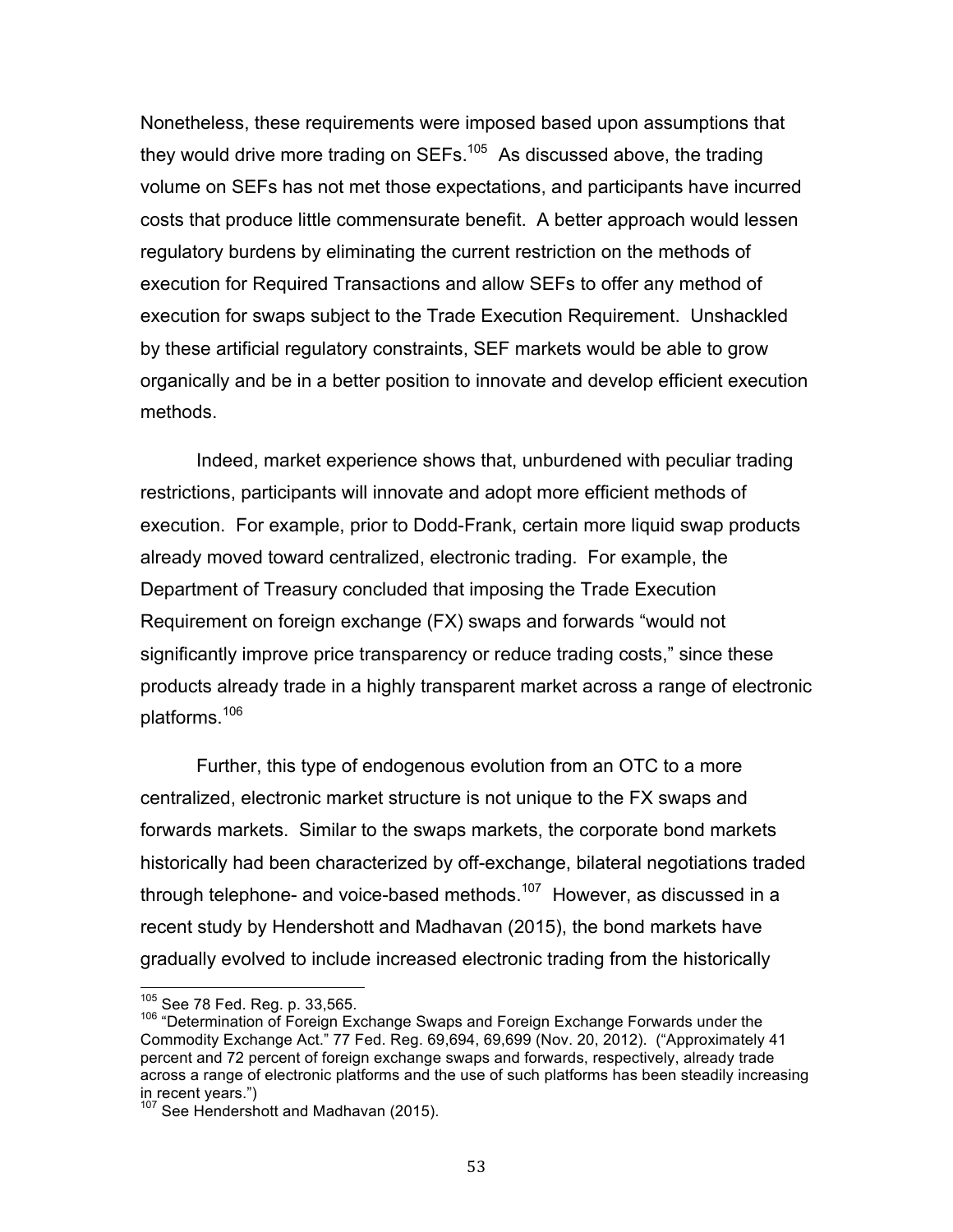Under current regulations, both the CFTC and SEFs or DCMs play a role in the MAT process.<sup>61</sup> SEFs and DCMs initiate the MAT process by submitting to the CFTC the SEF's or DCM's determination that a swap is MAT, either for CFTC approval<sup>62</sup> or through the self-certification process.<sup>63</sup> Pursuant to CFTC regulations, a SEF's or DCM's determination must consider at least one of the following criteria:

(1) whether there are ready and willing buyers and sellers;

- (2) the frequency or size of transactions;
- (3) the trading volume;
- (4) the number and types of market participants;
- (5) the bid/ask spread; or
- (6) the usual number of resting firm or indicative bids and offers.

The CFTC is responsible for reviewing a SEF's or DCM's MAT determination, and may only deny approval or certification of a SEF or DCM filing if it finds that the submission is inconsistent with the Act or CFTC regulations.<sup>64</sup> Otherwise, the swap will be deemed to be MAT, and transactions involving the MAT swap will be subject to the Trade Execution Requirement.<sup>65</sup>

CFTC regulations create two categories of swap transactions, which determine how swaps can be traded and executed on a SEF: (1) Required Transactions (i.e., any transaction involving a MAT swap that is not subject to a clearing exception or exemption); $^{66}$  and (2) Permitted Transactions (i.e., any transaction that is not a Required Transaction).<sup>67</sup> Required Transactions must be traded and executed on a SEF through either an Order Book or a request-forquote (RFQ) system that operates in conjunction with an Order Book and in which the RFQ is sent to at least three unaffiliated participants (RFQ-to-3)

<sup>61 17</sup> C.F.R. 37.10 and 38.12.

<sup>&</sup>lt;sup>62</sup> 17 C.F.R. 40.5.

 $63$  17 C.F.R. 40.6.

<sup>64 78</sup> Fed. Reg. pp. 33,607 and 33,610.

 $65$  See note 6 above.

 $66$  17 C.F.R. 37.9(a)(1).

 $67$  17 C.F.R. 37.9(c)(1).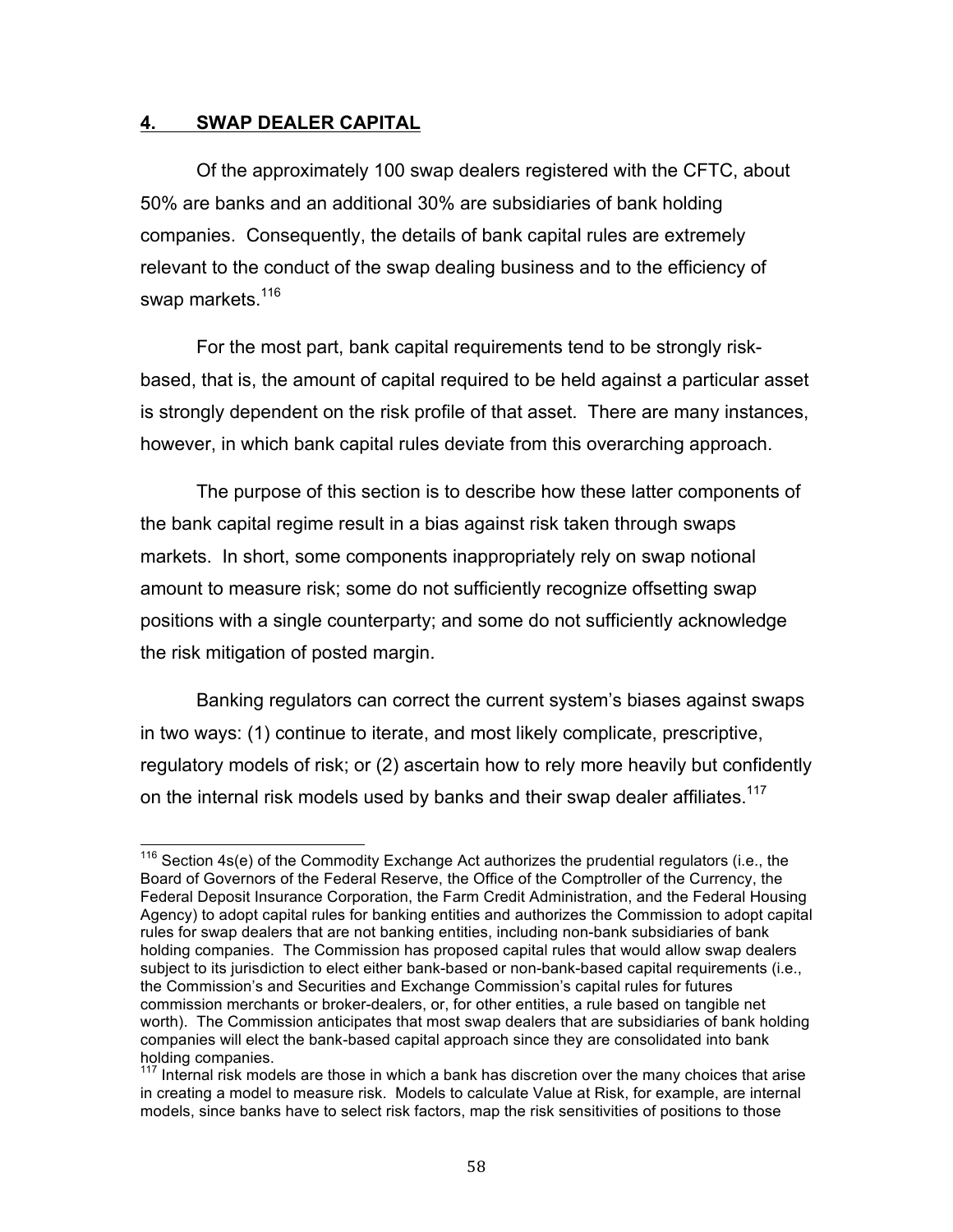#### 3. SWAPS EXECUTION RULES

### A. Introduction

Congress provided statutory goals for Dodd-Frank's sevap execution facility (SEF) framework: "to promote the trading of swaps on SEFand "to promote pre-trade price transparency in the swaps market Congress required that all swaps subect to the clearing requirement (clearing mandate swaps) executed on a SEF or designated contract market (DCM) unlessDCM or SEF makes the swap available to trade or for swap transactions subect to the clearing exception (the Trade Execution Requirement). Congress chose to t mandate that SEFs utilize any particular method of tradingxecution. Instead, Congress defined the term SEF to mean a "trading system or platform in which multiple participants have the ability to execute or trade swaps [through any] means of interstate commerce.<sup>755</sup>

The CFTC promulgated regulations providing a process that allows DCMs or SEFs to identify clearing mandate swaps tlane "made available to trade" (MAT) and thus subect to the Trade Execution Requirement These swaps must be traded or executed via specified execution methodad not "through any means of interstate commerce." Additionally, CFFE Gulations require that

 $53$  CEA section 5h(e);  $[**U.S.C.**$  **.** 

 $54$  CEA section 2(h)(8; [U.S.C. 2(h)(8). The Act and Commission regulations provide a clearing exception where one of theounterparies to the swapis an end user or araffiliated entity of an end user. See CEA section 2(h)(); U.S.C. 2(h)() and 1 C.F.R. 3.6. In addi tion. Commission regulations provide a clearing exemption for swaps between eligible affiliated counterparties pursuant to 1 C.F.R. 50.52. The preamble to the final rules promulgating the process for determining whether a swap is "made available to trade" ("MAT") similarly provides that interaffiliate swaps that are exempt from clearing under Commission regulation 50.52 also are not subect to the Trade Execution Requiremensee 8 Fed. Reg. 33,606 n.1. 55 CEA section 1a(50); [U.S.C. 1a(50).

<sup>56</sup> See 1 C .F.R. 310, 312, 38.11 and 38.12; "Process for a Designated Contract Market or Swap Execution Facility To Make a Swap Available to Trade, Swap Transaction Compliance and Implementation Schedule, and Trade Execution Requirement Under the Commodity Exceha Act," 8 Fed. Reg. 33,606 (Jun. 4, 2013).

 $1$  C.F.R. 3 (a)(1), 3 (a)(2), 3 10, and 3 12.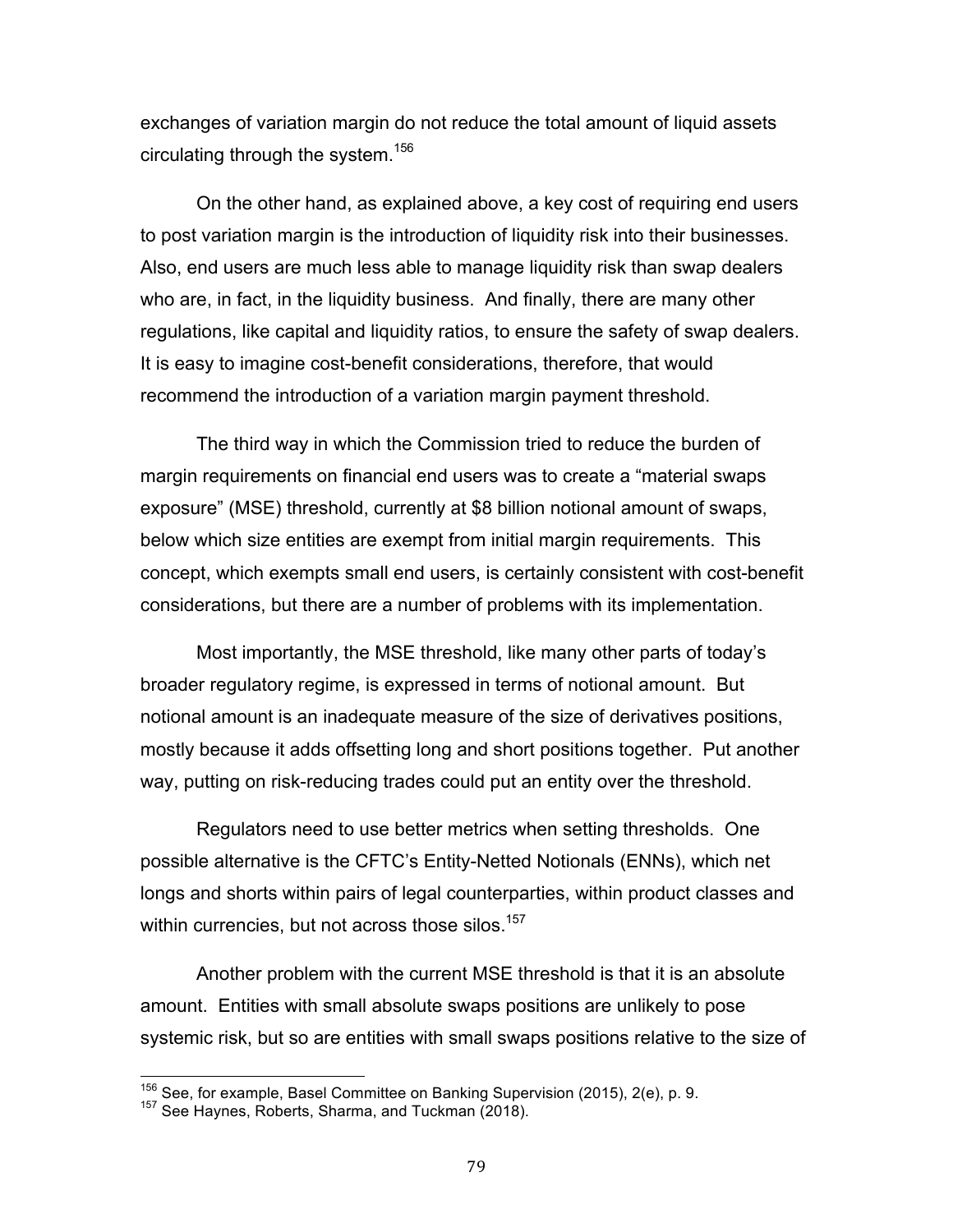their businesses. For this reason, a relative threshold – e.g., the ratio of ENNs to assets, which would capture the complexity of a business with respect to swaps – could be a useful addition to the regulatory toolkit.

 A final problem with the current MSE threshold is that it excepts end users only from initial margin requirements. As discussed above, however, in the context of payment thresholds, cost-benefit considerations argue for excepting from variation margin requirements firms that do not pose much systemic risk and for whom liquidity considerations are not part of their day-to-day business.

 It will be challenging for the CFTC to implement these recommendations on its own. While they are all consistent with the requirements of Dodd-Frank, they are not consistent with the rules of other domestic regulators or international standards or guidance. More specifically, notional amounts are the current norm with respect to setting thresholds, and variation margin payments are currently required without threshold.<sup>158</sup>

 In addition to an MSE threshold, the Commission might provide relief to end users by reconsidering how it interprets the definition of a financial entity in the Commodity Exchange Act 2(h)(7)(C)(i). A narrower definition, consistent with other terms used in that section, could bring additional clarity and relief to a variety of end users, including treasury affiliates, certain types of special purpose vehicles, and even some energy firms. $159$ 

## **F. Uncleared Margin Requirements Should Not be Prescriptive**

 Dodd-Frank describes the standard for setting uncleared margin requirements as follows:

 "To offset the greater risk to the swap dealer … and the financial system arising from the use of swaps that are not cleared," the margin requirement "shall help ensure the safety and soundness of

<sup>&</sup>lt;sup>158</sup> See Basel Committee on Banking Supervision (2015), Reguirements 2.1 and 2.5, p. 10. <sup>158</sup> See Basel Committee on Banking Supervision (2015), Requirements 2.1 and 2.5, p. 10.<br><sup>159</sup> On the desire for such relief, see, for example, Coalition for Derivatives End-Users (2017), pp.

 7-11, and Giancarlo (2015), section I, part B.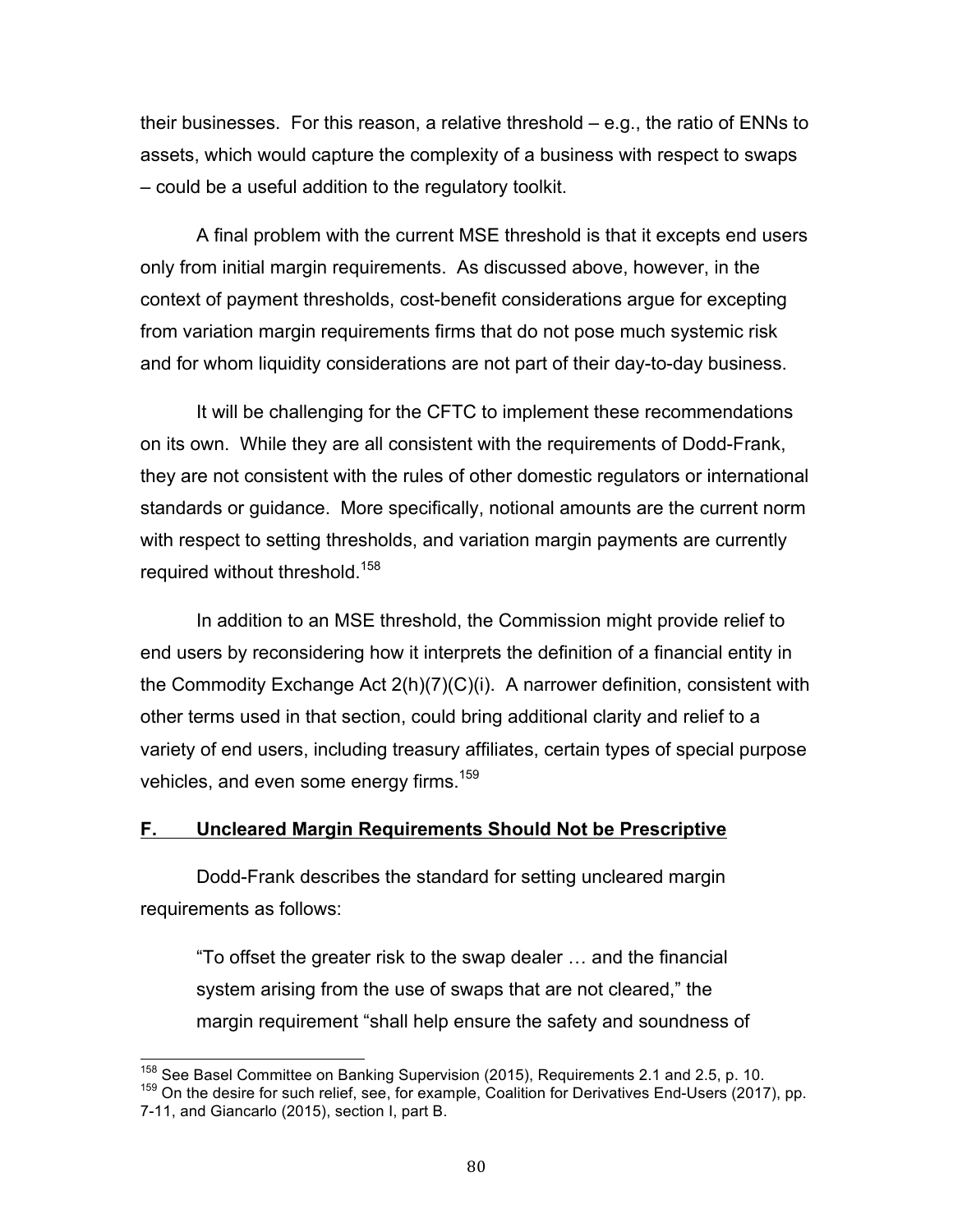the swap dealer… and be appropriate for the risk associated with the uncleared swaps held as a swap dealer…"

 This standard is somewhat challenging to understand from an economic perspective. The latter part of the standard clearly states that margin on a swap should be set according to the risk posed to the swap dealer. Of what relevance, then, is the premise that uncleared swaps present greater risks to the dealer and the financial system?

 To highlight the problem, what if a particular uncleared swap (e.g., an interest rate swap with highly customized cash flows) is less risky than a particular cleared swap (e.g., a swaption)? The "appropriate for the risk" part of the standard would say that required margin for the uncleared swap should be lower, but this outcome would violate the starting premise.

 The ambiguity of the statute may very well be a patchwork of two distinct standards. One standard, which considers only counterparty risk, appeared in earlier drafts of the legislation.<sup>160</sup> According to this standard, uncleared margin safeguards swap dealers and, in so doing, reduces systemic risk. Furthermore, requiring uncleared margin to be comparable with cleared margin removes opportunities for a regulatory arbitrage in which counterparties alter derivatives contract terms solely to avoid clearing and cleared margin requirements.<sup>161</sup>

 Another standard, however, starts with the premise that uncleared swaps are particularly dangerous with respect to systemic risk. From this perspective, uncleared margin should be set higher than cleared margin so as to discourage the use of uncleared products.

 This standard is most clearly evident in the text of international standards, where uncleared margin requirements are described as having "two main

 $160$  See 155 Congressional Record H14747. This draft does not include the introduction, "To offset the greater risk...," but the rest of the standard is, word-for-word, nearly identical. offset the greater risk…," but the rest of the standard is, word-for-word, nearly identical.<br><sup>161</sup> This regulatory arbitrage possibility is a strong argument in favor of the Commission's

 requirement of two-way initial margin on uncleared swaps. If the counterparty to the dealer alone had to post, which is a reasonable reading of the statute, then there would be a strong incentive to avoid clearing and the two-way margin requirements of CCPs.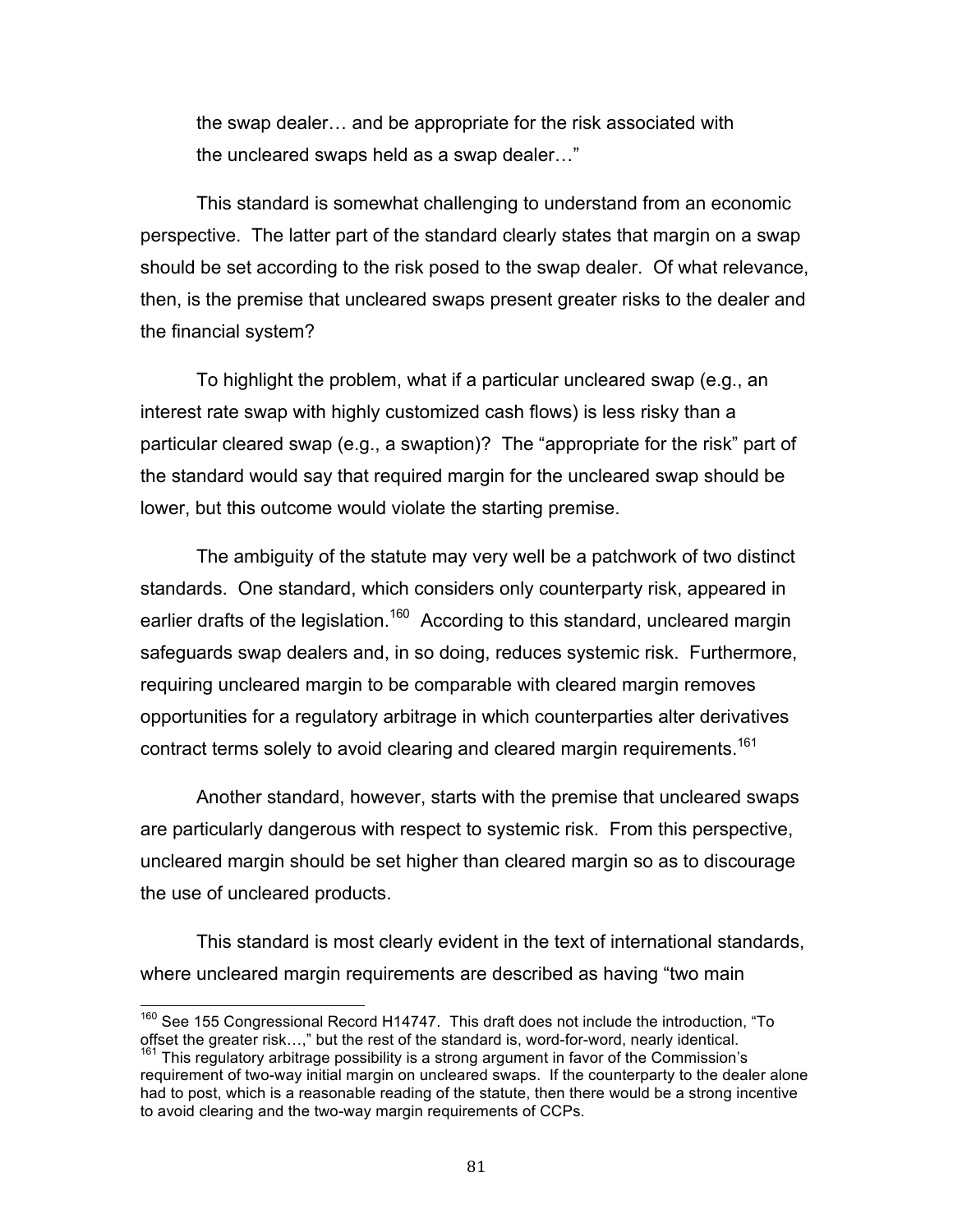benefits," namely, the "reduction of systemic risk" and the "promotion of central clearing."<sup>162</sup>

 But the standard also appeared in some remarks leading up to Dodd- Frank. CFTC Chairman Gary Gensler, for example, in a speech in Europe in March 2010, called for higher margin on uncleared swaps, which "leave institutions with greater risk" and "leave the system more interconnected."<sup>163</sup> And Senator John Kerry, a few months before passage of Dodd-Frank, said that margin on uncleared swaps would "offset the greater risk they pose to the financial system and encourage more trading to take place in transparent, regulated markets."<sup>164</sup>

 The difficulty is that these two standards for uncleared margin are not compatible from a policy perspective. Margin requirements on uncleared derivatives can either be set to reflect counterparty risk, thus avoiding regulatory arbitrage, or they can be set higher, to discourage uncleared trades and promote clearing.

 These conflicting standards were sufficiently present for the matter to be addressed in a letter from two leading, majority Senators, Christopher Dodd and Blanche Lincoln, to two leading, majority Representatives, Barney Frank and Collin Peterson, just after the final conference report leading up to Dodd-

 $\frac{1}{2}$ Kerry (2010).

 $162$  Basel Committee on Banking Supervision (2015), p. 3. The text there goes on to say as follows: "Margin requirements for non-centrally cleared derivatives would be expected to reduce contagion and spillover effects by ensuring that collateral is available to offset losses caused by the default of a derivatives counterparty. Margin requirements can also have broader macroprudential benefits, by reducing the financial system's vulnerability to potentially destabilizing procyclicality and limiting the build-up of uncollateralised (*sic*) exposures within the financial system… Margin requirements on non-centrally cleared derivatives, by reflecting the generally higher risk associated with these derivatives, will promote central clearing, making the G20's original 2009 reform programme (sic) more effective."

G20's original 2009 reform programme (*sic*) more effective."<br><sup>163</sup> Gensler (2010): "… we must explicitly regulate derivatives dealers. In so doing, we can set higher capital requirements as well as specific margin requirements for tailored and other bilateral transactions. Without being brought to central clearing, these so-called "bespoke" transactions leave financial institutions with greater risk, leave the system more interconnected and justify higher requirements."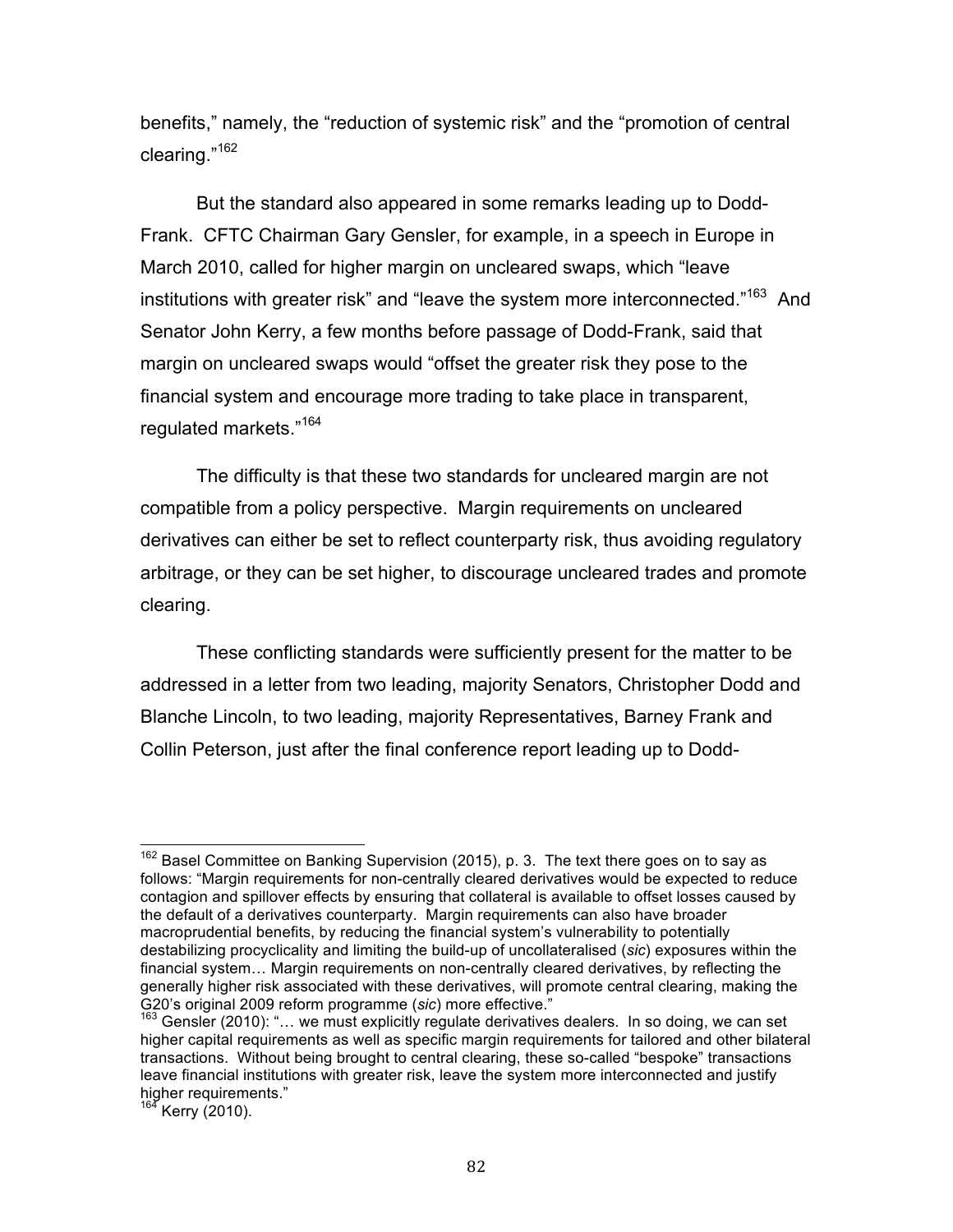Frank.<sup>165</sup> Senators Dodd and Lincoln, "to provide some additional background on legislative intent," come down squarely in favor of the counterparty risk standard:

 "In cases where a Swap Dealer enters into an uncleared swap with an end user, margin on the dealer side of the transaction should reflect the counterparty risk of the transaction. Congress strongly encourages regulators to establish margin requirements for such swaps... in a manner that is consistent with Congressional intent to protect end users from burdensome costs…

 "It is… imperative that regulators do not assume that all over-the- counter transactions share the same risk profile… As regulators set capital and margin standards… they must set the appropriate standards relative to the risks associated with trading… Regulators should seek to impose margins to the extent they are necessary to ensure the safety and soundness of the Swap Dealers..."<sup>166</sup>

 The Dodd-Lincoln letter failed in its purpose, however. The CFTC's first rule proposal rejected the comparable standard:

 "Given the Congressional reference to the "greater risk" of uncleared swaps and the requirement that margin for such swaps "be appropriate for the risk," the Commission believes that establishing margin requirements for uncleared swaps that are at least as stringent as those for cleared swaps is necessary to fulfill the statutory mandate."<sup>167</sup>

 The CFTC's final rule in 2016 no longer contained this language, but the pure risk-based standard was never implemented. In his statement about the

<sup>&</sup>lt;sup>165</sup> Christopher Dodd was chair of the Senate Committee on Banking, Housing, and Urban Affairs. Blanche Lincoln was chair of the Senate Committee on Agriculture, Nutrition, and Forestry. Barney Frank was chair of the House Financial Services Committee. Collin Peterson was chair of the House Committee on Agriculture.

<sup>&</sup>lt;sup>166</sup> Dodd and Lincoln (2010).

<sup>167 76</sup> Fed. Reg., p. 23734.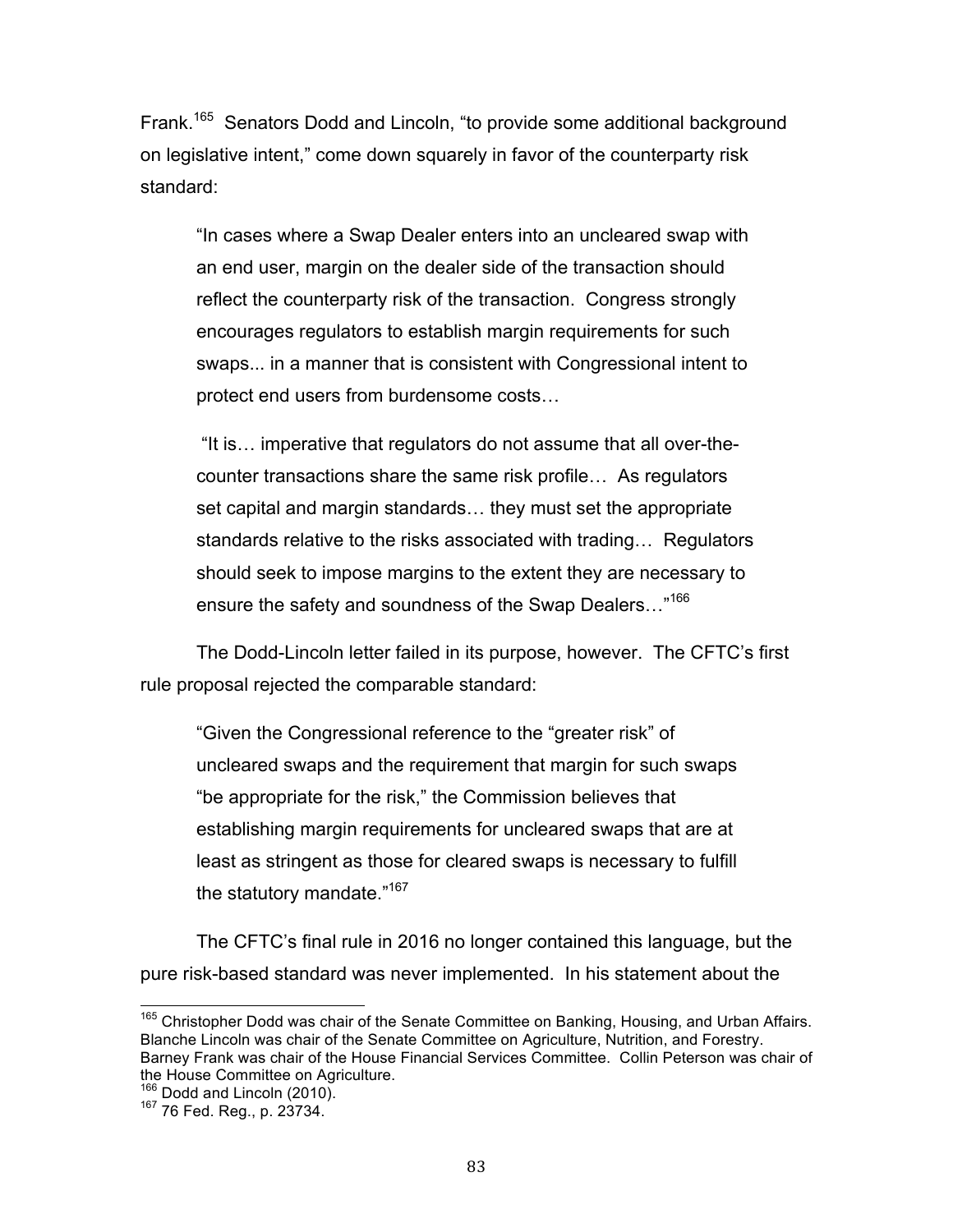final rule, Commissioner Giancarlo highlighted the CFTC's adoption of the standard to promote clearing in light of statutory language:

 "Today's rule … reflect[s] a disingenuous reading of the Dodd- Frank Act to favor cleared derivatives over uncleared swaps. In fact, there is no provision in the law directing regulators to set punitive levels of margin to drive hedging market participants toward cleared products. Imposing punitive margin levels will hazard a range of adverse consequences from raising the commercial cost of risk hedging to reducing trading liquidity in for clearing into clearinghouses… More critically, punitive margin on uncleared swaps will increase the amount of inadequately hedged risk exposure on America's corporate balance sheets…" uncleared swaps markets and incentivizing… products… unsuitable

 The most obvious manifestation in the rules of the standard to promote clearing is that uncleared margin must be set to a ten-day margin period of risk (MPOR), that is, to cover ten days of market risk before a position is liquidated, or "closed out." Margin at clearinghouses, on the other hand, is required to cover only a five-day MPOR. In volatility terms, the risk of uncleared swaps is thus assumed to be about 40% higher than that of cleared swaps.<sup>168</sup>

 Not only does this standard favor cleared over uncleared swaps, but it is also remarkably coarse. Since there are many different kinds of uncleared swaps, the assumption that a ten-day MPOR is appropriate for all of them is, to say the least, heroic.

 The essential problem with the uncleared margin rule, however, is its over- prescriptiveness. Assuming that there is a fixed waiting time before close out and then that close out happens at prevailing market prices is but one approach

 $168$  At least part of the reason for adopting the ten-day MPOR was that it had already been accepted as a Basel capital standard. In any case, since volatility increases with approximately the square root of time, the ratio of the volatility of a ten-day close-out period to a five-day close-out period is the square root of 2, or about 1.4.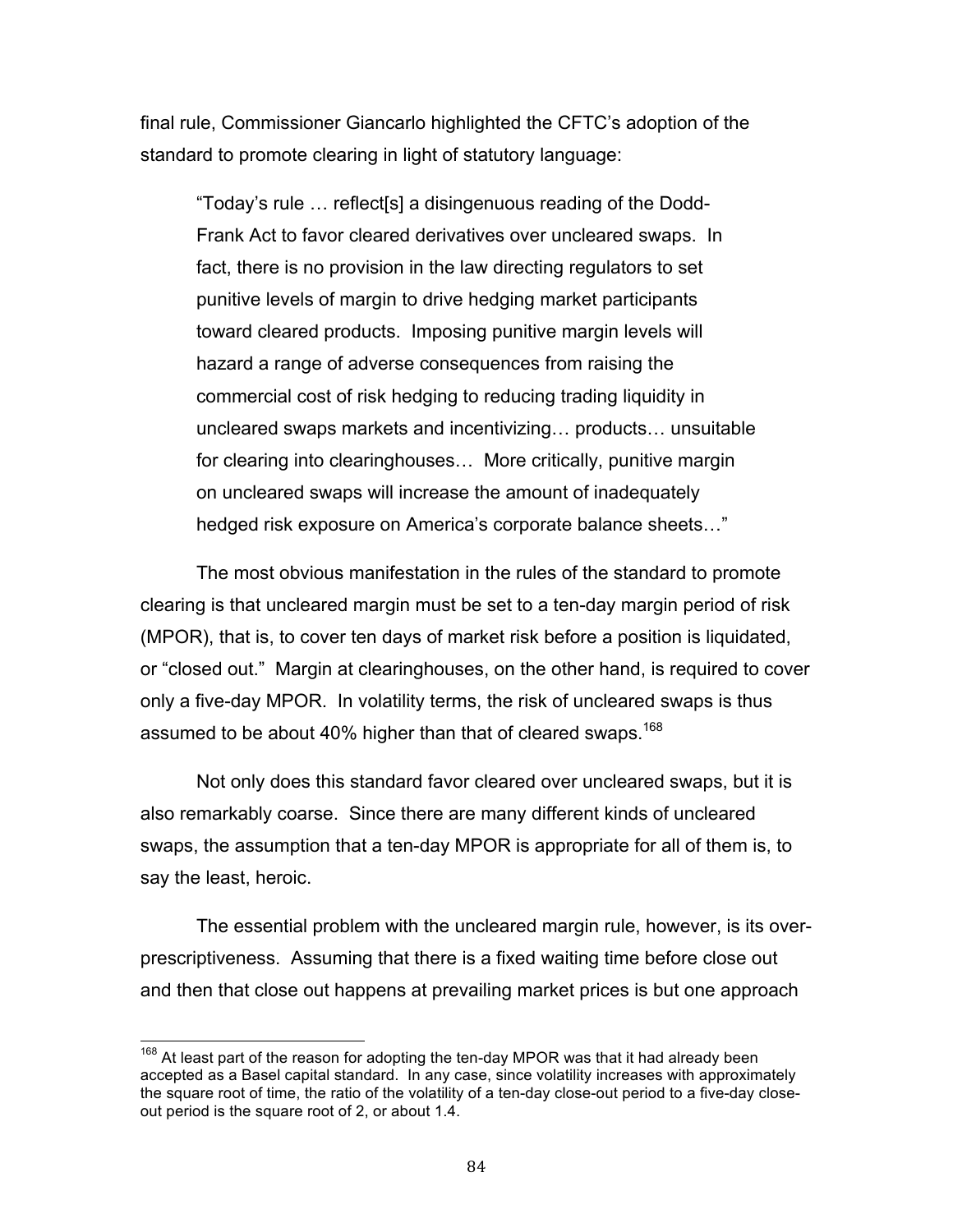to calculating margin, and not even up to industry standards. One better approach, for example, is to calculate market risk for a waiting period appropriate for that portfolio, add an assumed market impact cost for hedging the portfolio at that time, and then assume a gradual liquidation and lifting of the hedge without further market impact.

 This alternate approach has two advantages. The first, and most obvious, is that it is portfolio specific. The second is that it focuses attention on the real risk of defaults and liquidations: the market impact cost of the hedge. The regulatory modeling approach pushes attention away from this key element of swaps default risk.

 Another example of the over-prescriptiveness of the margin rule is portfolio offsets. The rules require that each swap be placed into one of four product types: commodities, rates/currency, credit, and equity. Risks, or volatilities, are then calculated within each product type and added together. As a result, offsetting long and short exposures, and risk offsets due to correlations across swaps, are recognized *within* but not *across* product types.

 Offsets are, indeed, a tricky problem in finance. Correlations that prevail in normal times might very well not prevail in a crisis. But the regulatory solution is very prescriptive and coarse. Consider, for example, an investment firm that specializes in convertible bonds. Its whole business is to cross rates, credit and equity markets, and it should devote resources to designing appropriate risk models. Forcing the current regulatory margin framework on this business seems counterproductive.

 An unintended consequence of the over-prescriptiveness of the rules is that the industry has collectively produced the Standard Initial Margin Model (SIMM) for uncleared swaps, which has been approved by regulators (subject to firm specifics and controls). But having a single, global model for swaps is not desirable.

85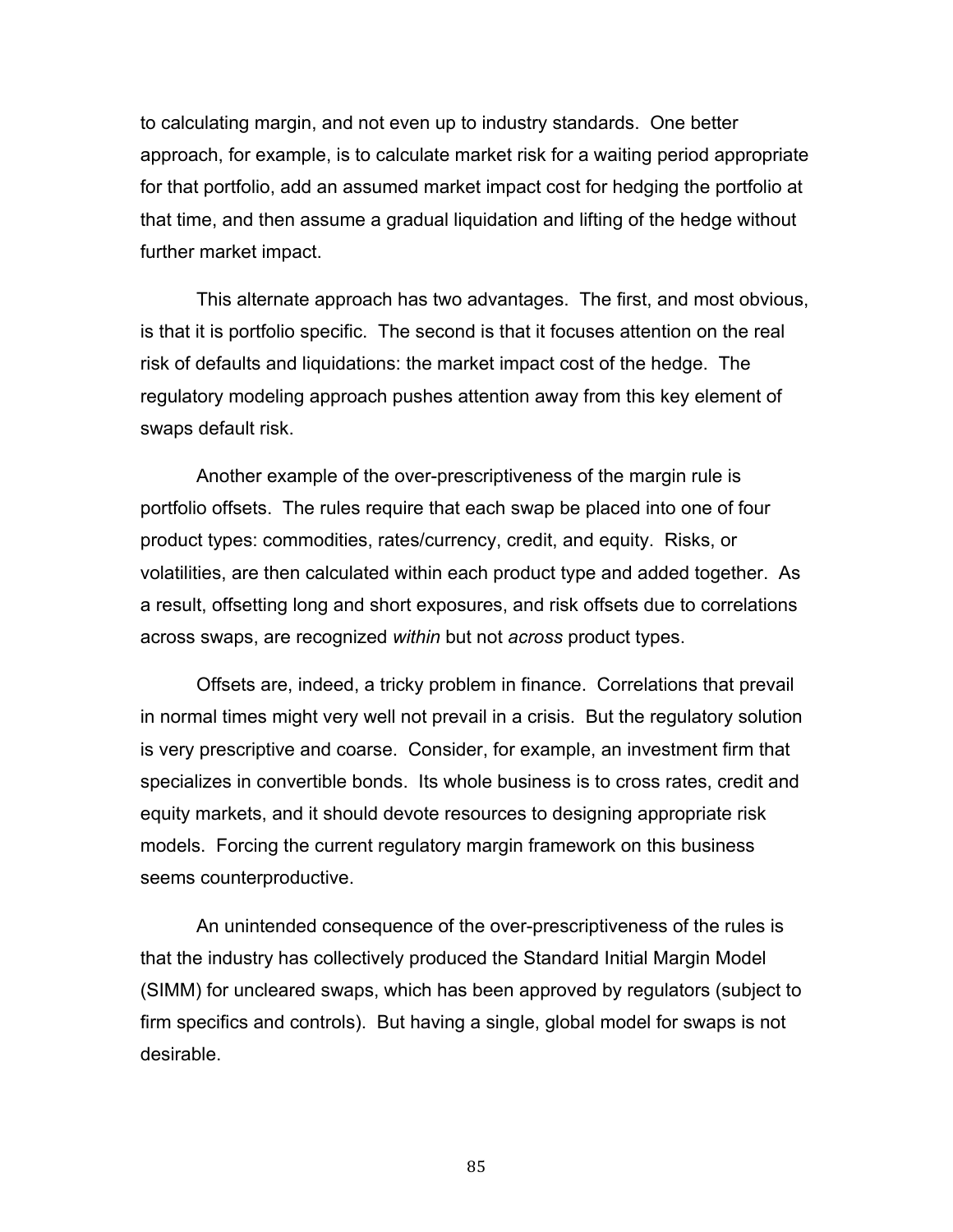First, with the availability of a globally approved standard model, businesses have less incentive to come up with better models.

 Second, no model is perfect. And if all businesses use the same imperfect model, risk will eventually accumulate in the products that are treated too leniently by the model. Evidence of this phenomenon is just in the rear view mirror. One of the greatest regulatory errors leading up to the 2007-2009 financial crisis and the European sovereign debt crisis was the imperfect setting of Basel capital risk weights on mortgage-backed securities and peripheral European government bonds. Banks then herded into those risks, and the comeuppance, when it came, was systemic.<sup>169</sup>

 In fact, small fractures in the uncleared margin framework are becoming apparent. Because the rules impose a higher MPOR on uncleared products but pay little attention to the market impact costs of liquidation, SIMM charges too much for small, relatively liquid positions and too little for large, relatively illiquid positions.<sup>170</sup> This result is ironic. Despite the regulatory intent to set higher margin on uncleared products, the rules have unintentionally resulted in setting too low a minimum for particularly dangerous situations, namely large positions in relatively illiquid, uncleared swaps.

 Widespread adoption of SIMM might also fail in regulatory cost-benefit considerations. Large and sophisticated end users, who might pose the most systemic risk and who have the resources and incentives to design better models, are pushed into a relatively coarse framework. Smaller and less intensive end users of derivatives, however, who pose little systemic risk and for whom swaps risk management is expensive, are forced into a complex and hard-to-use framework.

 This paper recommends a non-prescriptive regulatory standard – e.g., margin must cover a 99 percentile adverse event. Then, let market participants

 <sup>169</sup> See Acharya and Richardson (2009) and Acharya and Steffen (2014).<br><sup>170</sup> See Roberson (2018) and Cuntinho (2014).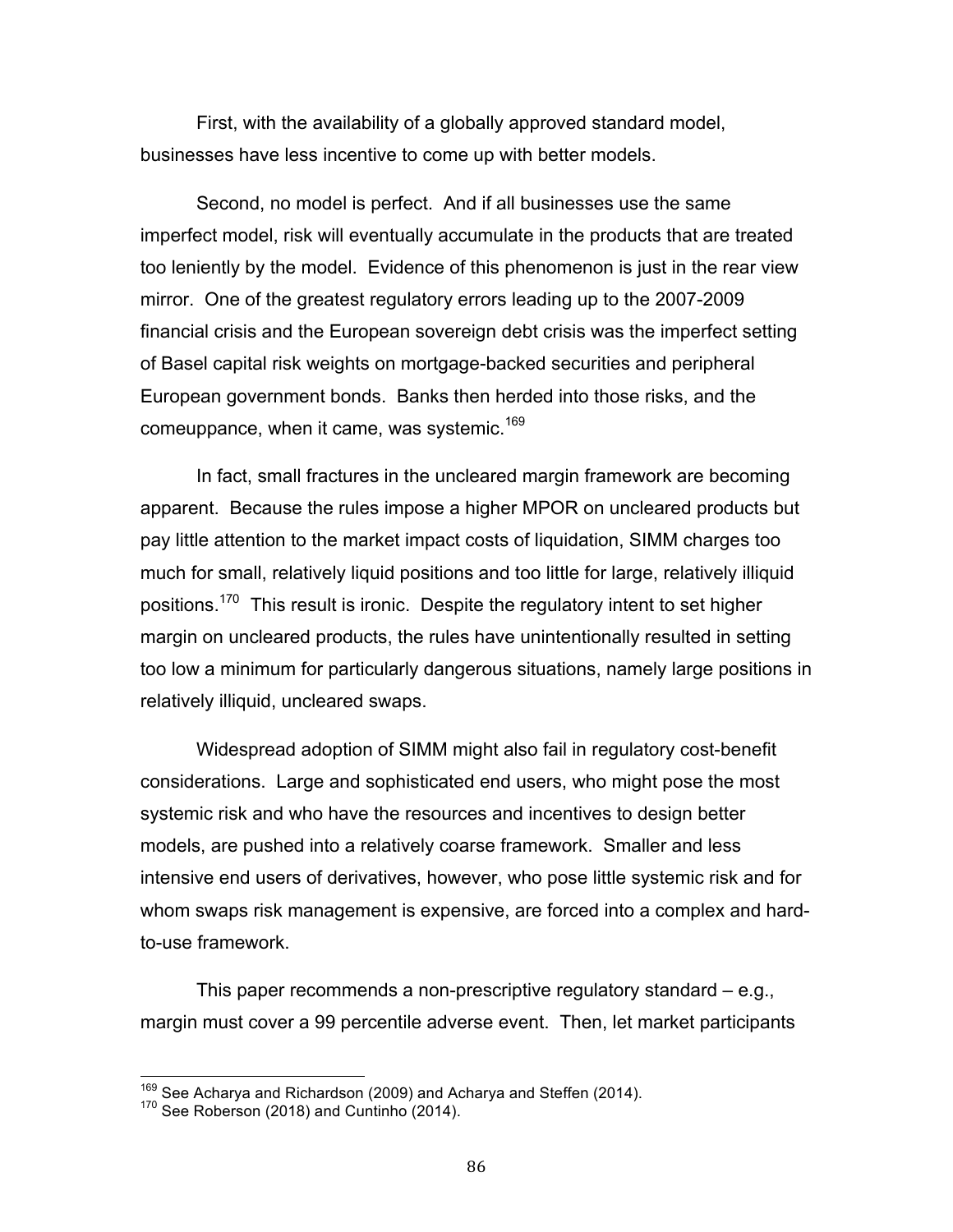come up with appropriate, business-specific models, which would then have to be approved by their respective regulators. Third-party vendors of margin models will, as under current rules, be encouraged. Regulators can continue to offer relatively simple, and, by necessity, conservative, models for those that choose not to invest in their own or in third-party models: If an entity lacks the sophistication, resources or incentives to master margin models, a simple, conservative model may then be appropriate.<sup>171</sup>

 Regulators will certainly find it a challenge, with respect to both expertise and resources, to examine, approve and exercise surveillance over uncleared margin models. But, once the assumption has been made that the financial industry cannot be relied on to police itself, the active scrutiny of models is an essential dimension of regulation.

## **G. Conclusion**

 The Dodd-Frank Act required various market participants to clear standardized swaps and required swap dealers to collect margin on uncleared swaps. With respect to reducing systemic risk, the benefits of these requirements were judged to be worth the concomitant costs.

 At the same time, Dodd-Frank exempted commercial end users from these requirements. These market participants are not sources of systemic risk and would find the requirements particularly costly. The fate of many financial end users, by contrast, was not as clear, particularly with respect to uncleared margin requirements.

 This paper argues that smaller financial end users should be excepted from the requirements through a material swaps exposure threshold, for the same reasons that commercial end users are exempt. Larger financial end

 $171$  Some argue that a proliferation of internal models will lead to disputes over posted margin. First of all, market participants settle on prices of a myriad of securities each day. Surely they can also come to agreements about how much margin to post. Second, disputes over margin models are productive and will likely lead to better and better models.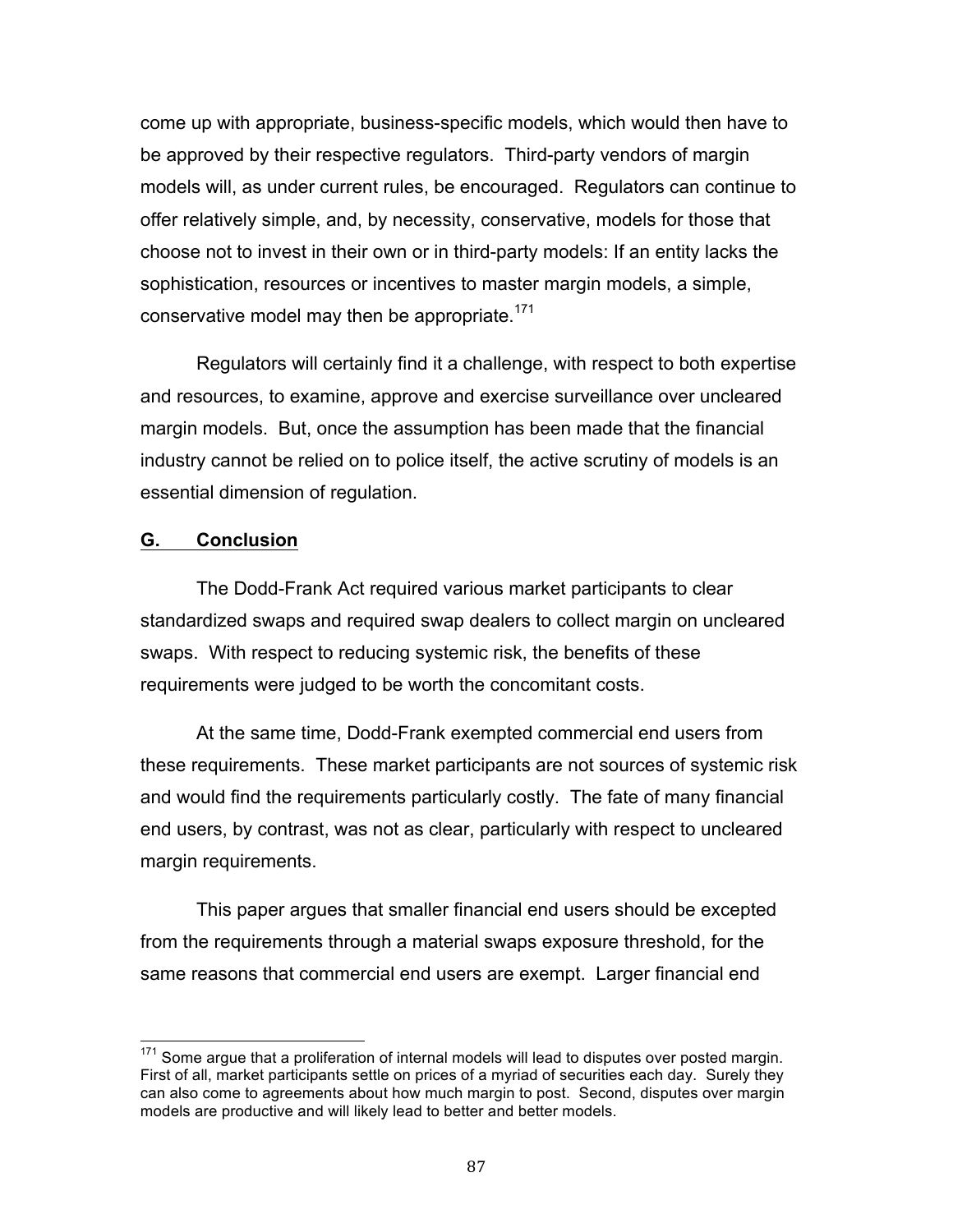users, however, that may well be sources of systemic risk, should be subject to the clearing and uncleared margin requirements.

 This paper also argues, along the lines of other issues in this White Paper, that uncleared margin rules can – and should – achieve their objectives without being as prescriptive as under current law. A less prescriptive approach would encourage sound and innovative risk management and would be less likely to encourage model herding, which is itself a source of systemic risk.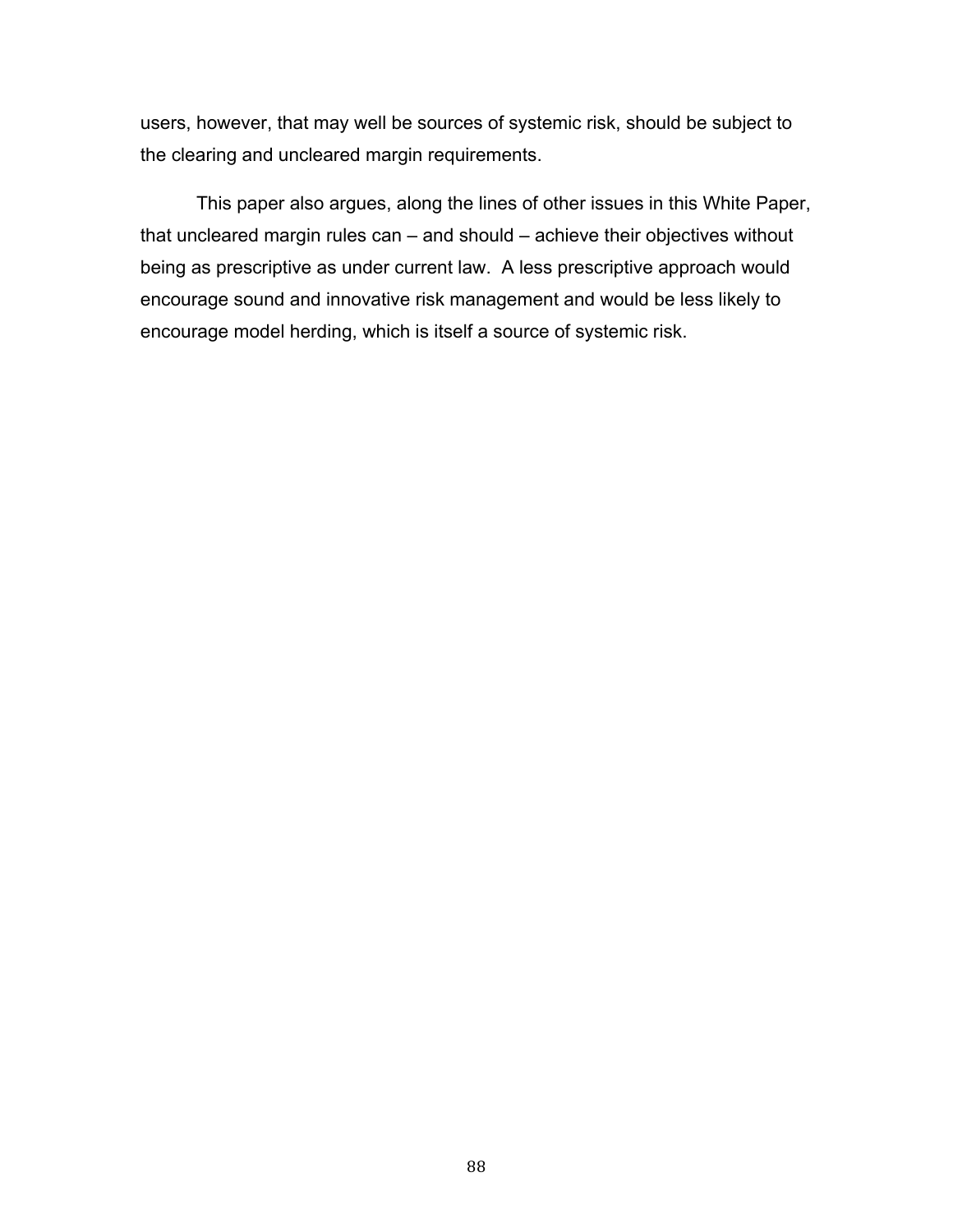# **APPENDIX: TREATMENT OF SWAPS BY COMPONENTS OF CAPITAL REQUIREMENTS**

# **Current Exposure Method (CEM)**

 Common metrics for counterparty risk are Exposure at Default (EaD), which is the sum of Current Exposure (CE) and Potential Future Exposure (PFE). To illustrate how CEM evaluates counterparty risk through these metrics, consider the example shown in Table 1, which elaborates on an example presented earlier.

 A dealer had paid fixed to a pension fund on \$100 million notional of a ten- year interest rate swap and, just recently, received fixed on \$75 million notional of a matched-maturity swap from that same pension fund. Interest rates have risen since the initiation of the initial swap, such that the market value of the swap to the dealer is positive \$8 million. The dealer has collected this \$8 million from the pension fund over time in the form of variation margin.

 In addition, the pension fund posts an additional \$375,000 as initial margin. As reported above, the dealer estimated that a three standard deviation move in the market value of a \$100 million ten-year swap was \$1.5 million. Proportionately, then, its estimate of the corresponding move on the pension fund's net \$25 million notional amount is one-fourth that \$1.5 million, or \$375,000.

 The counterparty risk to the dealer of this swap position is very small. The dealer has \$8,375,000 in collateral against a CE of \$8 million and an estimated PFE of \$375,000.<sup>172</sup> CEM, by contrast, does not recognize this swap position as having very low risk because it does not appropriately account for the risk-reducing effects of netting and margining.

 $172$  The dealer's estimate of the PFE can be too low, of course, but that possibility is not relevant here. In this example, the volatility estimates of the dealer and CEM are exactly the same.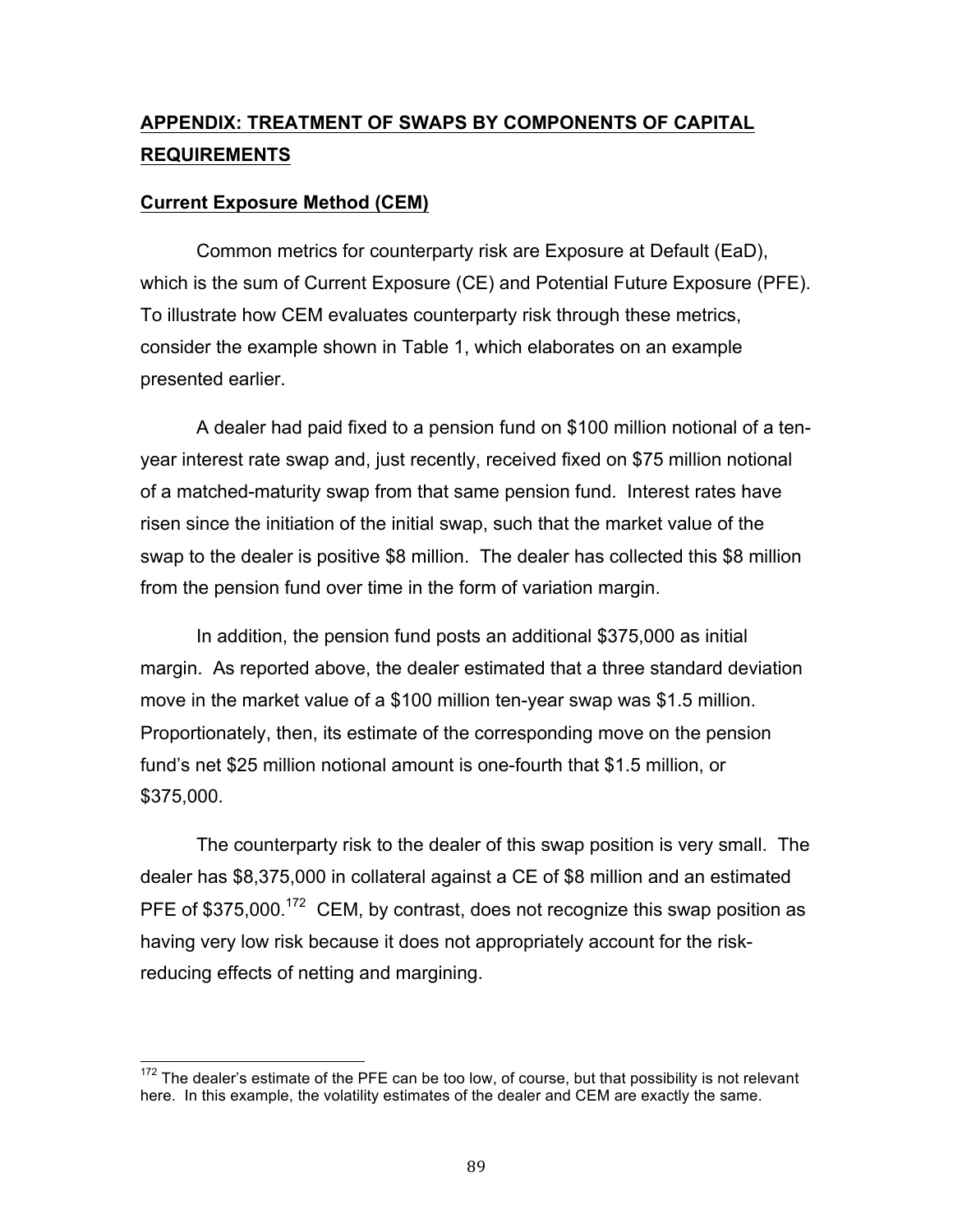CEM starts with the assumption that the PFE for an interest rate swap is a multiplier times notional amount, where the multiplier takes on one of three values, depending on the maturity of the swap. For swaps with more than five years to maturity, the multiplier is 1.5% of notional.

 This 1.5% multiplier is quite reasonable for a ten-year swap, and the example here was constructed to be consistent with that parameter: The dealer also assumed that \$1.5 million was the right amount of initial margin on a \$100 million ten-year swap. Similarly, as shown in Table 1, the PFE of \$75 million notional is the proportionate \$1.125 million.

 CEM proceeds, however, by drawing an unreasonable conclusion about the PFE of the portfolio. The basic idea is to allow some offset against the sum of the PFEs, in this case, \$2.625 million. The offset, however, is based on the net market value of the position relative to its gross market value. But the market value of a trade depends on current interest rates relative to the interest rates at the time a trade was initiated. Market values have very little to do with market risk, that is, with the volatility of future changes in market value. Hence, CEM's offset is not risk-based.

 Proceeding with the example, then, CEM computes the ratio of net to gross market value, in this case \$8 million divided by \$8 million, which equals 1, and then computes PFE as 40% x \$2.625 million + 60% x 1 x \$2.625 million, or \$2.625 million.<sup>173</sup> (The 40% and 60% are fixed parameters of CEM.) In other words, in this example, CEM gives no offset for the fact that the dealer is paying fixed on one swap and receiving fixed on the other.

 To emphasize how CEM is insensitive to risk, consider the alternate market values shown in Table 1. In this case, the ratio of net to gross market value is \$9 million divided by \$15 million, or 0.6. The PFE according to CEM is 40% x \$2.625 million + 60% x 0.6 x \$2.625 million, or \$1.995 million. CEM gives

 $173$  This example is simplified: CEM actually uses market values since the last exchange of variation margin. This simplification does not change the point, however, that CEM's netting calculations are far from risk-based.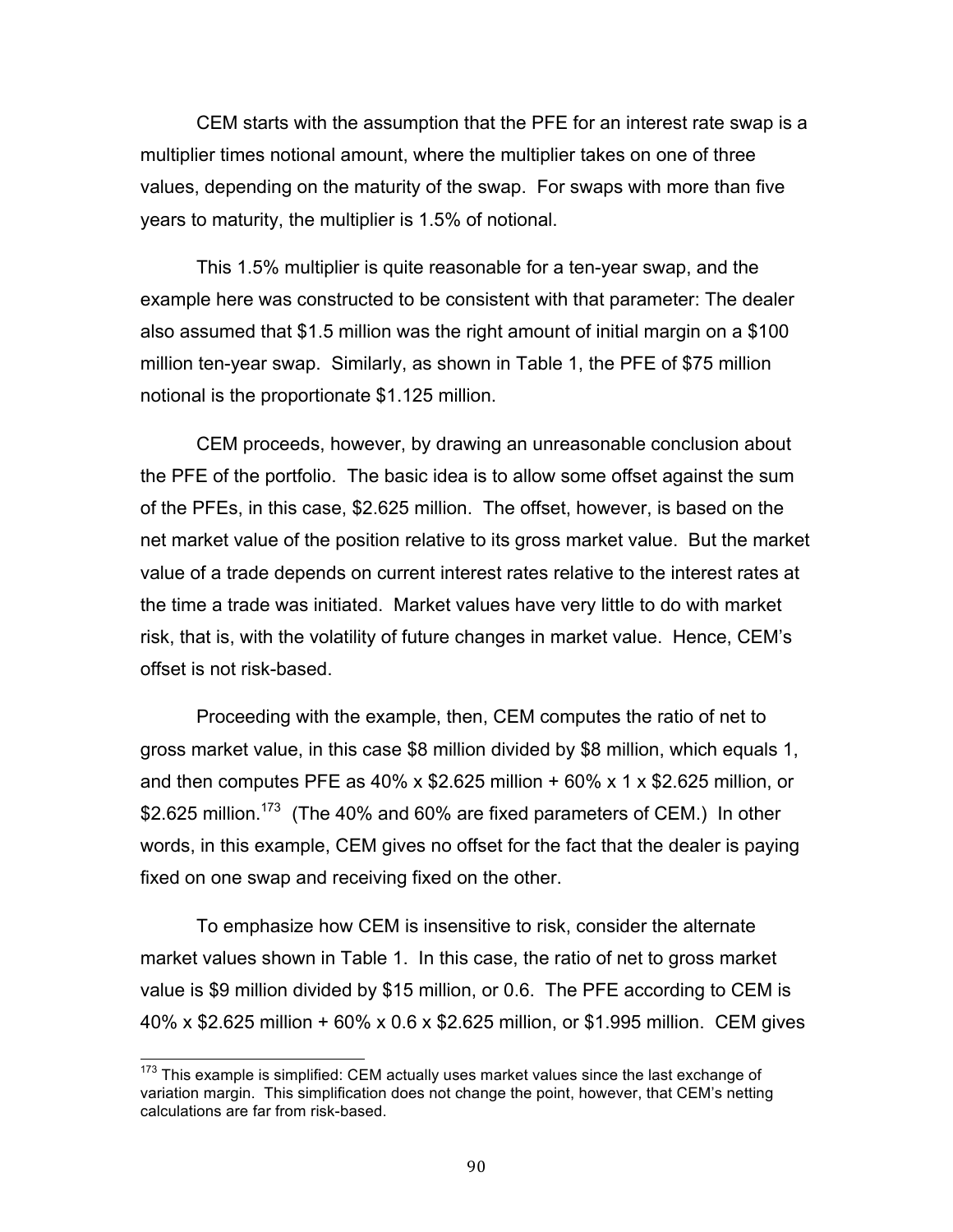a long-short offset in this case, but the risk of the position has not changed!<sup>174</sup> And, of course, the \$1.995 million PFE is still much higher than the economic reality.

| <b>Notional Amount</b> | <b>PFE</b> | <b>Market Value</b> | Collateral | Alternate<br><b>Market Value</b> |
|------------------------|------------|---------------------|------------|----------------------------------|
| \$100 mm               | $$1.5$ mm  | \$8 mm              |            | \$12mm                           |
| (Paying fixed)         |            |                     | \$8.375 mm |                                  |
| \$75 mm                | \$1.125    | \$0                 |            | $-$ \$3 $mm$                     |
| (Receiving fixed)      | mm         |                     |            |                                  |

 **Table 1. Current Exposure Method: Illustration From the Dealer Perspective** 

 An additional problem with CEM is that, in calculating EaD, it does not properly account for margin. EaD should equal CE plus PFE minus margin. For the moment, then, returning to the original market values and accepting CEM's large estimate of PFE, EaD should be the \$8 million CE, plus the \$2.625 million PFE, offset by the \$8.375 million of margin, for a net EaD of \$2.25 million.

 CEM, however, does not allow margin to offset PFE. Hence, the \$8 million CE is offset by the \$8.375 million of margin, but none of the \$2.625 million PFE is offset. As a result, according to CEM, EaD is equal to the PFE of \$2.625 million in the measurement of an essentially riskless position.

 In short, CEM fails as a risk-based measure of swaps counterparty risk. It does not net swap exposure in a risk-based manner, and it does not allow the full use of margin to reduce exposure. In other words, from the perspective of required capital, CEM does not provide risk-based incentives for dealers to reduce risk by putting on offsetting trades or by collecting more margin.

 $174$  An even stranger situation can arise in which the dealer is paying or receiving fixed on both swaps, but one has a positive market value and one a negative market value. Then, CEM would give an offset between the two, even though the risk of both is in the same direction!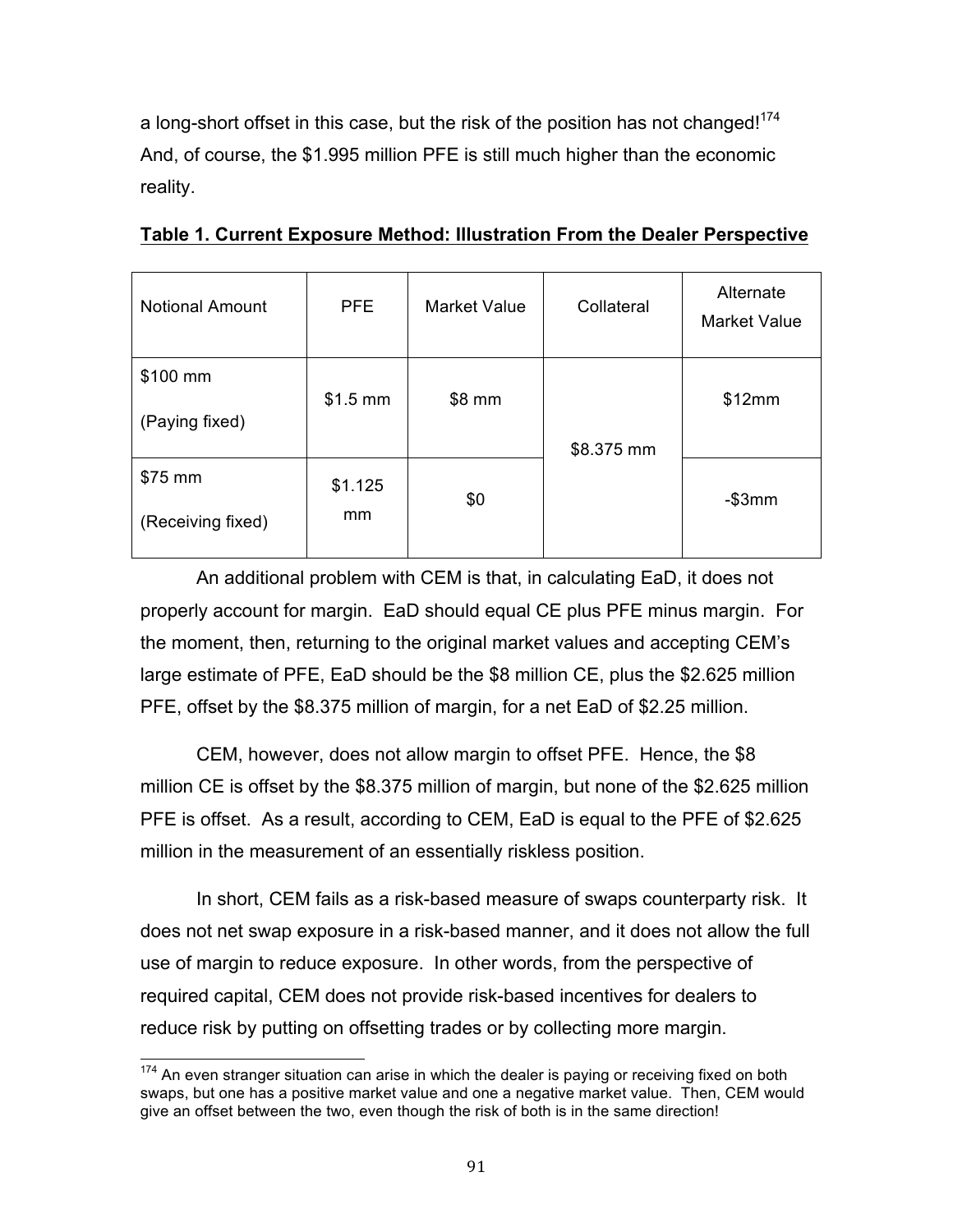A final problem with CEM applies to options positions. An option has a "delta," which denotes its sensitivity to the price of an underlying security. Consider, for example, \$100 notional amount of a 0.5-delta option on the stock of company XYZ. That option has the same sensitivity to the price of XYZ stock as \$100 x 0.5, or \$50, of stock. CEM, however, in computing the exposure of this option, uses the \$100 notional amount of the option, with no delta adjustment.

#### **Standardized Approach for Counterparty Credit Risk (SACCR)**

 SACCR was designed to address the shortcomings of CEM. The calculation of PFE is significantly more reflective of risk. With respect to interest rate risk, for example, in place of CEM's three coarse maturity buckets, SAACR uses duration, which is a direct measure of interest rate sensitivity. SACCR also adjusts the notional amount of options for their deltas.

 SACCR handles netting of the PFEs of individual trades by dividing the overall portfolio into "hedging sets," for example, swaps on the same commodity, interest rate swaps in the same currency and the same maturity bucket, and foreign-exchange swaps on the same pair of currencies. PFE offsets are generally allowed within but not across hedging sets, although some offset is allowed across maturity buckets for interest rate swaps in the same currency.

 SACCR's treatment of netting is still, in many ways, coarse and arbitrary, but that is the nature of prescriptive, regulatory models. By necessity, netting boils down to a set of assumptions about how individual securities or swaps change in value relative to one another, and those assumptions might not, as the future unfolds, be realized. An internal risk model would posit a set of correlations and, in best practice, test the robustness of the results by stressing those assumed correlations. Prescriptive, regulatory models are more likely to make simpler and more conservative assumptions, like full netting within and limited or no netting across hedging sets.

 With respect to margin, CEM allows margin to offset current exposure but not PFE. Margin offset in SACCR depends on the application. When SACCR is

92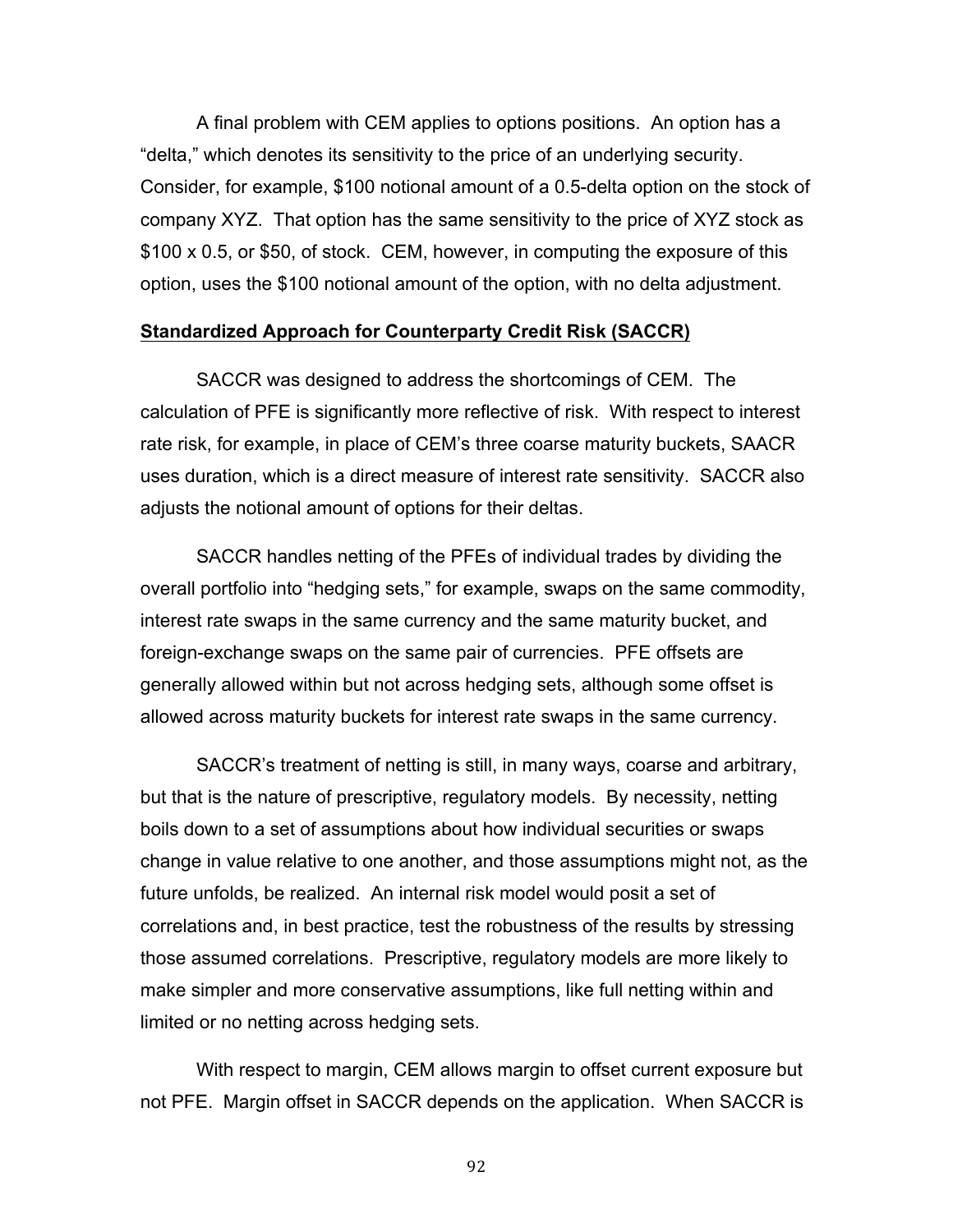used in connection with leverage ratio calculations, any excess margin may not offset PFE, as in CEM. In connection with market risk calculations, however, SACCR allows excess margin to offset PFE, though less than dollar-for-dollar. To take one data point for the purposes of illustration, if excess margin equals PFE, SACCR allows PFE to be reduced by about 40%.

 In summary, SACCR is more risk-based than CEM, but is still highly prescriptive with respect to risk offsets. Also, depending on the application, SACCR ranges from disallowing any margin offset to PFE to allowing quite limited offsets.

#### **Global Systemically Important Bank (GSIB) Capital Surcharge**

 The GSIB surcharge is designed to increase capital levels at banks that are deemed to be systemically important. The U.S. implementation of the surcharge uses five indicators: size, cross-jurisdictional, inter-connectedness, complexity, and short-term wholesale funding.

 The size indicator is computed using CEM. As a result, GSIB inherits all of the problems of CEM with respect to swaps: inadequate netting and margin offsets, and the failure to adjust options to their delta exposures.

 The complexity indicator is affected by swaps through notional amount. While notional amount is typically misleading with respect to market risk or counterparty risk, it is a reasonable proxy for complexity. A swap dealer's book may be perfectly hedged with respect to market risk, and it may have collected sufficient margin to virtually eliminate counterparty risk. But if a dealer's book has a very large notional amount, created by hundreds of thousands of positions, there is operational risk and "complexity."

#### **Supplementary Leverage Ratio (SLR)**

 The fundamental idea of the Basel III leverage ratio, and its U.S. implementation, the SLR, is to require a minimum amount of capital as a percentage of total assets. But since some "assets" are off balance sheet, the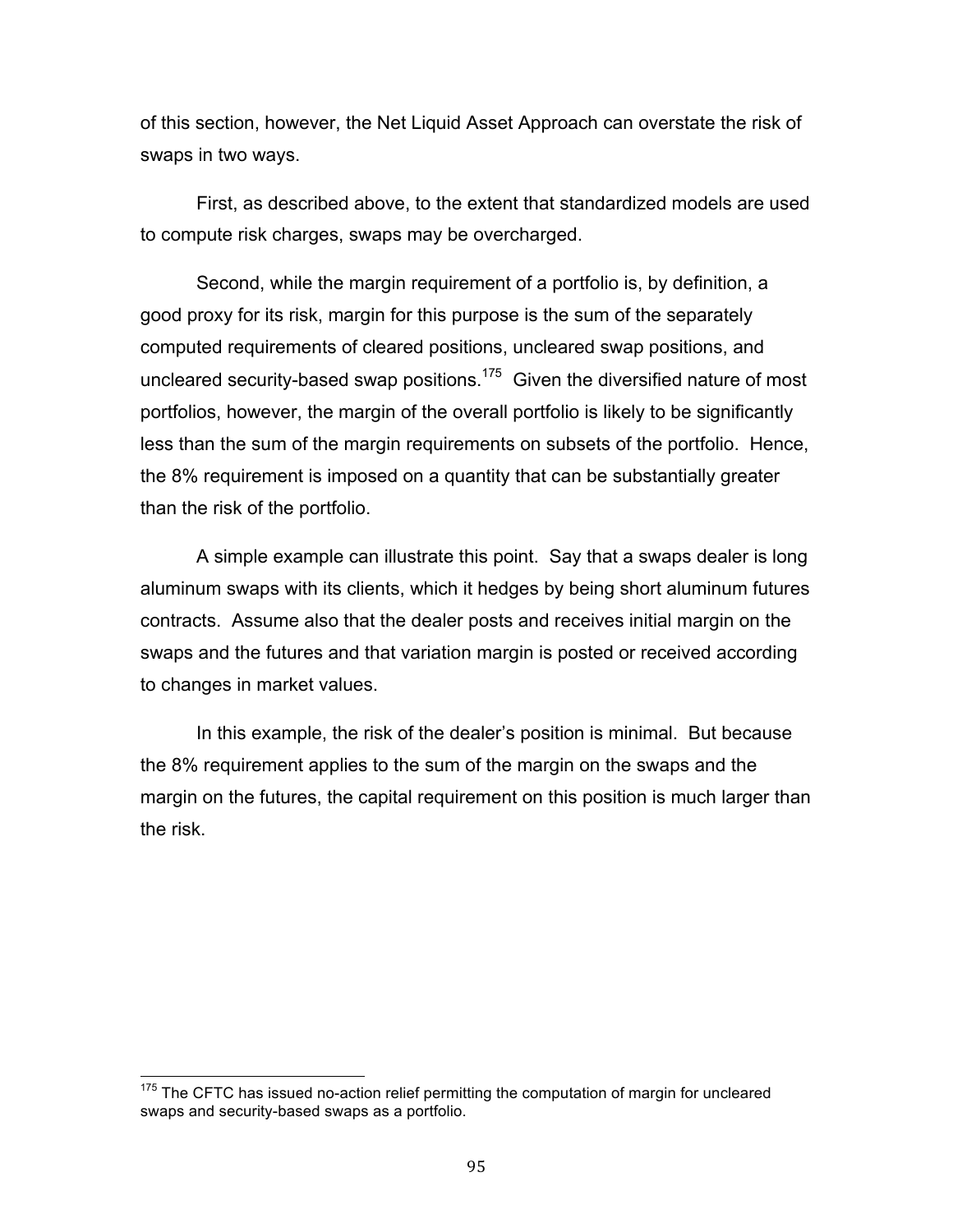## **REFERENCES – EXECUTIVE SUMMARY**

 Giancarlo, C. (2015). "Pro-Reform Reconsideration of the CFTC Swaps Trading Rules: Return to Dodd-Frank," White Paper.

 Wooldridge, P. (2016), "Central Clearing Predominates in OTC Interest Rate Derivatives Markets," in *BIS Quarterly Review*, pp. 22-24, December.

# **REFERENCES – INTRODUCTION**

 Kuprianov, A. (2009), "2009 ISDA Derivatives Usage Survey." *International Swaps and Derivatives Association (ISDA) Research Notes* (2), pp. 1-5, Spring.

 Prabha, A., Savard, K., and Wickramarachi, H. (2014), "Deriving the Economic Impact of Derivatives," Milken Institute, March.

USDA (2017), "Informational Memorandum: PM-17-012," March 1.

# **REFERENCES – SWAPS CENTRAL COUNTERPARTIES**

 Commodity Futures Trading Commission (2017), "Evaluation of Clearinghouse Liquidity," October.

 Commodity Futures Trading Commission (2016), "Supervisory Stress Test of Clearinghouses," November.

 Cox, R., and Steigerwald, R. (2016), "Incomplete Demutualization and Financial Market Infrastructure: Central Counterparty Ownership and Governance after the  Crisis of 2008-2009," *Journal of Financial Market Infrastructure* 4(3), pp. 25-38.

 CPMI-IOSCO (2018), "Framework for Supervisory Stress Tests of Central Counterparties (CCPs)," April.

CPMI-IOSCO (2017), "Recovery of Financial Market Infrastructures." July.

CPMI-IOSCO (2012), "Principles for Financial Market Infrastructures," April.

 Duffie, D. (2015), "Resolution of Failing Central Counterparties," Chapter 4 in Making Failure Feasible, Hoover Institution, Stanford University, pp. 87-109.

 Glasserman, P., Moallemi, C., and Yuan, K. (2016), "Hidden Illiquidity with Multiple Central Counterparties," *Operations Research* 64:5, pp. 1143-1158.

 Heath, A., Kelly, G., Manning, M., Markose, S., and Shaghaghi, A. (2016), "CCPs and Network Stability in OTC Derivatives Markets," *Journal of Financial Stability*  27, pp. 217-233.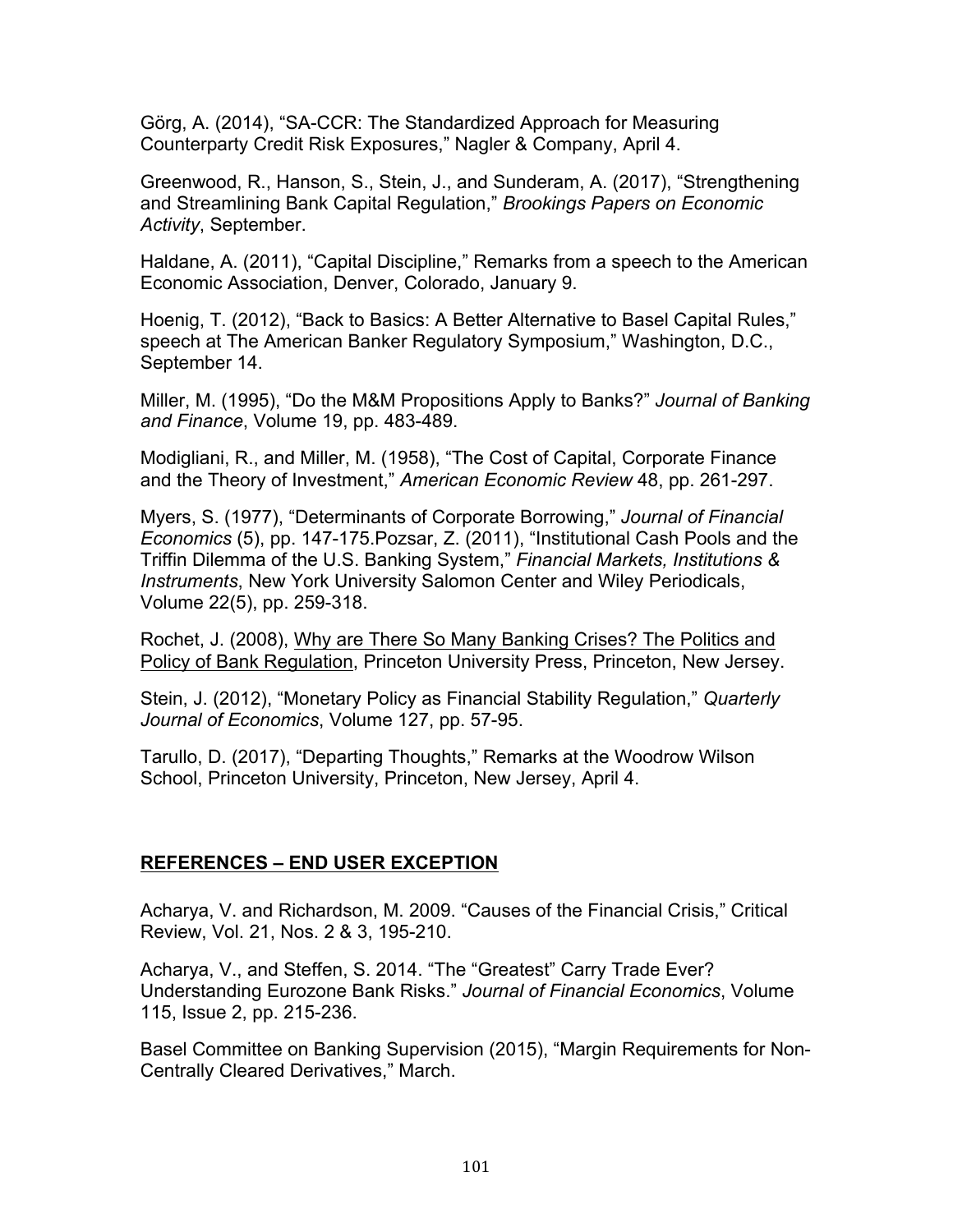Broadridge Financial Solutions (2017), "Collateral in 2017: Challenges and Solutions for the Buyside."

 Coalition for Derivatives End-Users (2017), "Re: U.S. Commodity Futures Trading Commission Request for Public Input on Simplifying Rules, Project KISS."

 Cont, R., and Kokholm, T. (2014), "Central Clearing of OTC Derivatives: Bilateral vs. Multilateral Netting," *Statistics and Risk Modeling* 31(1), pp. 3-22.

 Cutinho, S. (2014), "Margin Requirements for Uncleared Swaps for Swap Dealers and Major Swap Participants; Proposed Rule," Letter from Sunil Cutinho to Christopher Kirkpatrick, December 2.

 Duffie, D., Scheicher, M., and Vuillemey, G. (2015), "Central Clearing and  Collateral Demand," *Journal of Financial Economics* 116, pp. 237-256.

 Duffie, D., and Zhu, H. (2011), "Does a Central Clearing Counterparty Reduce  Counterparty Risk?" *Review of Asset Pricing Studies* 1(1), pp. 74-95.

 Dodd, C., and Lincoln, B. (2010), Letter to Barney Frank and Colin Peterson, June 30.

 Ellul, A., Jotikasthira, C., Kartasheva, A., Lundblad, C., and Wagner, W. (2018), "Insurers as Asset Managers and Systemic Risk," Working Paper, March.

 *Dealers and Major Swap Participants; Final Rule,* Volume 81(3), pp. 636-709. Federal Register (2016), *Margin Requirements for Uncleared Swaps for Swap* 

 Flannery, M. (1994), "Debt Maturity and the Deadweight Cost of Leverage: Optimally Financing Bank Firms," *American Economic Review* 84, pp. 320-331.

 Foster, R. (2017), *Project KISS*, Letter to Christopher Kirkpatrick from Richard Foster, Financial Services Roundtable, September 30, 2017.

 Gensler, G. (2010), Remarks of Chairman Gary Gensler, OTC Derivatives Reform, European Parliament, Economic and Monetary Affairs Committee, Brussels, Belgium, March 16.

 Ghamami, S., and Glasserman, P. (2017), "Does OTC Derivatives Reform Incentivize Central Clearing?" *Journal of Financial Intermediation* 32(C), pp. 76- 87.

 Giancarlo, C. (2015), "Testimony of Commissioner J. Christopher Giancarlo before the U.S. House Committee on Agriculture, Subcommittee on Commodity Exchanges, Energy, and Credit," April 14.

 Haynes, R., Roberts, J., Sharma, R., and Tuckman, B. (2018), "Introducing ENNs: A Measure of the Size of Interest Rate Swap Markets," CFTC Working Paper, January.